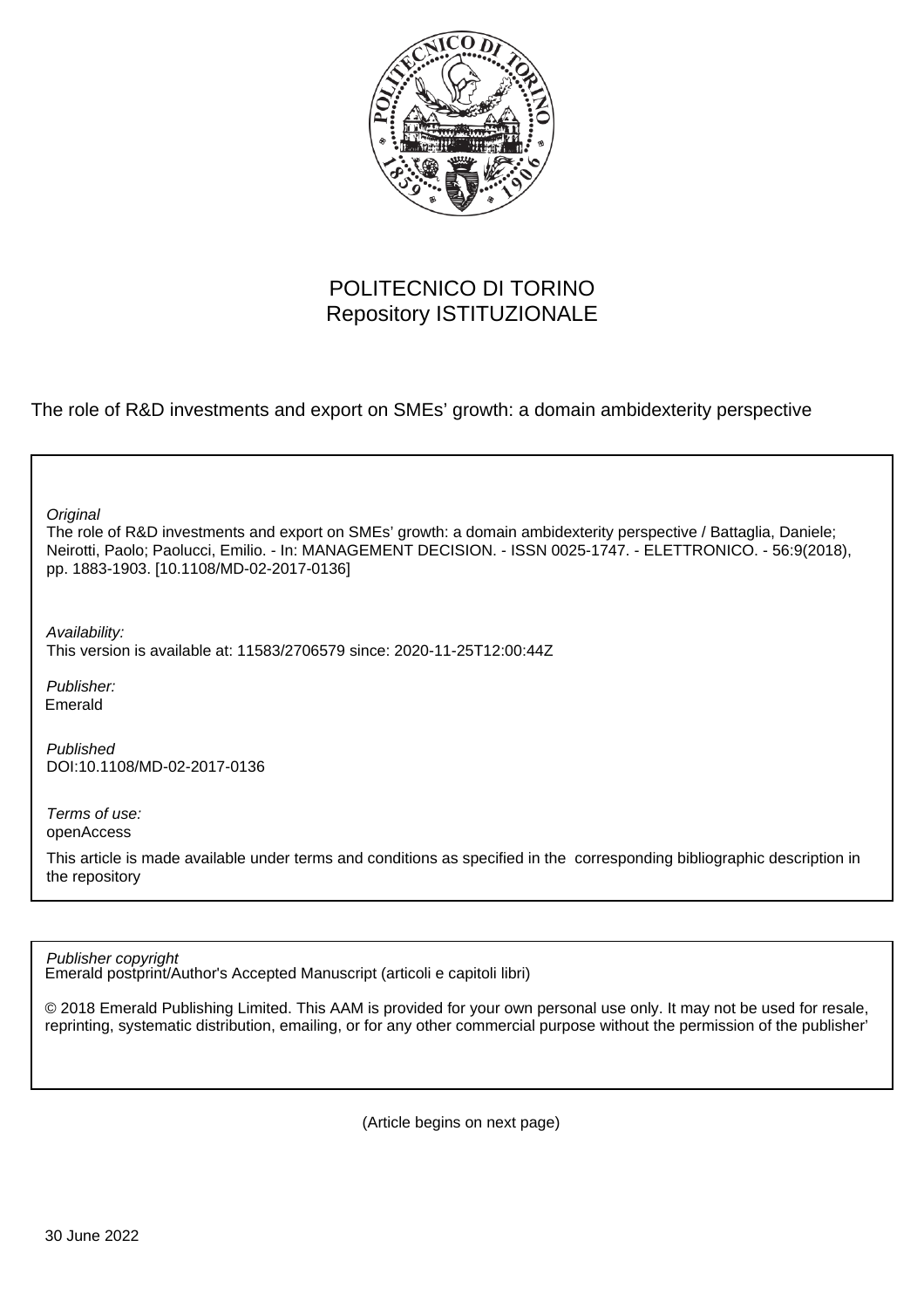## **The Role of R&D Investments and Export on SMEs' Growth: A Domain Ambidexterity Perspective**

### **Daniele Battaglia\*, Paolo Neirotti and Emilio Paolucci**

Polytechnic University of Turin - Dept. Of Management and Production Engineering - C.so Duca degli Abruzzi 24, 10129, Turin, Italy. Tel. +39 011 0907280. Fax: + 39 011 0907299 [daniele.battaglia@polito.it](mailto:daniele.battaglia@polito.it)

\*Corresponding Author

## **Final version accepted for publication in "Management Decision". How to cite this paper:**

Daniele Battaglia, Paolo Neirotti, Emilio Paolucci, (2018) "The role of R&D investments and export on SMEs' growth: a domain ambidexterity perspective", Management Decision,<https://doi.org/10.1108/MD-02-2017-0136>

**Acknowledgement:** The authors gratefully acknowledge the research support of the Chamber of Commerce of Turin. The usual disclaimer applies.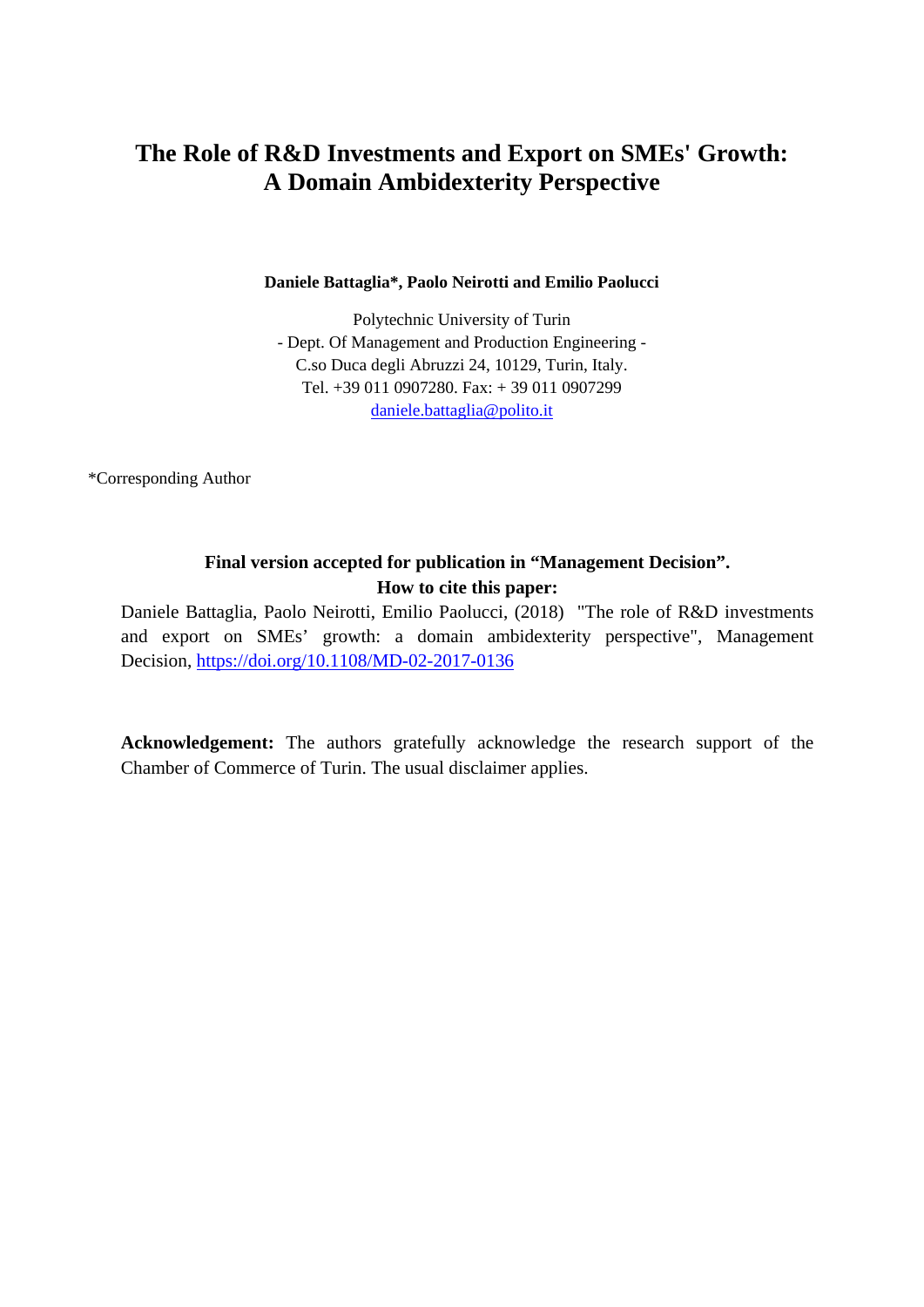# **The Role of R&D Investments and Exports on SME Growth: A Domain Ambidexterity Perspective**

## *ABSTRACT*

#### **Purpose**

International sales are critical for the prosperity of Small and Medium Enterprises (SMEs), because of the limited size of their domestic market, but they can be difficult to attain for a number of reasons. This paper investigates this topic and uses a domain ambidexterity framework to analyse why the relationship between R&D investments and export initiatives generates managerial tensions in high and medium technology industries. In this paper, it is claimed that R&D investments and internationalization can be conflicting objectives that entail a diversity of routines and managerial approaches. This aspect is critical, especially when SMEs are in the early stages of their life cycle and are resource-constrained.

#### **Design/methodology/approach**

This issue is tested using multiple regressions on data collected through a survey that was conducted in 2014. The sample is composed of 221 SMEs operating in Italy in high and medium technology industries.

#### **Findings**

Our estimates show that combining contemporary high R&D investments and high export activities negatively affects the growth of revenues of SMEs. In detail, when exports over revenue are below 10%, R&D investments have a positive effect on revenue growth, whereas when exports over revenue are above 50%, the effect of R&D investments on revenue growth is negative. However, age acts as a moderator on this relationship, thus implying that the effect of combining these initiatives varies according to the lifecycle of a firm. In particular, combining R&D investments and export generates tensions that limit the growth of revenues in young SMEs (less than 10 years old). For firms aged between 10 and 25 years, the effect is positive, while the effect is positive but not statistically significant for mature firms (older than 25 years). These results demonstrate that the diversity of the organizational maturity in SMEs has an impact on their ability to combine activities that require different capabilities (technological vs. market).

#### **Originality/value**

This paper offers a theoretical contribution to the literature on domain ambidexterity, as it shows that combining contemporary innovation-related activities with international activities may constrain the performance of SMEs, according to the age of the firm. It extends the theoretical framework of domain ambidexterity to international studies and it reconciles previous mixed evidence about the combination of innovation and internationalization activities of SME's.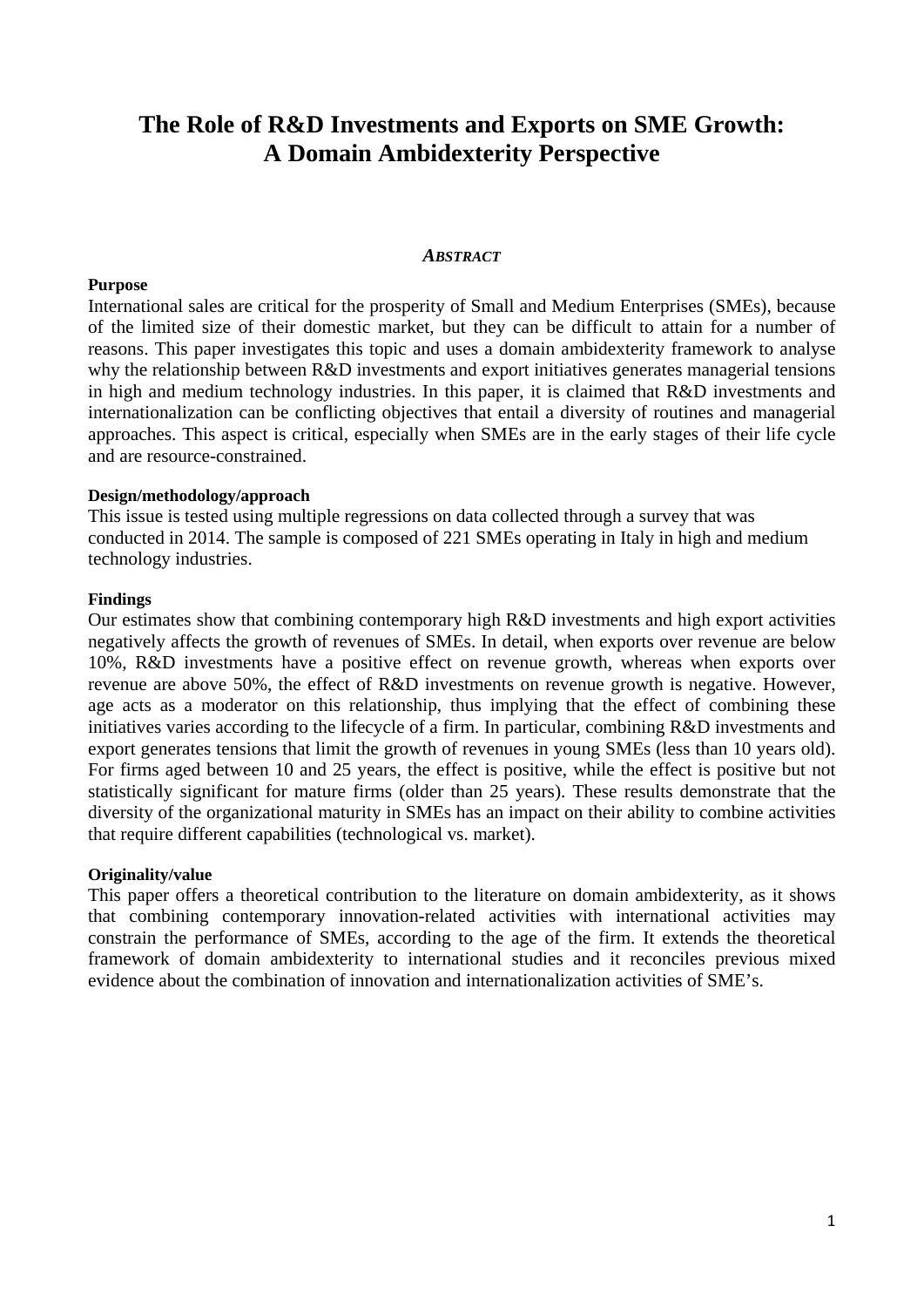## **1. INTRODUCTION**

International sales play a crucial role in Small and Medium Enterprises (SMEs) engaged in Research and Developments (R&D) programmes, especially when these firms operate on small domestic markets with a limited growth potential. This may be a common situation for SMEs operating in market niches in many European countries. Only a few business customers characterize the domestic market of SME's positioned in the upstream stages of value chains, and foreign customers represent an avenue of growth, but also pose new challenges for their product innovation programmes, given the diversity of the requirements of their markets and institutional environments (e.g. laws, norms and technical standards). Because of this necessity, internationalization can require changes in the competency base of SME's in both the technological and market domains (e.g., Branstetter, 2006; Golovko and Valentini, 2011).

Despite the benefits of international markets for firms involved in innovation, a contemporary engagement in innovation and internationalization may not have any positive effect on the growth of SMEs, due to their financial capital and managerial attention constraints (e.g. Filipescu et al., 2013; Kumar 2009), their tendency to centralize decision-making processes (Macri et al. 2002) and the lack of effective coordination between the sales, marketing and product development functions (Palmiè et al., 2016). For these reasons, exploration in both the market and the product domains can imply an overwhelming leaning process for an SME.

Irrespective of the sector, foreign sales require an intensive exploration phase aimed at finding prospective customers, analysing their needs, building relationships with local distributors and suppliers, understanding the local institutional and regulatory framework and implementing a supply chain management strategy to serve each local market. For an SME, such a market exploration may reduce the availability of the managerial and technical resources required for technological exploration and for R&D endeavours that have a long-term horizon, and can make the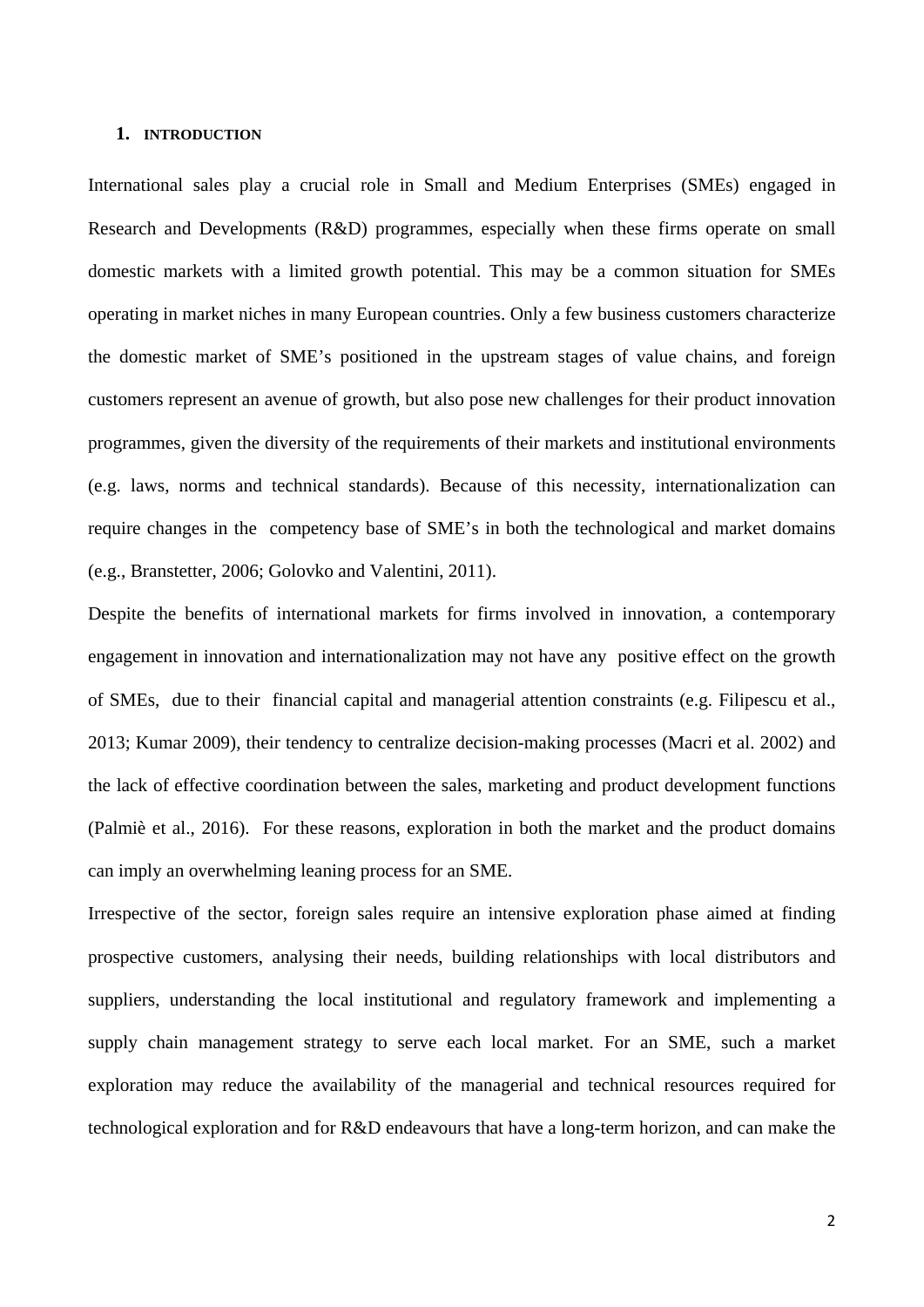coordination with the technical product function too complicated, especially when this function is engaged in the exploration of new technologies or new product architectures.

In this paper, we show that the simultaneous combination of high R&D investments and an important presence on international markets, in terms of high export intensity, has a negative effect on the growth of revenues in the short term, since R&D endeavours and exports belong to different knowledge and functional domains that SMEs cannot easily extend simultaneously. In this vein, we use a domain ambidexterity lens (Voss and Voss, 2013) to provide a theoretical contribution to the rich and consolidated literature on internationalization in SMEs. We also posit that the difficulties in reaching this domain ambidexterity may depend on the age of the SMEs, as age is associated with differences in routines and complementary assets that are relevant to an ambidexterity capability.

The empirical setting of this study is a survey on a sample of 221 high and medium technology SMEs located in North-West Italy that operate in manufacturing, software and engineering service industries. The focus on this setting is of a multi-industrial type, due to the fact that SMEs operating in manufacturing, software, engineering and R&D services face the same challenges when they try to reconcile market exploration abroad with technology exploration (Vasilchenko and Morrish, 2011). Moreover, Italian SMEs seem to be an interesting empirical setting to analyse the tension between R&D investments and market exploration, since the majority of these companies are family businesses, without the involvement of any external managers (Bugamelli et al., 2012). This managerial structure can weaken the capabilities of SMEs to conduct effective market and technological exploration, as the diversity of managerial experience and professional background available in a firm's management team can enrich its absorptive capacities (Lubatkin et al., 2006). As such, the lack of external managers may increase the tension that arises from the contemporary combination of R&D and internationalization endeavours.

With this paper, we contribute to the well-established literature on internationalization in SMEs in two ways. First, we advance a novel explanation of the dynamics of the growth of SMEs. While

3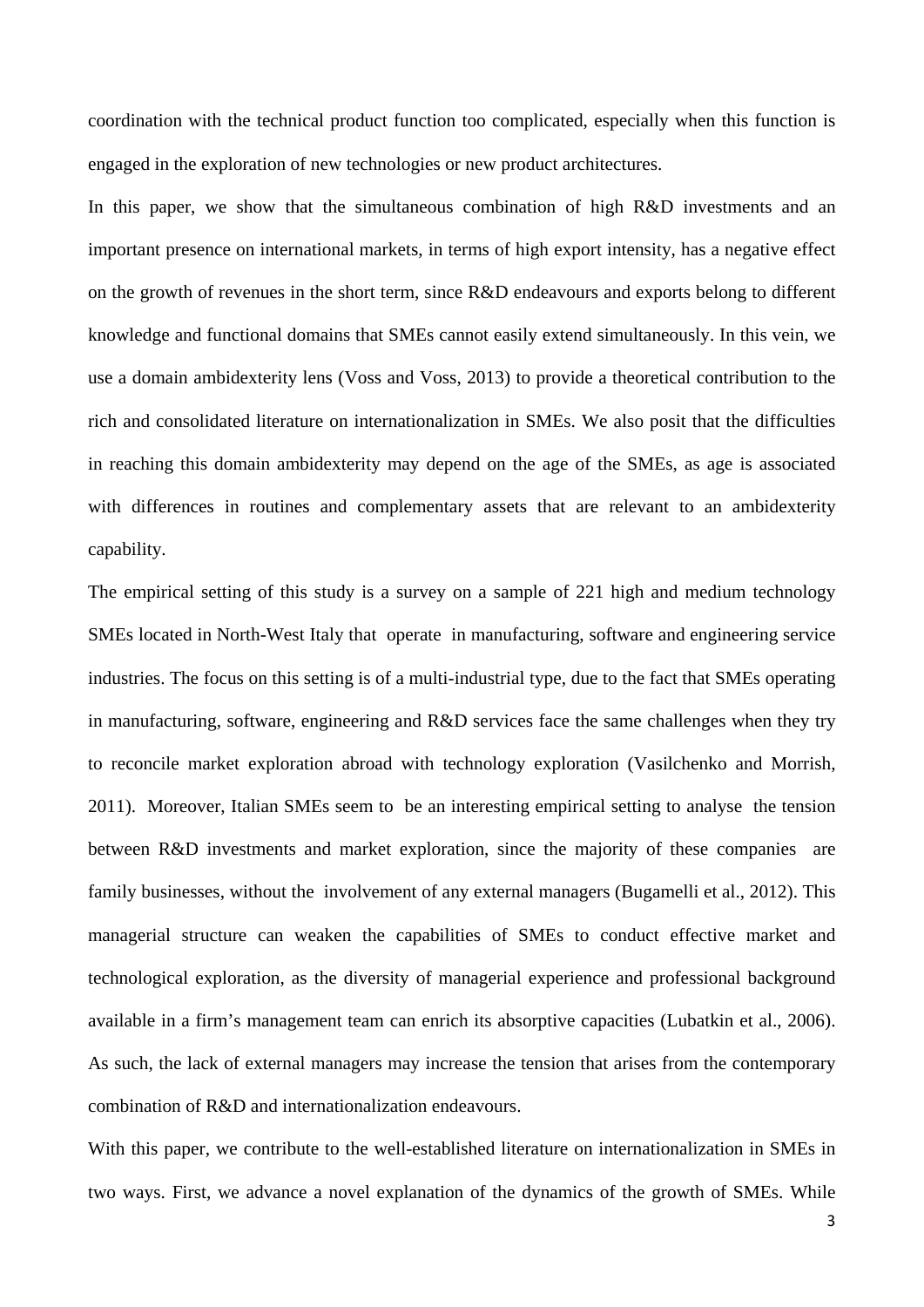past research has demonstrated the positive contribution of innovation and internationalization activities on SME performance by analysing them in isolation (e.g. Becchetti and Trovato, 2002), we explore whether their combination can have a negative effect on revenue growth, especially when firms are young and in the entrepreneurial stage of their life cycle. Second, in order to explain the negative consequence on firm growth, due to the combination of high export and a high intensity of R&D spending, we draw on domain ambidexterity arguments, and we show that situations of exploration in both the market and the product domains are likely to be detrimental for the revenue growth of SMEs, given their typical managerial traits. Under this perspective, we extend the seminal contribution on domain ambidexterity provided by Voss and Voss (2013) to a new empirical setting that is, of high and medium technology SMEs.

## **2. INTERNATIONALIZATION AND INNOVATION IN SMES**

#### *2.1. STATE OF THE ART AND OPEN POINTS*

The involvement in research and development endeavours is a predictor of superior SMEs' performance (e.g. Garcia-Manjon and Romero-Merino, 2012; Leiponen, 2012), since large R&D spending is considered to be an avenue for technology exploration and for a superior product diversification ability in the medium-long term (Penrose, 1959). However, firms' economic and competitive success does not depend only on innovation but also on market access. For this reason, international market access acquires increasing importance for SMEs, especially when they operate in small niches and have a limited domestic market (Sapienza et al., 2006).

Despite the importance that innovation and internationalization activities have for SME growth, literature has begun only in the last few years to analyse their conjunct effect on performance (Love and Roper, 2015). There are several elements in favour of a complementary effect that internationalization and innovation can have on SME's growth. This complementarity finds origin in the fact that firms need to innovate in order to compete in foreign markets (Roper and Love,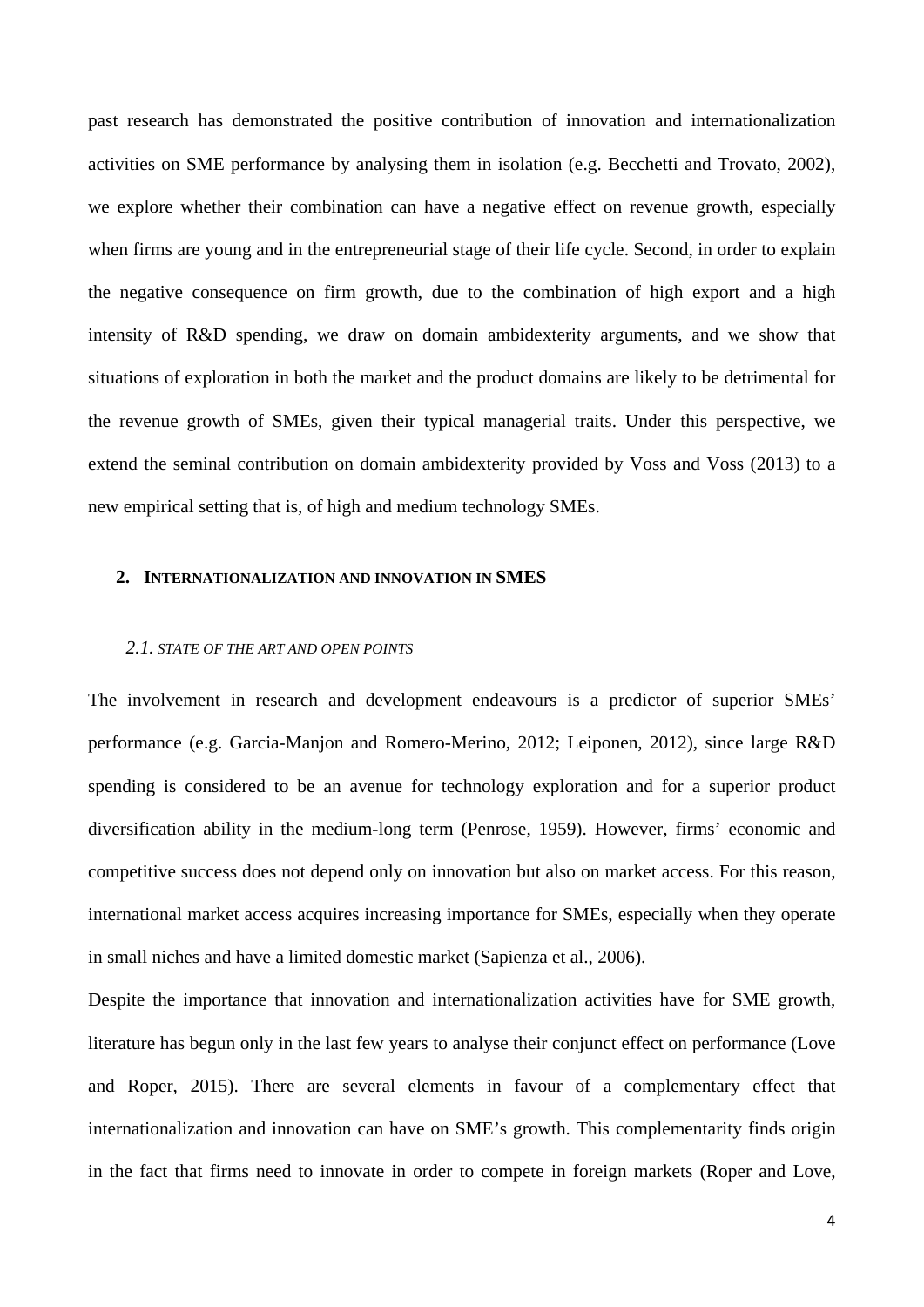2002), at least to refine their products to address foreign customers' needs. Becker and Egger (2013), for instance, show for German firms the significant role of product innovation in enhancing SME productivity which – in turns - affects export decision (Cassiman and Golovko, 2011). Moreover, an international market presence may lead to innovation as a result of a learning process which brings new knowledge into the firms and promotes the development of new innovation (Branstetter, 2006; Cassiman and Golovko, 2011; Golovko and Valentini, 2011).

However, a stream of other studies has found that the contemporary engagement of a SME in innovation and internationalization has a negative effect on performance (e.g. Booltink and Saka-Helmhout, 2018) due to constraints that small firms typically have in financial capital and managerial attention, or due to their lack of reputation (i.e. the liability of newness) to approach foreign markets with new products, whose innovativeness - compared to the state of the art - is not proved or tested due to the lack of a lead-user. Because of this reason, SMEs are unlikely to be contemporarily engaged in diversification on both the product and the market domain (e.g. Kumar, 2009). Apart from the constraints in resources and reputation, the other reason why internationalization and innovation can be hardly combined in SMEs can be related to the entrance mode in a foreign market. Specifically, SMEs are likely to use export contracts with local intermediaries, since they are the simplest and less risky way to increase market penetration abroad (Johanson and Vahlne, 1977),. However, the simplicity of export usually comes at the expense of a low appropriability for foreign sales (Johanson and Vahlne, 1977), limited learning opportunities on foreign markets and loss of strategic opportunities (Neirotti and Paolucci, 2015).

The debate on whether internationalization and innovation are complementary or substitute strategic decisions for SMEs in relation to their performance can be probably reconciled by considering the age of SMEs as a missing link. In the literature on the life cycle of organizations (Sørensen and Stuart, 2000), age is the main variable capturing the availability of the resources. The conventional wisdom (Kiss et al., 2017) proposes that SMEs may be more prone to internationalization when they have accumulated a great deal of financial resources, their domestic market have been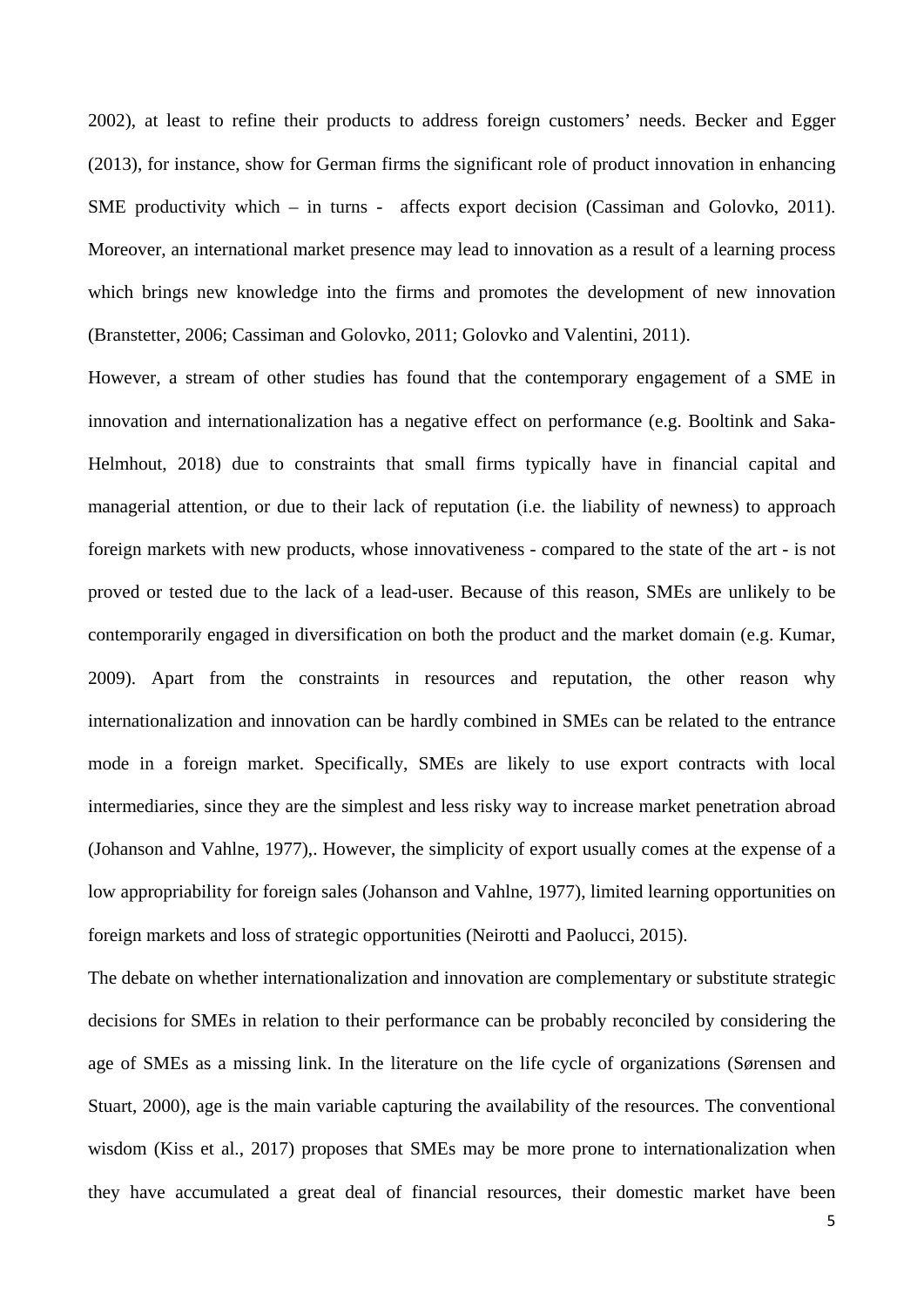saturated, and new revenue opportunities can only come from entering new geographical markets. However, this type of reasoning and the greater availability of financial resources that can characterize an older and established SME exclude the fact that managing the duality between internationalization and innovation can be problematic even for SMEs in more mature stages of their life cycle and with more internal resources. Moreover, the other element coming from life cycle view of the organizations suggests that the greater maturity of management approaches and of organizational models make the combination of internationalization and innovation less problematic for more established and older SMEs. Such firms usually exhibit more formalized business processes and a more decentralized decision-making structure. These considerations pave the way to the fact that under certain organizational circumstances of "ambidexterity" (Raisch et al., 2009), companies can effectively combine conflicting goals and activities within the same organizational unit. However, these points are object of limited theoretical development and empirical exploration. To bridge this gap, the paper uses an ambidexterity lens to analyse under which conditions of an SME's life cycle a great effort spend on internationalization and innovation can represent a conflicting activity. Our focus is on R&D spending and exports, as the two main indicators of such efforts. The next section explains why a high level of effort over these dimensions can generate tensions and resource allocation problems that are typically of interest to the ambidexterity literature.

#### *2.2. EXPORT AND R&D SPENDING AS INDICATORS OF THE GROWTH TENSIONS OF SMES*

Combining the international expansion of sales with radical product innovation falls into a situation of balancing resources on conflicting objectives, which is well documented in the rich literature on ambidexterity (e.g. He and Wong, 2006). In other words, the challenge of combining an expansion of sales overseas with R&D projects aimed at internalizing new technological competencies for an SME highlights a situation of ambidexterity across different functional domains (Voss and Voss, 2013; Lavie et al., 2011): the domain of applying "new" technologies to the products of the firm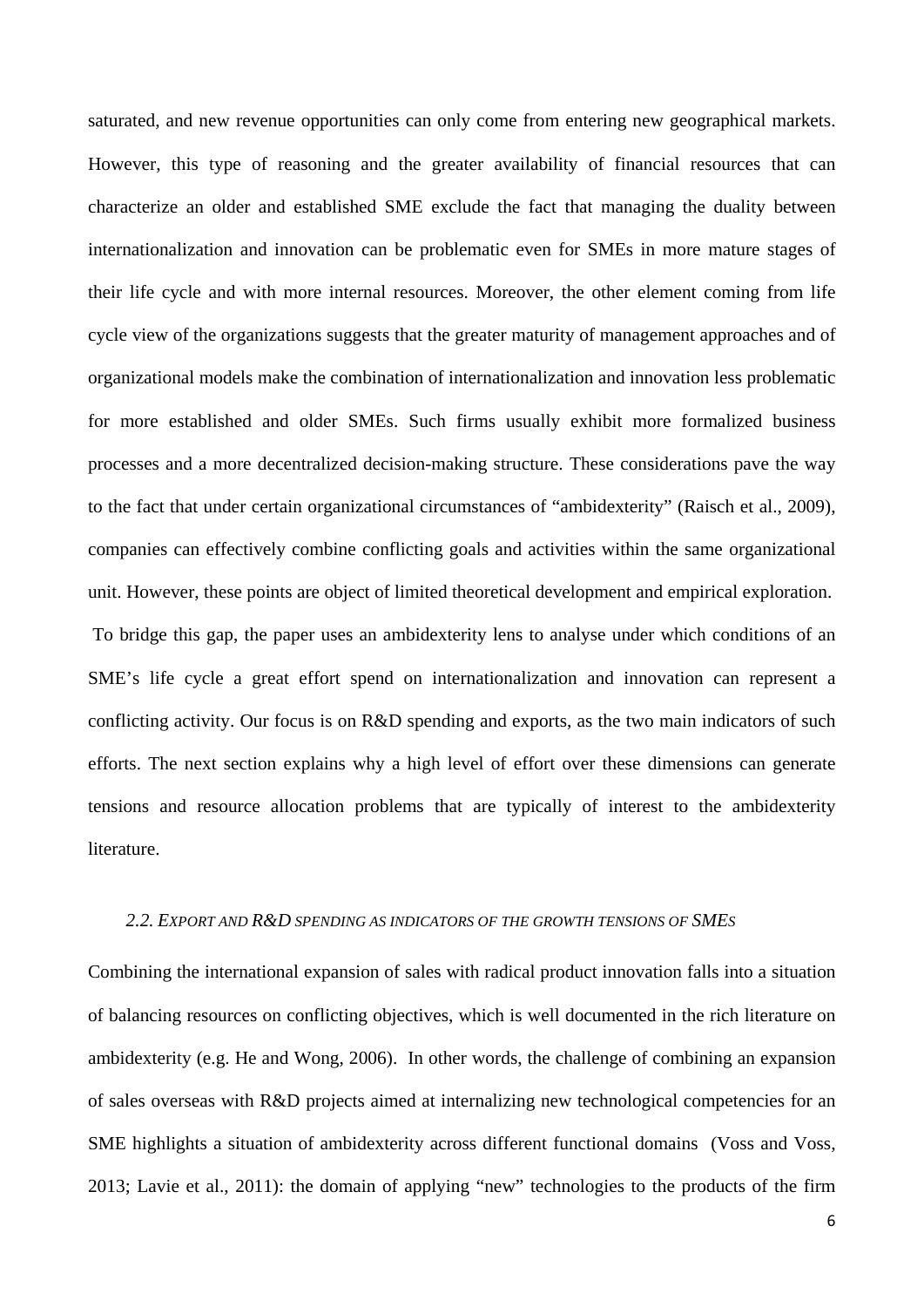through R&D projects, and the domain of marketing products in a new, unfamiliar market. Although these challenges are often intertwined in the strategic agenda of a firm, they generate tension on how to orchestrate and balance financial, technical and managerial resources in exploration on both the market domain and the product domain (Zhang et al., 2016). Situations in which firms experiment a product that embodies a new architecture and/or a new technology entail an intensive coordination - and thus geographical proximity - with a lead user along the entire innovation process (from the front-end to the validation). As such, firms conduct exploration on the product domain more easily in situations of exploitation of their established market relationships, which, for SMEs, corresponds to a prevalence of local sales on their domestic markets. In other words, product exploration projects that exploit the domestic markets of SMEs (shown in the upperright hand quadrant in Figure 1) require fewer technical and managerial resources than radical innovation projects that target new markets for SMEs (upper-left quadrant).

> **Insert Figure 1 about here ------------------------------------**

**------------------------------------**

Pursuing a high intensity of both export sales (i.e., a high ratio of exports over sales revenues) and R&D expenditures may reflect two distinct situations of tension that have to be faced by SMEs when managing the product and the market domains. The first situation is depicted in the cell [1] in Figure 1, i.e., developing a radically new product for a new geographical market (pure explorative strategy). The second situation may refer to being positioned contemporarily in two cells of the quadrant: developing a radically new product for the established local market (product development strategy - cell [2A]) and exploring new geographical markets with an established product or with incremental refinements of it (market development strategy - cell [2B]). Each of these cells depicts a situation of cross-functional ambidexterity (Voss and Voss, 2013). Whereas the first situation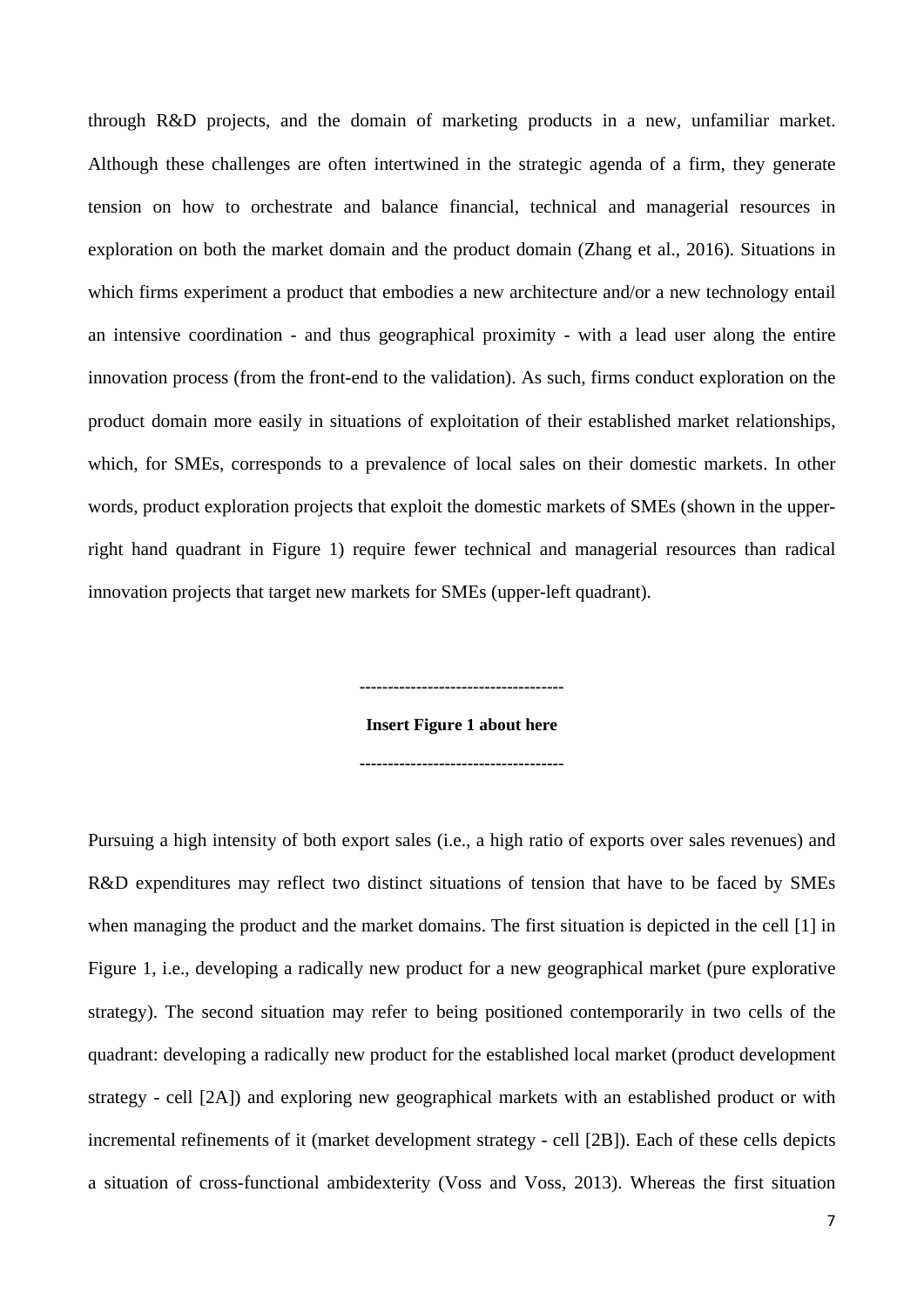requires managing an R&D project that is contemporarily complex as far as the technology and the market dimensions are concerned, the contemporary positioning of a project in cells 2A and 2B indicates a situation of complexity that pertains to managing a diversified R&D project portfolio, which includes both incremental and radical innovation projects that require a diversity of managerial and cultural approaches for the coordination with customers (Gibson and Birkinshaw, 2004).

#### **3. HYPOTHESES DEVELOPMENT**

#### *3.1. THE TENSION BETWEEN R&D INVESTMENTS AND EXPORT*

The contemporary exploration in the product and market domains represented in the combination of cells 2A and 2B or in the positioning of a firm in just cell 1 (Figure 1) is more critical in SMEs than in large firms. SMEs have a limited amount of managerial resources that can be used for the external search activities needed to explore the product and the market domains. Managers in SMEs generally spend a high percentage of their time on operational issues related to product refinement and production management, and a consequent limited time on the search and market intelligence activities that are needed for exploration (Volery et al., 2015).

SMEs with a broad market presence abroad may respond ineffectively to the need of innovation for their products, since they may have a limited ability to enact approaches of ambidexterity based on structural separation or on building contexts *á la* Birkinshaw and Gibson (2004), where employees are required to balance their efforts over multiple innovative projects. In this vein, separation, into distinct task forces, of the technological exploration for a new product that targets a foreign customer from the incremental innovation activities for the domestic market is not so feasible for an SME, due to the limited scale and the few resources available for the coordination between different R&D teams (Lee et al., 2001).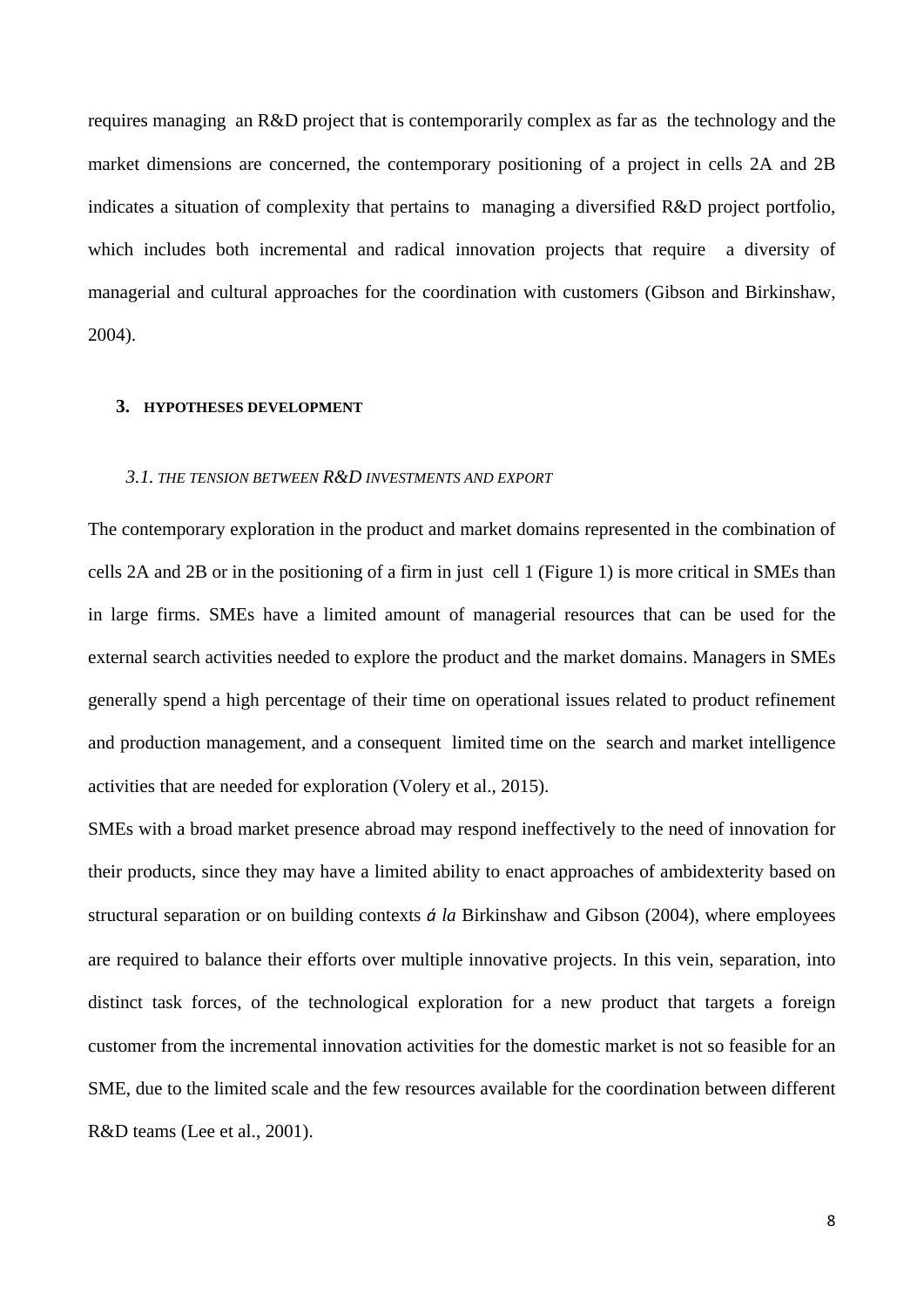Contextual approaches can be sustainable, in terms of costs, since they do not entail any organizational separation of the teams that are engaged in different innovation projects. However, in a diversified R&D project portfolio situation (i.e. the contemporary position of a firm in the 2A and 2B cells), SMEs may make poor decisions on which projects they have to orchestrate their managerial attention as well as the time of their R&D and marketing teams. This occurs since the routines and systems used to prioritize and allocate efforts across different projects, such as stageto-gate processes or agile project management in product development, are generally not common in SMEs (Hidalgo and Albors, 2008). The lack of prioritization may result in an "attentionallocation problem" (Koput, 1997) that leads firms to under-invest in each of their multiple innovation projects. In these situations, SMEs are likely to be slow in the time-to-market and in responding to customer's requests for change, especially when customers are geographically and culturally distant. For example, a firm could be ineffective in seizing the opportunity of revenue growth that stems from a radical product innovation on their domestic market when it is distracted by the need to introduce and market distinct incremental product refinements in order to adapt their established product to their multiple foreign markets (Chen and Nadkarni, 2016). The more markets are dynamic and competitive – such as in hi-tech sectors - the greater the risk of losing growth opportunities, due to an under-investment in R&D or marketing activities.

In short, the tension between large R&D investments and a high level of exports may manifest itself in SMEs in terms of a limited capability to seize the opportunity of revenue growth. Firms can thus fail to capitalize on the knowledge created at the front-end of their innovation projects to create new products and new lines of revenue. We thus posit what follows.

**H1:** *The interaction between R&D investments and export intensity negatively affects the shortterm revenue growth of SMEs.*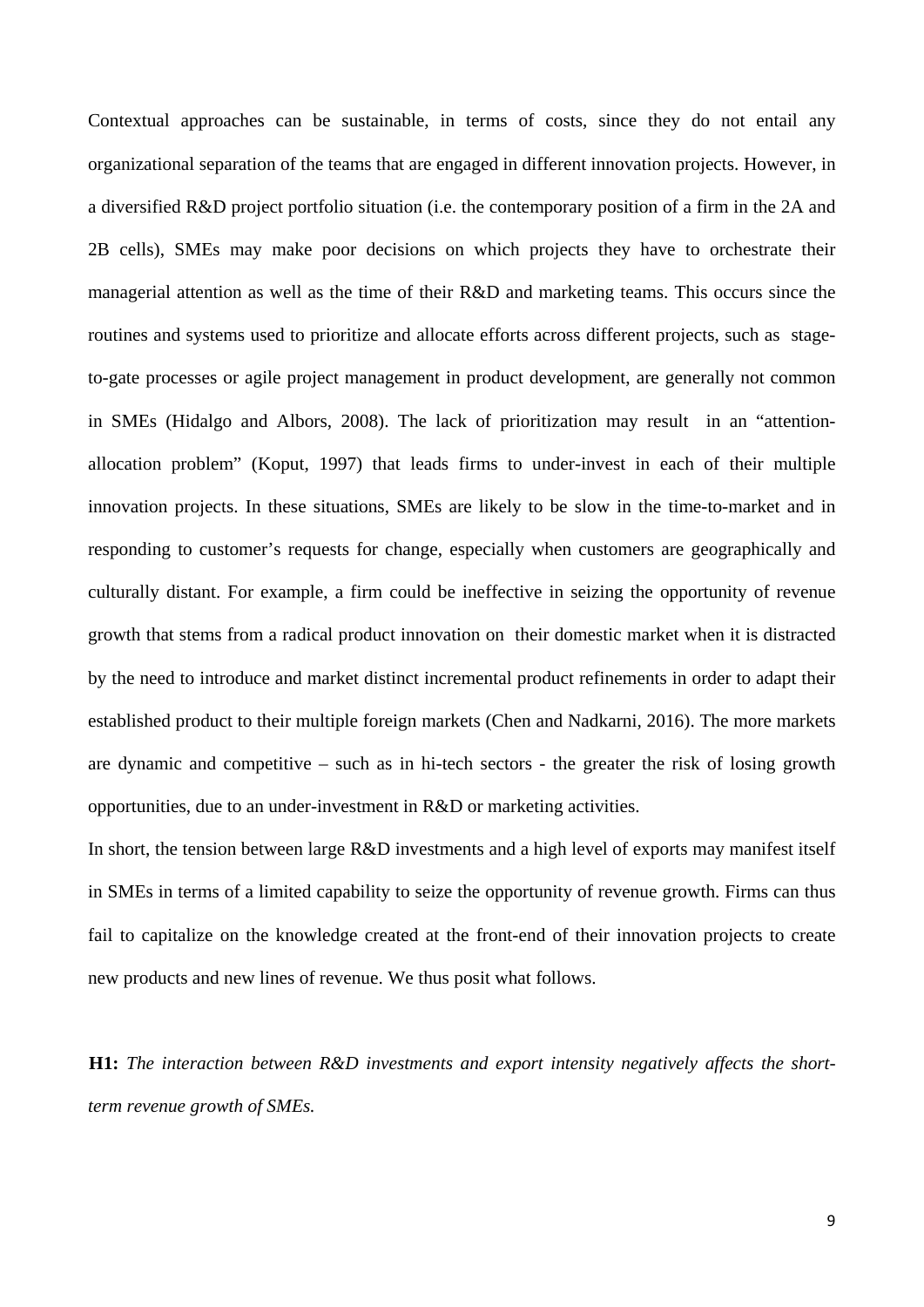#### *3.2. AGE AND DOMAIN AMBIDEXTERITY*

A firm's age influences the flexibility of the routines used for market and technological exploration, its reputation and the availability of the marketing assets needed to bring product innovation onto the market, as well as the complexity of the management systems deployed to govern a diversified portfolio of innovation projects. In their seminal contribution to domain ambidexterity, Voss and Voss (2013) acknowledged the moderating role of age in influencing the relationship between ambidexterity approaches and performance. Analogously, multiple arguments have been put forward that may explain why the effect on revenue growth, due to combining high expenditures in R&D and high levels of export, may change according to an SME's age.

Young firms are more amenable to responding ineffectively to the tension generated by high export intensity and R&D intensity. This may happen in situations in which they have to manage a radical innovation project for a foreign market (positioning in cell 1) or when they have to manage, at the same time, a radical innovative project for their domestic market and some incremental product refinements abroad (contemporary position in cells 2A and 2B). In the first situation, the presence of a large customer abroad that requires radical innovation is likely to lead young firms to overlook growth options on their domestic market, as all the resources tend to be committed to the foreign customer. Moreover, as explorative innovation often needs the project times, costs and product functionalities to be revisited, due to the higher uncertainty, young firms – given their weaker reputation - may be more vulnerable to the more intense coordination and re-bargaining that an explorative innovation project requires with a customer, especially in situations of size asymmetry and cultural and geographical distance from the counterpart. In the latter situation, the lack of formalization in the control and decision-making processes of innovation projects may lead to a poor implementation of contextual approaches to govern ambidexterity. In the words of Gibson and Birkinshaw (2004), young firms may thus have a lack of the "discipline" that is needed in the orchestration of time across multiple innovative projects. This is due to the long time and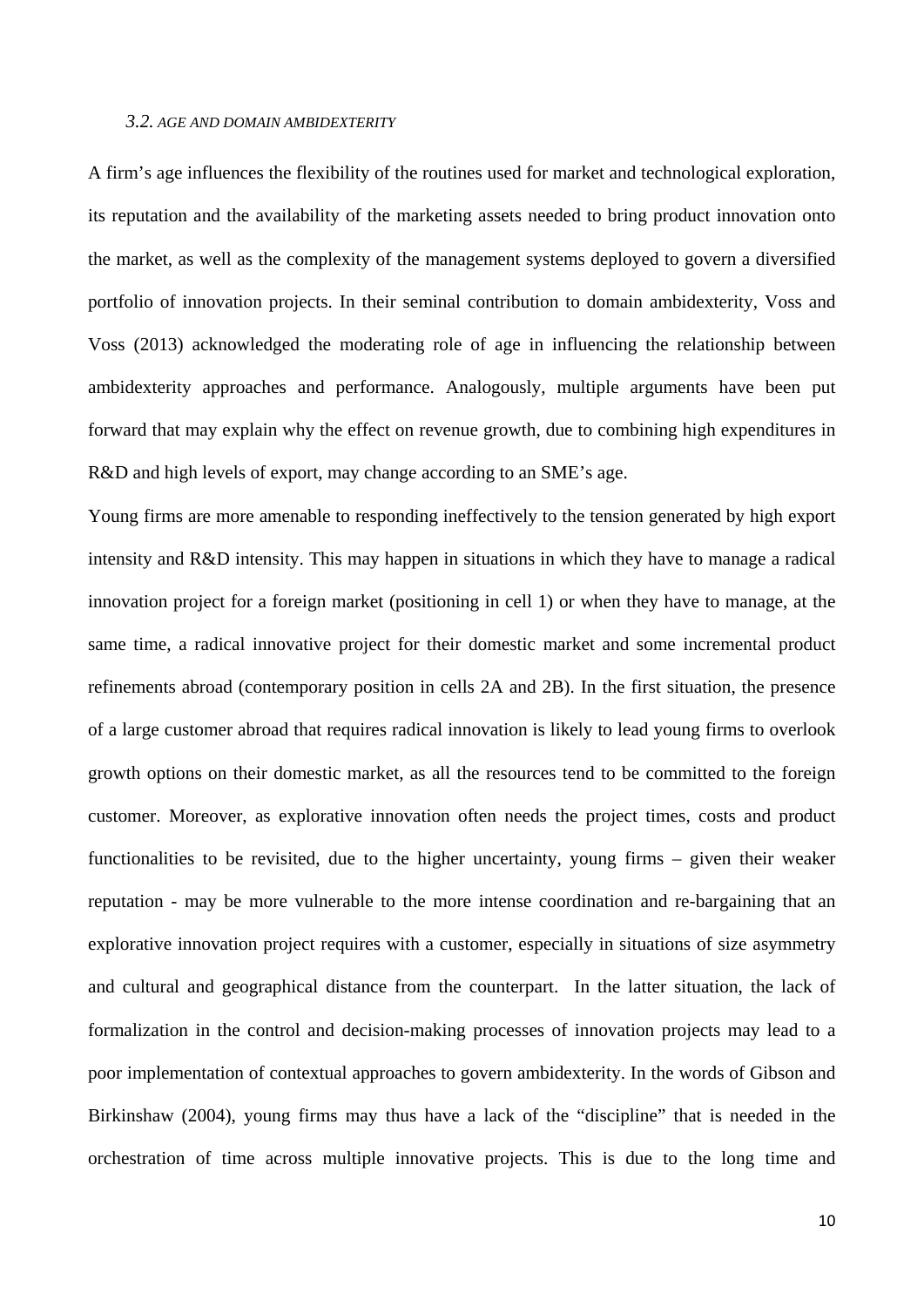experience necessary to develop the complex management systems and processes required to foster system wide orientation toward exploration and exploitation (March, 1991). Moreover, obtaining subsequent benefits from financial performance requires an extended time frame, even after the contextual capabilities necessary for pursuing ambidexterity have been developed (Van Looy et al., 2005).

According to Voss and Voss (2013), larger and more mature firms are more likely to respond effectively to the tension triggered by domain ambidexterity, since they possess the knowledge, experience and time frame required to implement and benefit from contextual management approaches. Drawing on this insight, we may expect more mature firms to be more likely to respond effectively to the tension posed by high export intensity and high budgets spent on R&D programs. However, when age is taken into account in the case of SMEs, there can be a self-selection bias associated with older SMEs. In other words, these firms are more likely to be oriented towards and more capable of pursuing efficiency and stability - rather than business growth - otherwise they would already have become large enterprises over time. As such, older SMEs may employ more rigid and crystallized routines and may be less able to effectively conduct product and market exploration initiatives.

Following the same arguments, adolescent firms - i.e., those that have survived the initial critical years, but have not yet reached a mature phase where they feature well-established firms [\(Biggadike, 1979\)](http://www.sciencedirect.com/science/article/pii/S0883902697000335#BIB9) - can exhibit the more favourable combination of contextual management systems, slack resources and flexibility in routines that is needed to pursue domain ambidexterity and which can express a high potential for revenue growth. For example, once these firms have overcome the high pressure of cost compression and risk minimization associated with the earlier years of their life, the obtained mitigation in resource constraints allows them to hire new personnel that can then be involved in exploration. For example, the hiring of an experienced person in the managerial team or in the technical and marketing function can lead to a mechanism of "learning by grafting" (Huber, 1991), which can sustain exploration dynamics in adolescent firms.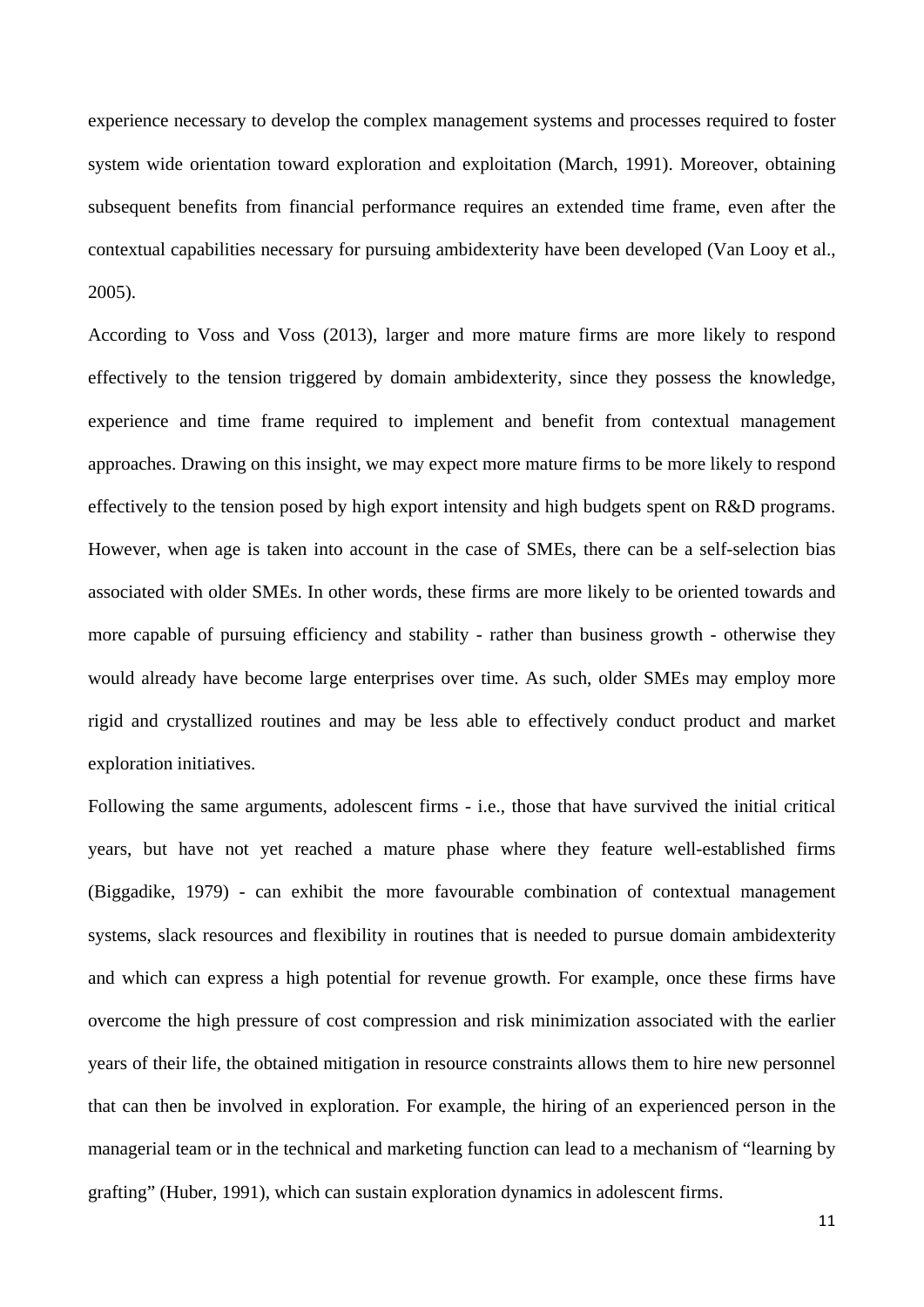In short, an ambidexterity capability in SMEs to combine international presence, through export activities, and exploratory R&D investments, can be more evident in firms of an intermediate age (namely that are in the adolescence phase). Thus we posit what follows:

**H2:** *The age of SMEs moderates the negative interaction between R&D investments and export intensity on revenue growth in such a way that the negative interaction is less salient for adolescent SMEs.* 

## **4. RESEARCH METHODOLOGY**

#### *4.1.SAMPLE AND DATA COLLECTION*

The empirical analysis is based on a survey that was administered in June and July 2014 on high and medium tech SMEs in the Piedmont region (Italy). Over the last decade, the European Innovation Scoreboard and the Regional Innovation Scoreboard have classified the Piedmont region as being a "Strong Innovator"<sup>[1](#page-13-0)</sup> in relation to various measures pertaining to firms' investments in R&D and to initiatives of the local institutions to support innovation and internationalization activities. Such institutional measures involve elements of the innovation ecosystem that encompasses the collaboration attitude of local universities and research centres with firms, the role that banks and venture capitalists have in providing financial capital for R&D initiatives, and the availability of qualified managers as a result of the offer of executive managerial education programs, etc. The "Strong Innovator" category is the most common throughout European regions. Some examples of these regions are the Bremen region in Germany, the Groningen region in The Netherlands and the East and West Midlands in the United Kingdom. Thus, the results obtained in this survey are potentially generalizable to many other European areas that fall into the "Strong Innovator" category, where firms are confronted with similar innovation ecosystems and thus with

<span id="page-13-0"></span> $1$  A complete discussion on the innovation categories through which the European Union classifies regions can be found in Hollanders et al., (2012).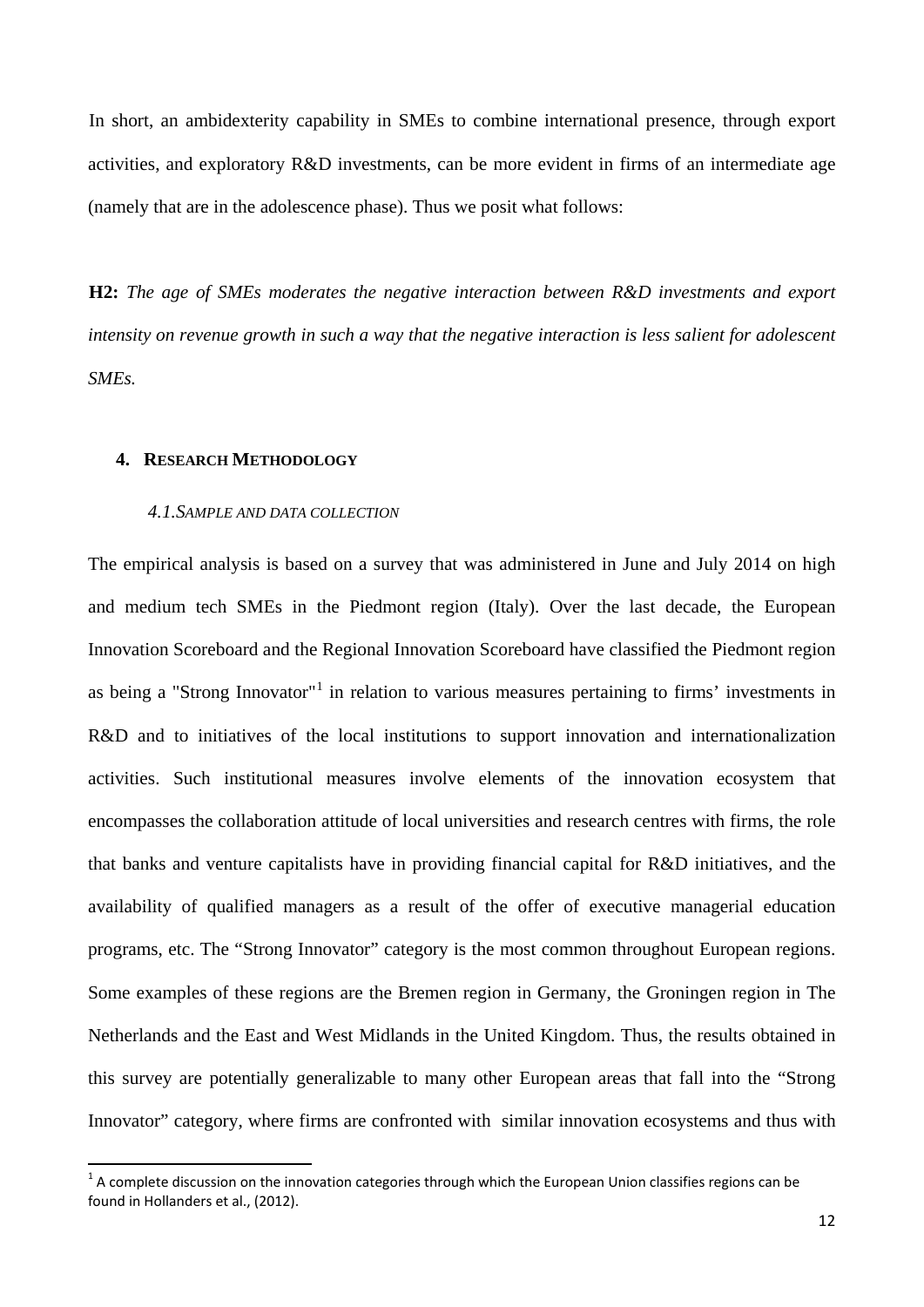comparable conditions of access to the relevant production factors (i.e. human capital with managerial or technical competencies, financial capital and knowledge) for innovation endeavours. The firms that have been analysed all belong to medium or hi-tech industries, as defined by OECD (2009). Automotive, aerospace, telecommunication, medical instrument, machinery and pharmaceutical industries have been included in the sample frame. Software, engineering and R&D services have also been added to these sectors, since – despite the intangible nature of what the firms in these sectors sell - their technology and market exploration dynamics are similar to those of the manufacturing sectors with high technological intensity. More specifically, internationalization in the software sector, especially in the case of a firm's positioning on B2B markets, requires the firm to be present on the foreign market in order to effectively conduct analyses of the customers' needs, to test products and to coordinate with customers in these phases. The same type of presence is needed for firms in the engineering and R&D service sectors.

As the aim of the present research was to explore the effectiveness of the ambidextrous strategies adopted by SMEs, the selection criteria were chosen in order to capture a convenient sample made up of SMEs with a certain level of expected involvement in technological and market exploration endeavours. This condition is generally rare among SMEs, as their innovation focus is usually on endeavours with just an incremental innovation nature (Oke et al., 2007; De Massis et al., 2012). Therefore, to exclude firms that are only involved in particularly incremental and exploitative technology or market expansion projects, the firms included in the population frame had to have accomplished at least one of the following tasks that denote a certain level of technology or market exploration in the three years preceding the survey: i) R&D projects funded by European, national or regional public initiatives, ii) at least one patent filled, iii) their inclusion in local incubators or science parks; iv) the inclusion in special acceleration programs sustained by the local Chamber of Commerce and dedicated to entering new foreign markets. The architecture of the survey followed the framework used in the Community Innovation Survey (CIS), which has been used in several academic studies on innovation (e.g. Laursen and Salter, 2006).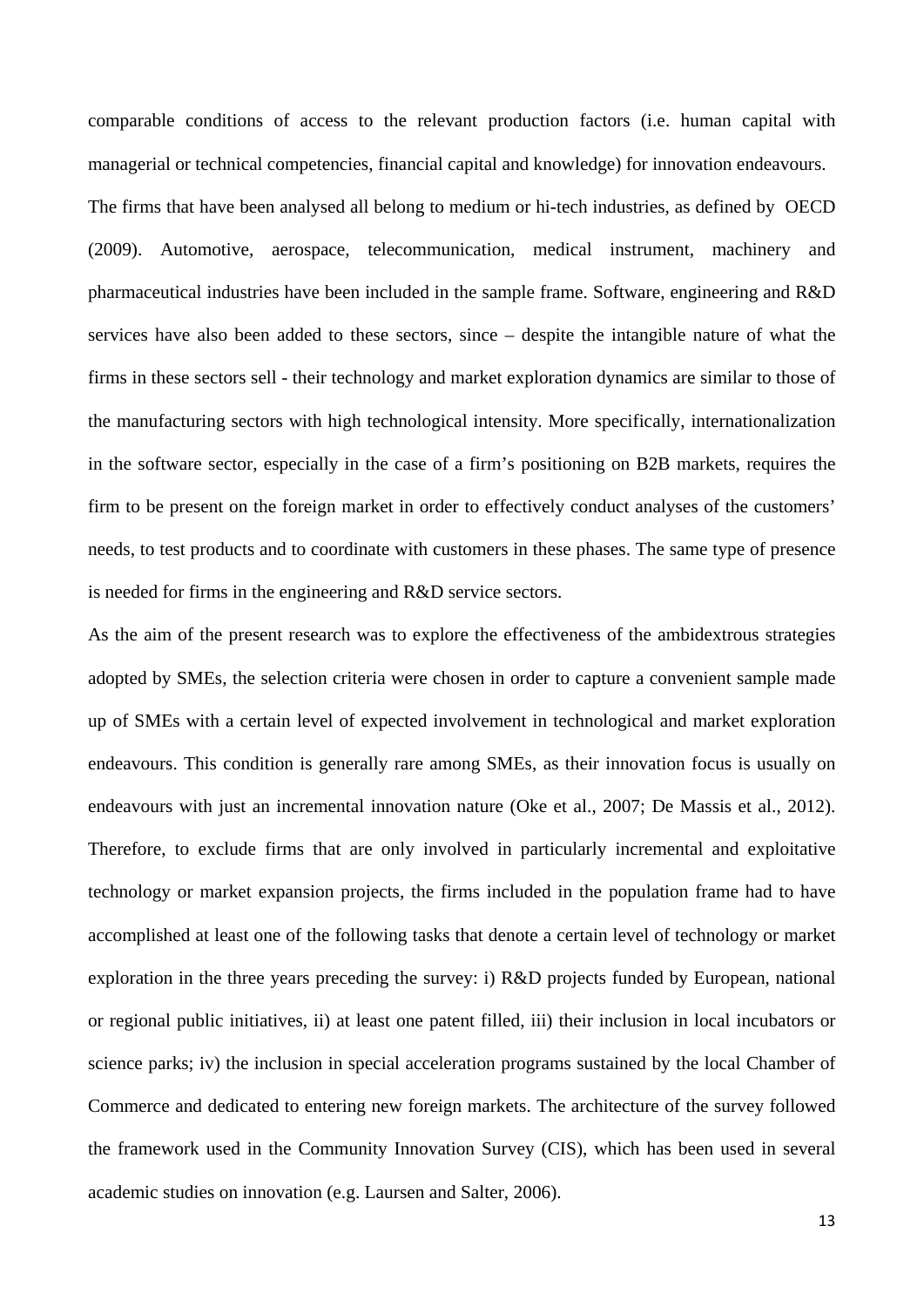The respondents were CEOs, and they were all contacted telephonically. Two rounds of recalls were conducted to avoid non response bias. We invited 1,203 firms to participate in the survey, and we collected answers from 364 SMEs (response rate: 30.26%). The survey data were integrated with financial data from the Aida database (published by Bureau Van Dijk), which includes the financial reports of all Italian firms. We obtained 221 observations with complete data for these analyses. The here analysed sample of 221 firms is composed of firms with fewer than 100 employees. Moreover, 43% of the firms included in the final sample belong to manufacturing industries, 33% are software firms operating on B2B markets through standard software packages, while 24% are firms that provide advanced services related to engineering design or other R&D activities. All the firms in the sample operate Business-to-Business, and none of them sells products or services through e-commerce channels. We thus obtained a sample in which the contextual conditions imposed that the firms had to face market or technology exploration activities, with similar challenges at a managerial and organizational level. This implies having a sample made up of firms with comparable situations, in terms of ambidexterity capabilities

### *4.2. MEASURES*

*Dependent variable.* The revenue growth rate was measured in logarithmic terms and was computed between 2008 and 2013. The firm growth rate was adjusted to the growth rate of the overall sales revenues at the industry level, where industry was operationalized at the SIC second-digit level. In this manner, we measured the differential of growth compared to the overall trend of the industry and we were thus able to measure industry-specific effects.

*Independent variables.* R&D investments were measured as the ratio between R&D expenditures in 2013 and the total revenues of the firm in the same year. Exports were measured as the ratio between exports and sales revenues in 2013. Firm's age was included as the logarithmic value of the years since firm has been incorporated.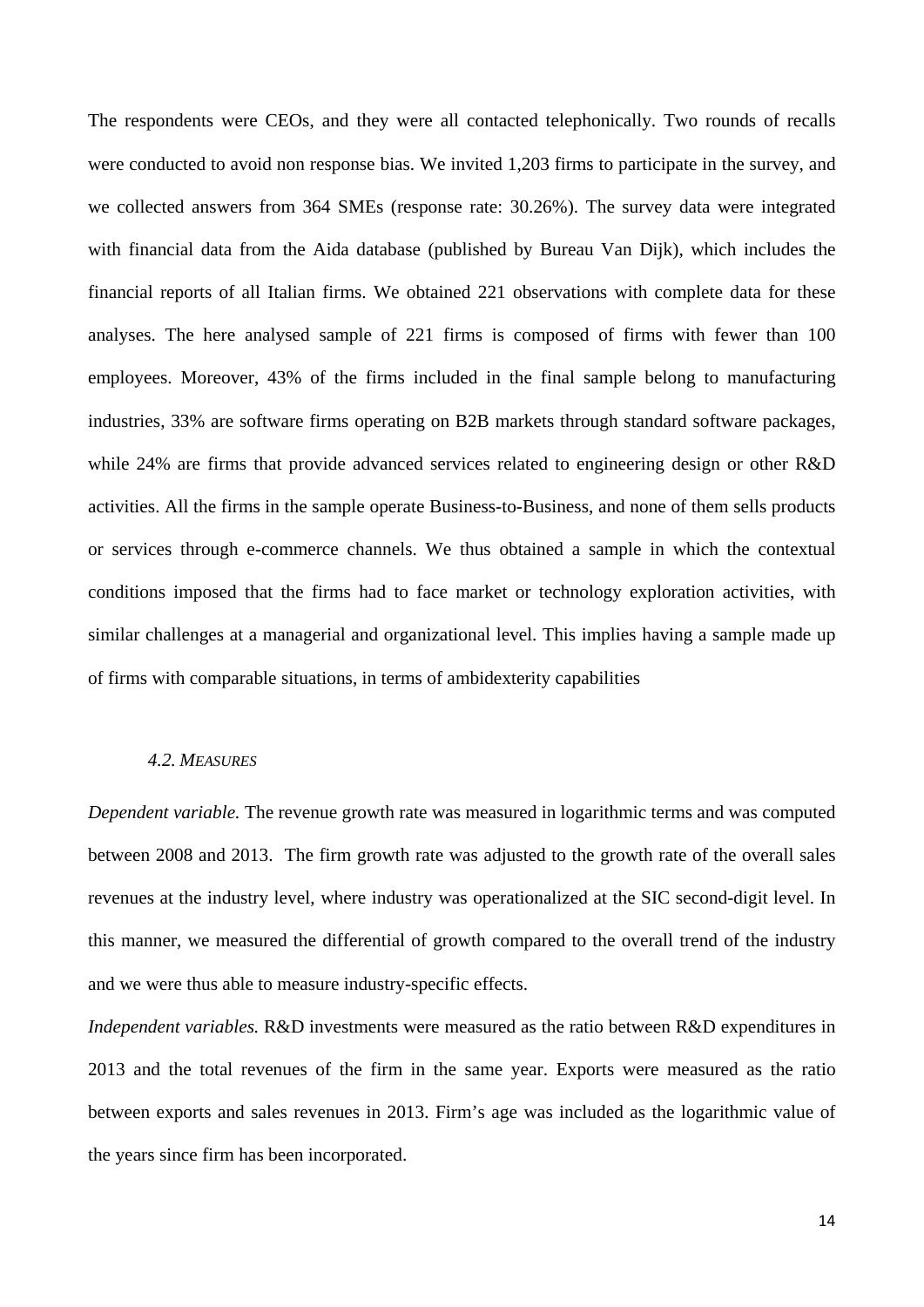*Control variables.* Size effects related to revenues and to the number of employees were incorporated as control variables. Moreover, we also incorporated a dummy variable to take into account whether the firm belongs to a high or medium tech industry. We also controlled for how respondents perceived a munificence and competition situation in their competitive environment. The perceived market environment can influence a firm's options of market growth, and/as well as the marketing and R&D initiatives enacted to pursue growth (Sutcliffe and Huber, 1998). For the same reason, we also looked at vertical forces of competition in the industry, by controlling for the position of the firm in their industry's vertical chain. We asked firms to state the percentage of their firms' sales dedicated to the manufacturers of components or subassemblies and the percentage related to the final customers or distributors.

Finally, consistently with the idea that family firms with no external managers deploy less effective managerial practices in innovation endeavours, we used a dummy variable to control for managerial teams that were made up of just family members of the main shareholders.

## *4.3. STATISTICAL MODELLING*

We use the following regression specification (1) to test our hypothesis H1:

$$
Rev. \, growth_i = \beta_0 + \beta_1 R \& D_i + \beta_2 \, export_i + \beta_3 R \& D_i * Export_i + \beta_4 W_i + \varepsilon_i \tag{1}
$$

where  $W_i$  is a vector including all the control variables specified above and a set of industry dummies.

To test our hypothesis H2, we use instead the regression specification (2) which is analogue to Model 1 (1), but which includes a third level interaction between R&D investments, revenues from export, firm's age, as well as all the second level interactions between R&D investments and age, and revenues from export and age.

$$
Rev.growth_{i} = \beta_{0} + \beta_{1} R \&D_{i} + \beta_{2} export_{i} + \beta_{3} age_{i} + \beta_{4} R \&D_{i} * export_{i} + \beta_{5} R \&D_{i} * age_{i}
$$

$$
+ \beta_{6} export_{i} * age_{i} + \beta_{7} R \&D_{i} * export_{i} * age_{i} + \beta_{7} W_{i} + \varepsilon_{i}
$$
(2)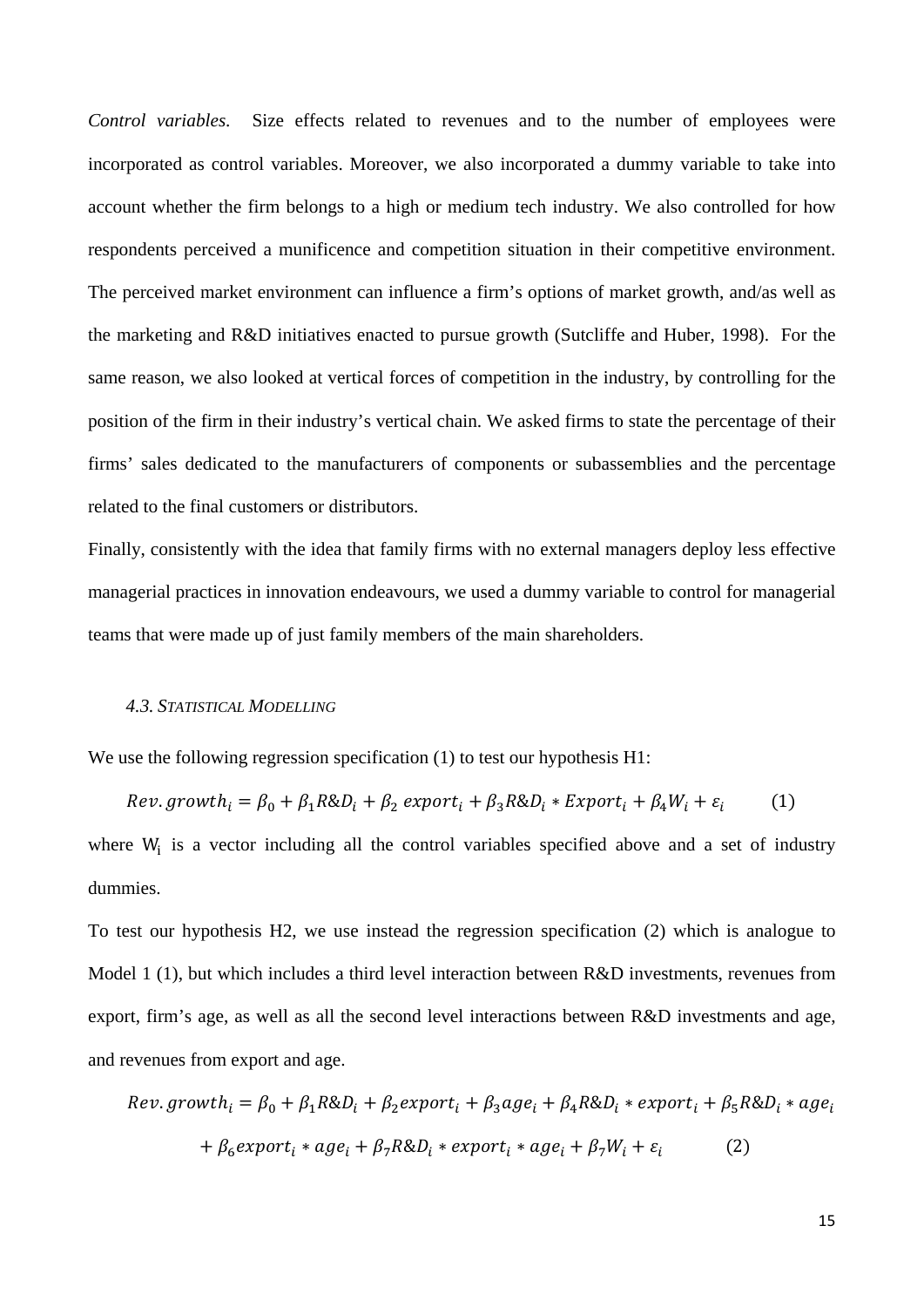We employed multiple regressions with robust standard errors to test hypotheses. A common problem in using empirical data is represented by non-normality of residuals which may violate the basic assumptions of OLS. Then, we tested against non-normality of residuals using the Shapiro-Wilk W test and obtaining that we cannot reject the null hypothesis that our residuals are nonnormally distributed (p=0.210). Another problem in empirical data may be represented by heteroskedasticity. Therefore, we tested against this possible concern using the White/Koenker test and we find that we cannot reject the null hypothesis of homoscedasticity ( $\chi$ 2=214.92; pvalue=0.221). Finally we also checked for multicollinearity. Our results indicate that the VIF among our covariates has at most the value of 4.42, so all variables have a VIF largely below the critical threshold of 10.

### **5. FINDINGS**

#### *5.1. DESCRIPTIVE STATISTICS*

The firms in the sample (see Table 1) show an average and a median number of 22 and 15 employees, respectively. The small number of employees is related to the fact that about 25% of the firms in the sample are less than 10 years old. The first and the third quartile, in terms of age, are 11 and 37 years, respectively. Firms that are more than 50 years old make up about 12% of the sample.

Despite the limited size of the sample, export was found to be common to 163 of the firms, and it occupies a non-marginal part of their revenue (on average, about 25% of revenues), due to the overall limited revenues. Specifically, for 15% of the sample, 80% of the revenues come from exports. The average expenditure in R&D is just below 10% of the sales revenues, and half of the sample invested about 5% of their revenues in R&D activities.

#### **Insert Table 1 about here**

**------------------------------------**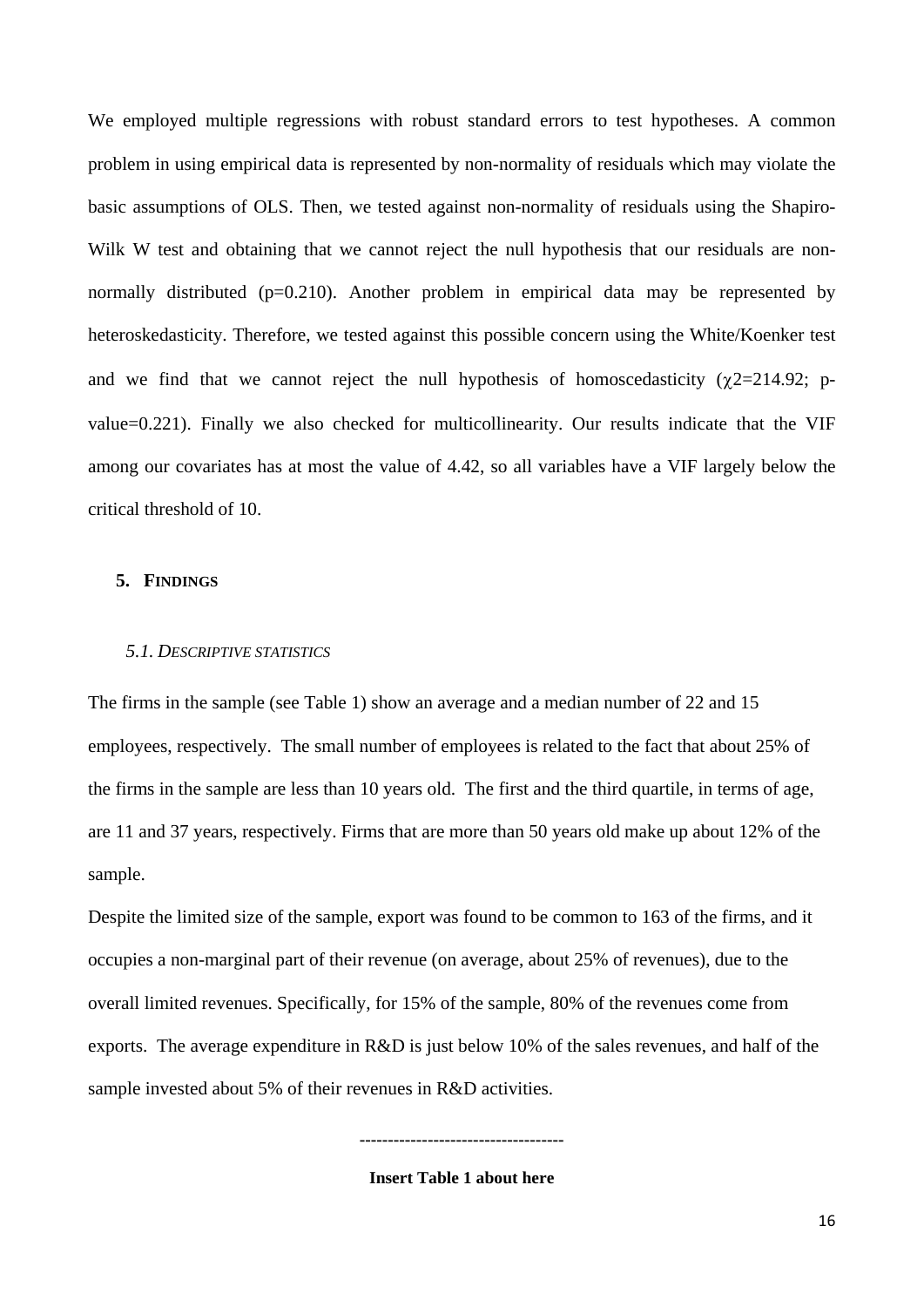#### *5.2.REGRESSION RESULTS*

## *5.2.1 THE INTERACTION BETWEEN R&D INVESTMENTS AND EXPORT*

In Hypothesis 1, we posited that there is a negative effect on the performance of SMEs when these firms combine high spending in R&D with a strong foreign market presence through exports. As can be observed in Table 2, Model 1 exhibits positive and significant first-order effects of both R&D investments ( $\beta_1$ =1.887, p<0.05) and export intensity ( $\beta_2$ = 0.762, p<0.05) on revenue growth. These effects represent conditional effects that describe the effect of one predictor (e.g., R&D spending) on the dependent variable (i.e., revenue growth) under the condition in which the other predictor (e.g., export) equals zero (Aiken et al., 1991). This means that in situations in which firms are only engaged in R&D activities or only in export activities, they benefit from such activities, since they exert a positive effect on revenue growth. However, as the R&D\*Exports interaction term reported a negative and significant value ( $\beta_3 = -7.239$ , p<0.05), revenue growth is lower when R&D activities and export are performed at the same time. In other words, the coefficient of the interaction term indicates the amount of change in the regression slope of the logarithmic value of revenue growth on R&D spending resulting from a one-unit change in the export activities (Dawson, 2014). The high relevance of this implication is also highlighted by the partial  $\omega^2$  we computed for model 1. More specifically, the quota of variance of revenue growth accounted by R&D spending is superior to the quota of exports (0.058 vs. 0.025), but they are both lower than the second-level interaction (R&D spending\*Revenues from export), which explains more variance (0.069). This insight supports the idea that contemporary R&D and export activities are very relevant in explaining the revenue growth of SMEs.

**------------------------------------**

**Insert Table 2 about here**

------------------------------------

**------------------------------------**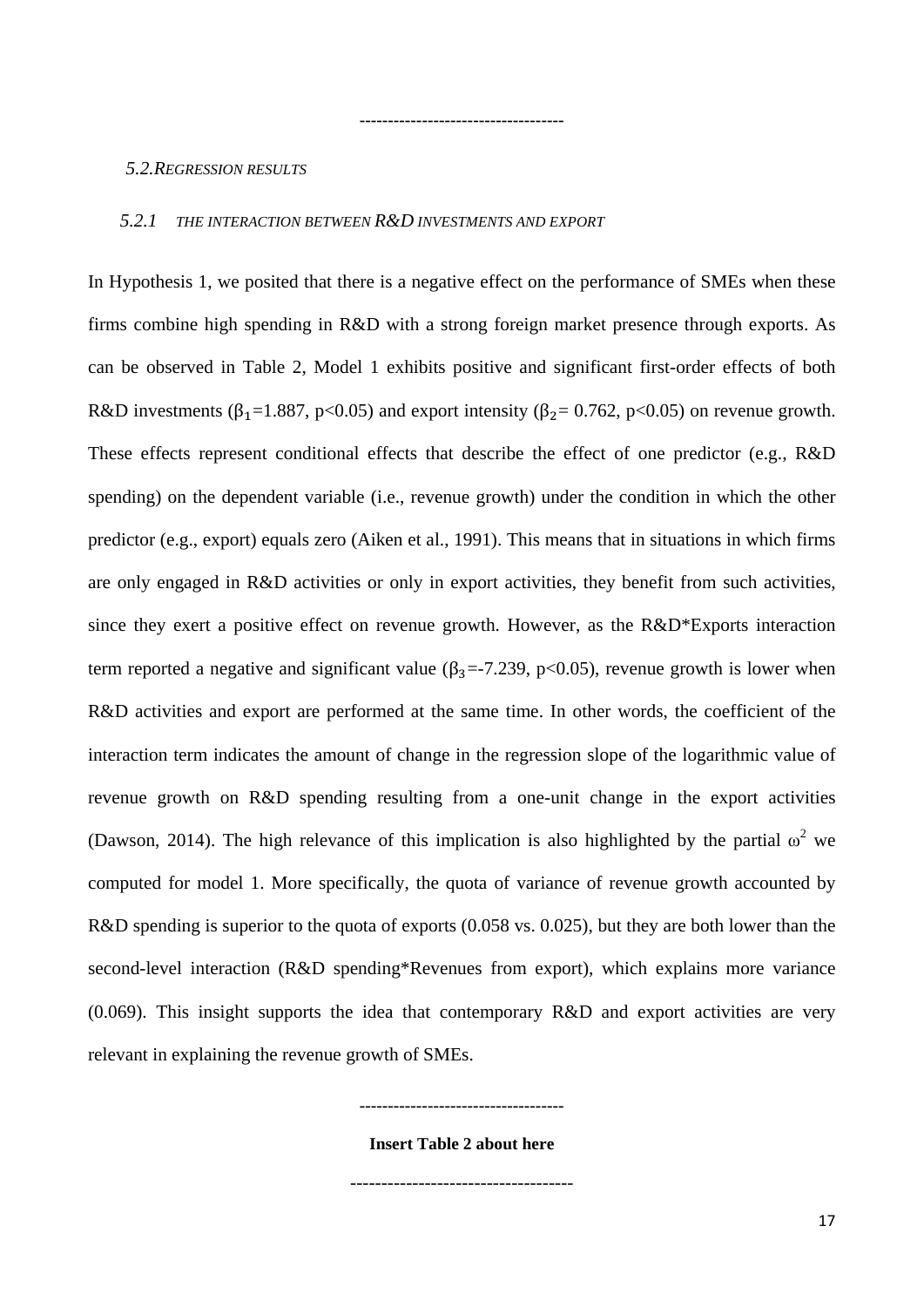To facilitate the interpretation of this result, we use two complementary approaches. First, we test the effect of the interaction between R&D activities and export through an analysis of the marginal effect that R&D activities have on revenue growth at different levels of exports. Second, we perform a simple slope analysis (Aiken et al., 1991) to check the effect at high and low levels of R&D investments and export activities on revenue growth. Both the analyses we perform support the idea that pursuing strategies encompassing contemporary innovation and internationalization activities are detrimental to SMEs' revenue growth.

Studying the marginal effect that R&D investments have on revenue growth at different levels of export corresponds to estimate the partial derivative of Model 1 (1) with respect to R&D investments and to analyse the response function at different level of export intensity. Therefore, following the notation expressed in Model 1 (1) the marginal effect is:

$$
\frac{\partial (Rev. \, growth_i(1))}{\partial (R\&D)} = \beta_1 + \beta_3 \, export_i = 1.887 - 7.239 * export_i \tag{3}
$$

**Insert Figure 2 about here**

**------------------------------------**

**------------------------------------**

Figure 2 reports the estimated marginal effect of R&D investments at different levels of revenue from exports. It clearly emerges that R&D investments have decreasing marginal returns on revenue growth the more the revenues from export grow. From Figure 2, we can assess that at low values of exports (% of revenue from exports  $\langle 10\% \rangle$  R&D investments have a positive and significant marginal effect on revenue growth (p-value  $\langle 0.1$ ), while at higher levels of exports (% of revenue from exports  $> 50\%$ ) R&D investments have a negative and significant marginal effect (p-value  $\langle 0.1 \rangle$ , implying lower revenue growth.

Figure 3 offers an alternative graphical representation of the negative interaction effect between R&D investments and exports following the approach suggested by Aiken et al. (1991). In detail, we plotted revenue grow rates - as estimated by the regression model - at high and low values of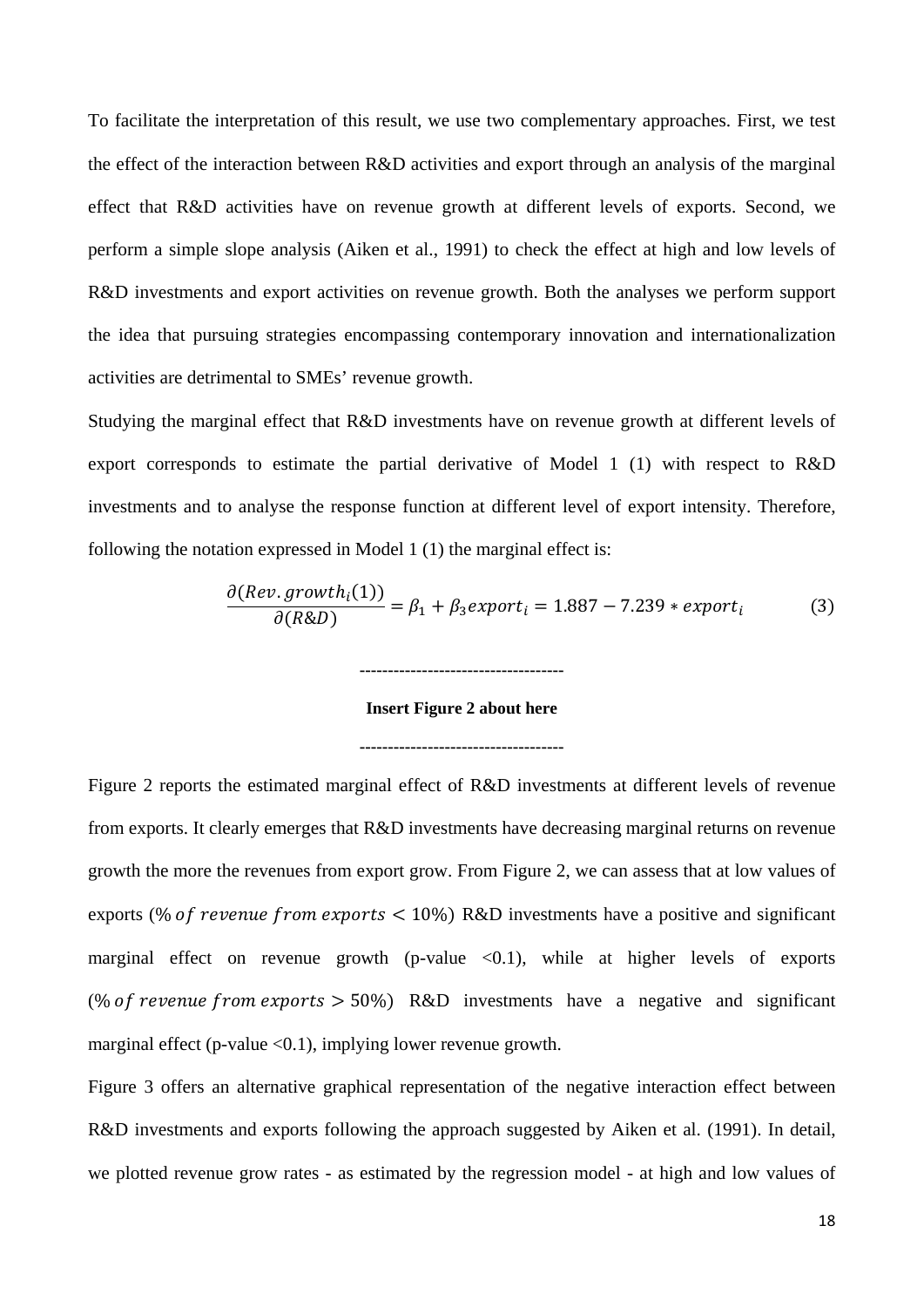R&D spending and revenue from exports (i.e., one standard deviation above and below the mean). This plot indicates that SMEs report superior growth in situations of high spending in R&D projects combined with a sales concentration on the domestic market, or when their spending in R&D is limited and their sales from exports are high. Conversely, a lower performance emerges for firms that contemporary combine high R&D spending with high revenues from exports. In sum, from these results we find support to our hypothesis H1 according to which combining high R&D investments with a high level of activities abroad hampers the growth of revenues.

**Insert Figure 3 about here**

**------------------------------------**

**------------------------------------**

*5.2.2 AGE MODERATION ON THE TENSION BETWEEN R&D AND EXPORT*

In Hypothesis 2, we posited that age can be a moderator of the negative interplay between R&D spending and export intensity, and that the organizational tension, due to the balancing of these actions, can be less evident for firms that are neither too young nor too old. Model 2 reports that the interaction term between R&D spending, export intensity and age is positive and significant ( $\beta$ <sub>7</sub>= 9.845,  $p < 0.01$ ), thus suggesting that age may act as a moderator of the relationship that exists between R&D and export activities. Similarly to Hypotheses 1, we checked for the size effect of the independent variables of Model 2 with respect to SMEs' revenue growth rate. Such results are reported in the column "Partial  $\omega^2$ " and highlight that the third level interaction between R&D activities, revenues from export and age explains the 0.084 of the variance of the revenue growth rate, i.e. a medium large part of its variance (Miles and Shevlin, 2001). To understand the form of the interaction, we performed again simple slope analysis (Aiken et al., 1991). The regression lines for high and low values of R&D spending, export intensity and age are plotted in Figure 4. This figure clearly describes the nature of the moderation effect played by age. The plot shows that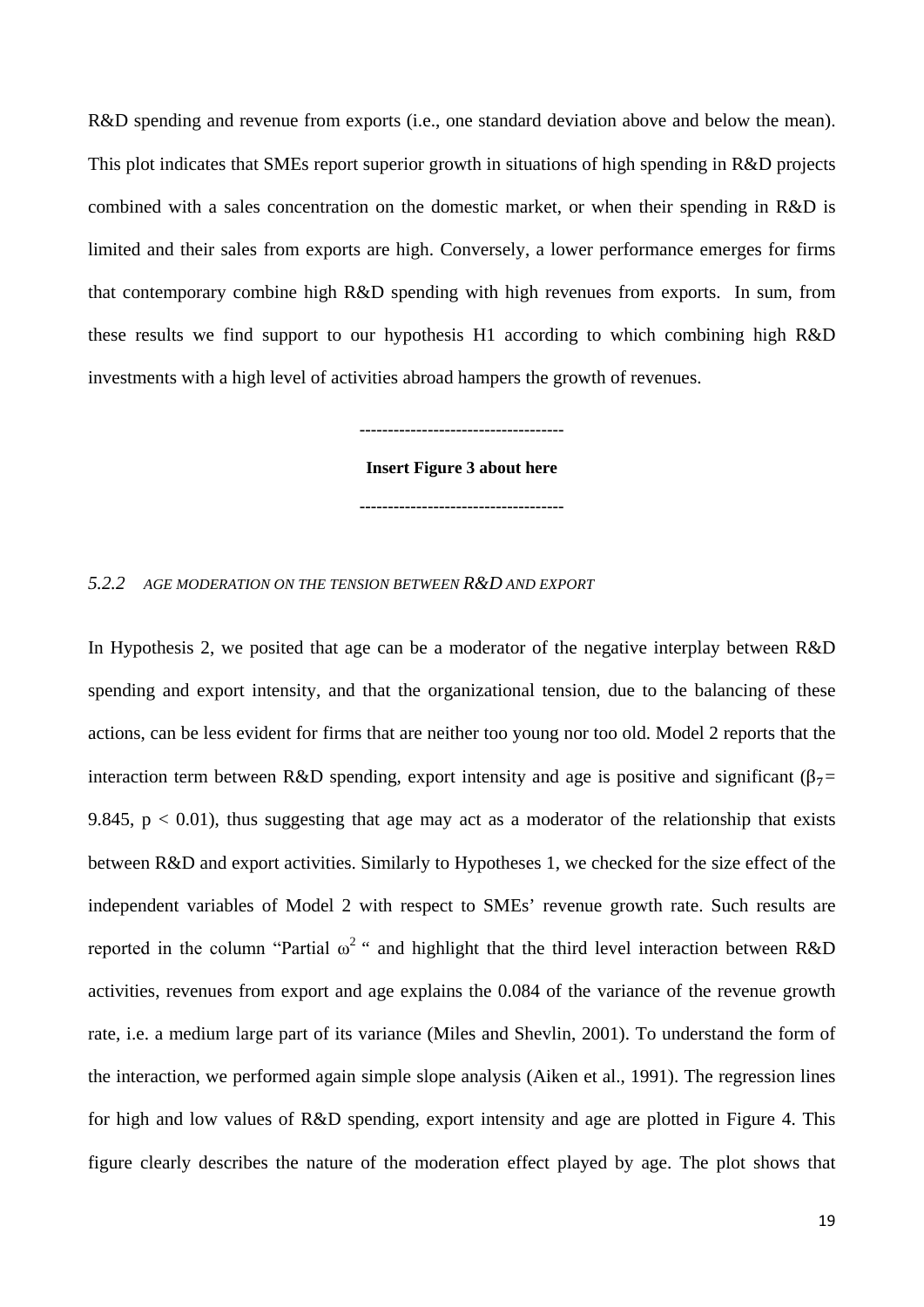higher revenue growth is attained by the younger SMEs that engage in high R&D spending and which are focused on their domestic market (low export intensity). Increasing export intensity has a detrimental effect on revenue growth for younger firms with high R&D spending. A marginal negative effect on revenue growth emerges for such firms, due to increasing exports. The revenue growth rates are higher for older SMEs with high spending in R&D initiatives, when these firms engage in more exports than in the case of limited export intensity. Thus, we find support for the fact that older firms with high spending in R&D experience superior growth when they can access international markets. However, the interaction plot also shows that such firms report similar revenue growth rates to the ones of a comparable age that are focused on more incremental R&D initiatives and on local sales.

> **Insert Figure 4 about here ------------------------------------**

**------------------------------------**

In order to identify the age group that benefits the most from combining R&D and export initiatives, we compared the effect on the revenue growth rate of the contemporary engagement of firms in R&D endeavours and export activities for three age groups. To do so, we re-estimated the regression models using dummy variables for age categories rather than expressing age in logarithmic form. Consistently with past research on age as a factor of influence on the conduct of SMEs (e.g. Carr et al., 2010; Zhou and Wu, 2014), we defined two cut off points in the SMEs' age: 10 and 25 years.

**Insert Table 3 about here**

**------------------------------------**

**------------------------------------**

20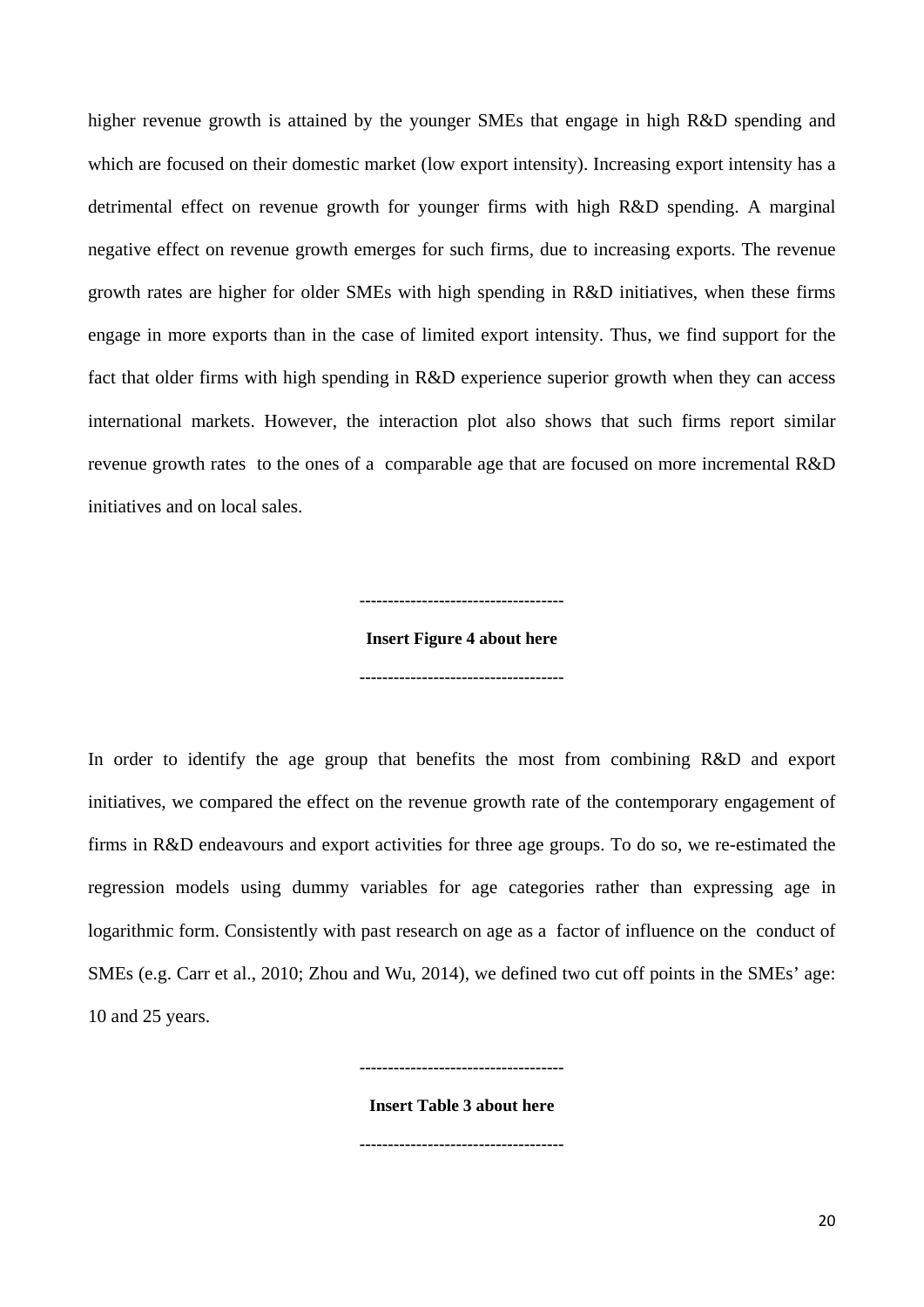We chose the two cut-off points, because of the general lack of consensus in literature about how to define age classes for firms, considering three rules. First, we adopted cut-offs that had been employed in past studies. For example, a 10-year cut-off has been used to identify the difference in behaviour of "early youth" SMEs and "adolescence" ones over their life cycle in relation to their strategies on accessing new financial capital (e.g. La Rocca et al, 2009). In a similar vein, the 25-year cut-off was used in previous literature to identify firms with a more established presence on the markets (e.g., Berger and Udell, 1998). The three classes also reflect the tendency of firms to show different innovation behaviours and to develop different innovation capabilities throughout their life (Branzei and Vertinsky, 2006), as well as to adopt different internationalization pathways (Kuivalinen et al., 2012). Although SMEs may begin to lower product innovation endeavours after about ten years and begin focussing on efficiency and process innovation activities (Klepper, 1996), those firms that have survived competition after about 25 years attempt to maintain and establish their product-market position less through the innovativeness of their product and more through their efficiency in producing and selling it. At the same time, international activities also change according to the lifecycle of the firm. In the very first years, firms rely on intermediaries in their international activities (Neirotti and Paolucci, 2015). However, after 25 years, firms may begin to have a consistent market presence abroad or international experience, and they may rely on their own capabilities to address foreign markets (Johanson and Vahlne, 2009). Second, the creation of the three groups has allowed us to test our second hypothesis on three well-balanced sub-samples, in terms of number of observations. This reduces the risk of capitalization of chance that may incur when results obtained from small sub-samples are considered. Third, in order to check the consistency of the two cut-offs, we employed the Chow test (Chow, 1961) as a robustness test to confirm the existence of structural breaks in the sample with reference to age. Model 3 in Table 3 reports the results of the analysis in which we used three dummy variables to express the two cutoff levels. In general, the model reports a significant discontinuity in the effect given by the combination of R&D endeavours and export activities on the growth of revenues for SMEs for the

21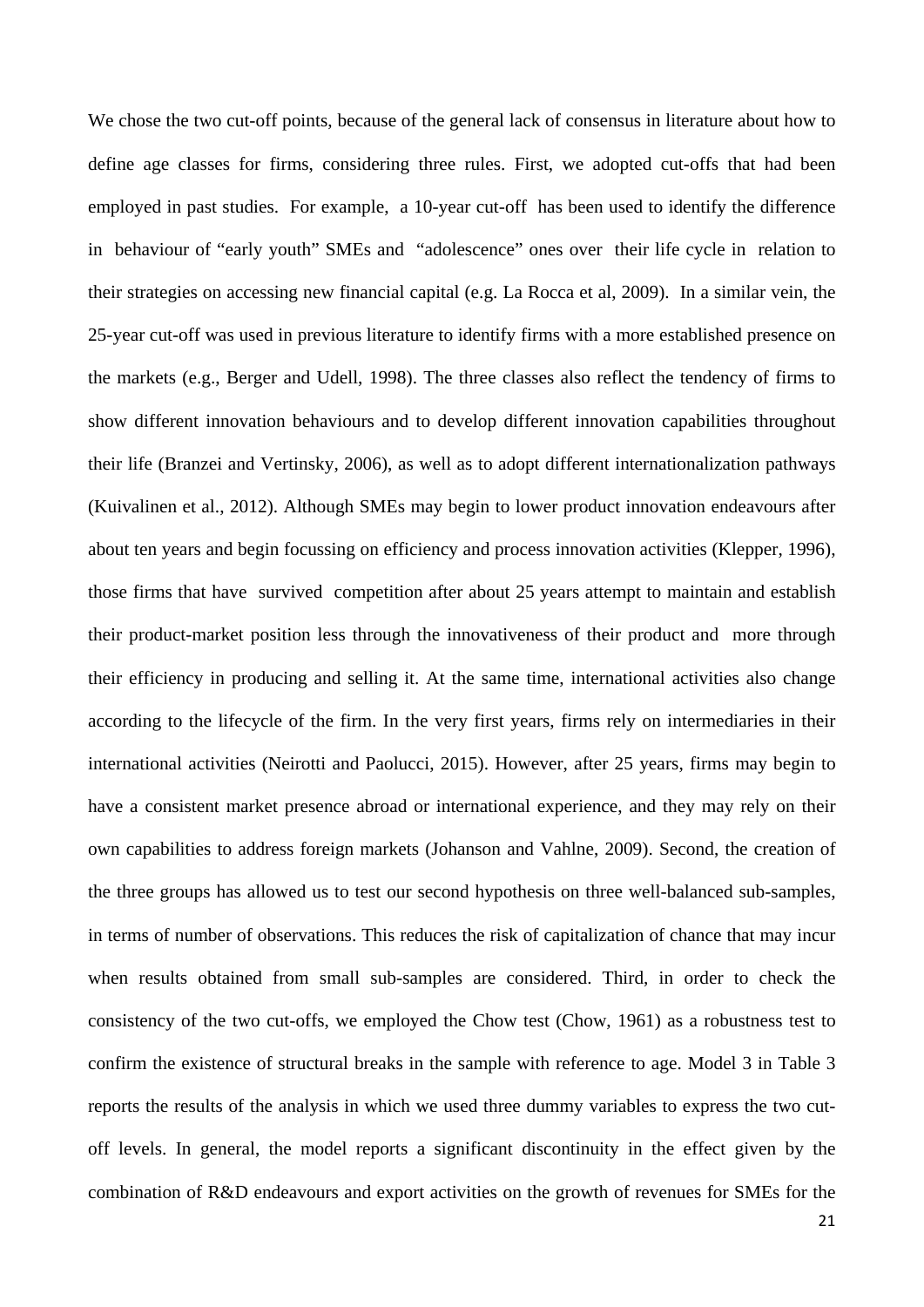two age thresholds. In fact, the interaction terms between the three variables and the dummy variable that discriminates firms with less than 10 years and firms between 10 and 24 years are significant. Chow's test confirmed the differences indicated when considering the two thresholds. At this point, in order to gather more evidence on the age moderation factor, we estimated the twoway interaction effect on the three different subsamples (models 4, 5 and 6; Table 3) identified when considering the two different firm age thresholds. Considering the interaction results, it is possible to see that a significative negative interaction effect only exists for firms with less than 10 years ( $\beta_3 = -14.404$ ,  $p < 0.01$ ), and that revenue from exports are not significantly correlated to revenue growth for this group of firms, while R&D investments are positively correlated  $(\beta_3=4.004, p<0.05)$ . Conversely, the revenue growth rates of adolescent firms are positively correlated to the contemporary presence of R&D investments and exports ( $\beta_3$ =13.773, p<0.01), but suffer from R&D expenditures, since it can be observed that they lowered the growth rate ( $\beta_3$ =-4.237, p<0.05). Finally, firms older than 25 years do not show any significant effect of R&D investments, exports or their interaction. Overall, these evidence support our Hypothesis H2, which posits that the detrimental effect on revenue growth, due to the attempt of SMEs to combine or balance R&D endeavours with internationalization, may tend to vanish when these firms become adolescent, that is, when they reach an intermediate age at which they are likely to be better organized.

#### **6. DISCUSSION AND CONCLUSIONS**

In this paper, we have analysed the impact of R&D investments and exports on the revenue growth of SMEs. By developing two hypotheses, rooted in the theoretical framework of domain ambidexterity (e.g. Voss and Voss, 2013; Zhang et al., 2016), we have shown that although R&D investments and export intensity have a positive impact on the revenue growth of SMEs, their contemporary combination may be detrimental to revenue growth. In detail our estimates show that when exports over revenue are below 10%, R&D investments have a positive effect on revenue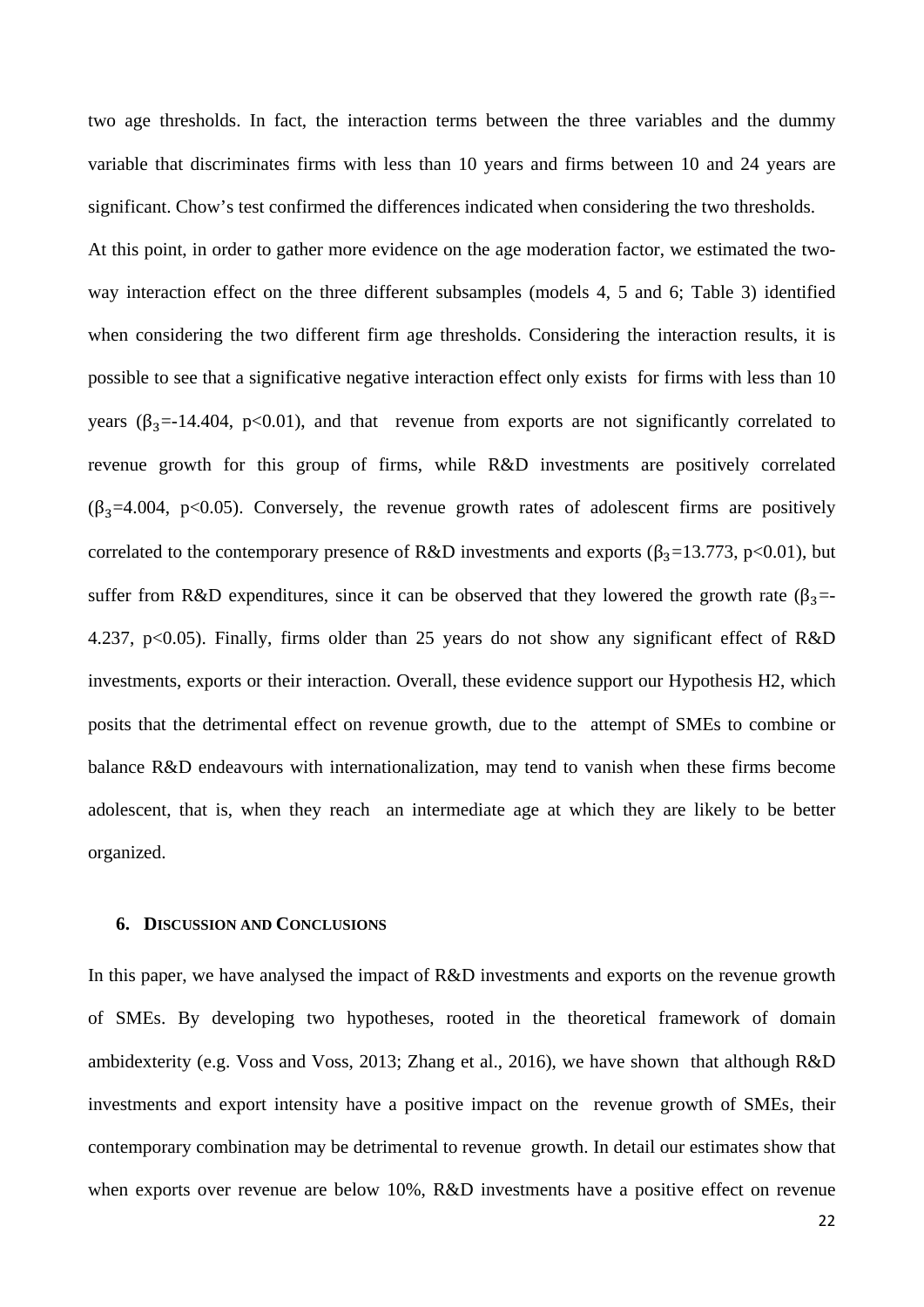growth. By contrast, when exports over revenue are above 50%, the effect of R&D investments on revenue growth is negative. We have found that the tension on revenue growth between R&D and export intensity particularly occurs in young firms, due to their lack of resources and the difficulties they encounter in building or obtaining returns from contextual management approaches to ambidexterity. Therefore, SMEs – and in particular the younger ones - should focus their investments on either high R&D investments or on the internationalization of their sales.

These results have a theoretical background in the emerging view of domain ambidexterity. We started the research by assuming that high R&D investments and high exports may occur in two different situations: when firms undertake a pure exploration strategy (Voss and Voss, 2013), in which they develop radical new technologies to address a new foreign market; or when firms undertake two different strategies contemporarily, namely, developing a radical new technology to address the needs of a local market and contemporarily refining a technology on which the SMEs are specialized to enter a new foreign market. Both of these situations denote a domain ambidexterity situation, namely an explorative position undertaken in both the technological/product and market domains.

Our results are different from those obtained by Voss and Voss (2013), who found a pure explorative strategy (i.e. high levels of product and market exploration) as being beneficial to the growth of sales. The results of our study are akin to those of Zhang et al. (2016), who found that strategies that are exploitative in a domain and exploitative in another domain are beneficial to performance. In this vein, our focus on age as a moderator of a firm's domain ambidexterity capability extends previous results (Voss and Voss, 2013) by showing that, in the case of SMEs, mature organizations are not able to take advantage (in terms of revenue growth) of domain ambidexterity strategies. Our results suggest that 10 to 25 year old firms are able to take advantage of being ambidextrous across domains. The reasons why young and mature SMEs may be unable to take advantage of domain ambidexterity strategies are likely to be different. We have concluded that young firms are unable to set contextual management approaches to domain ambidexterity, due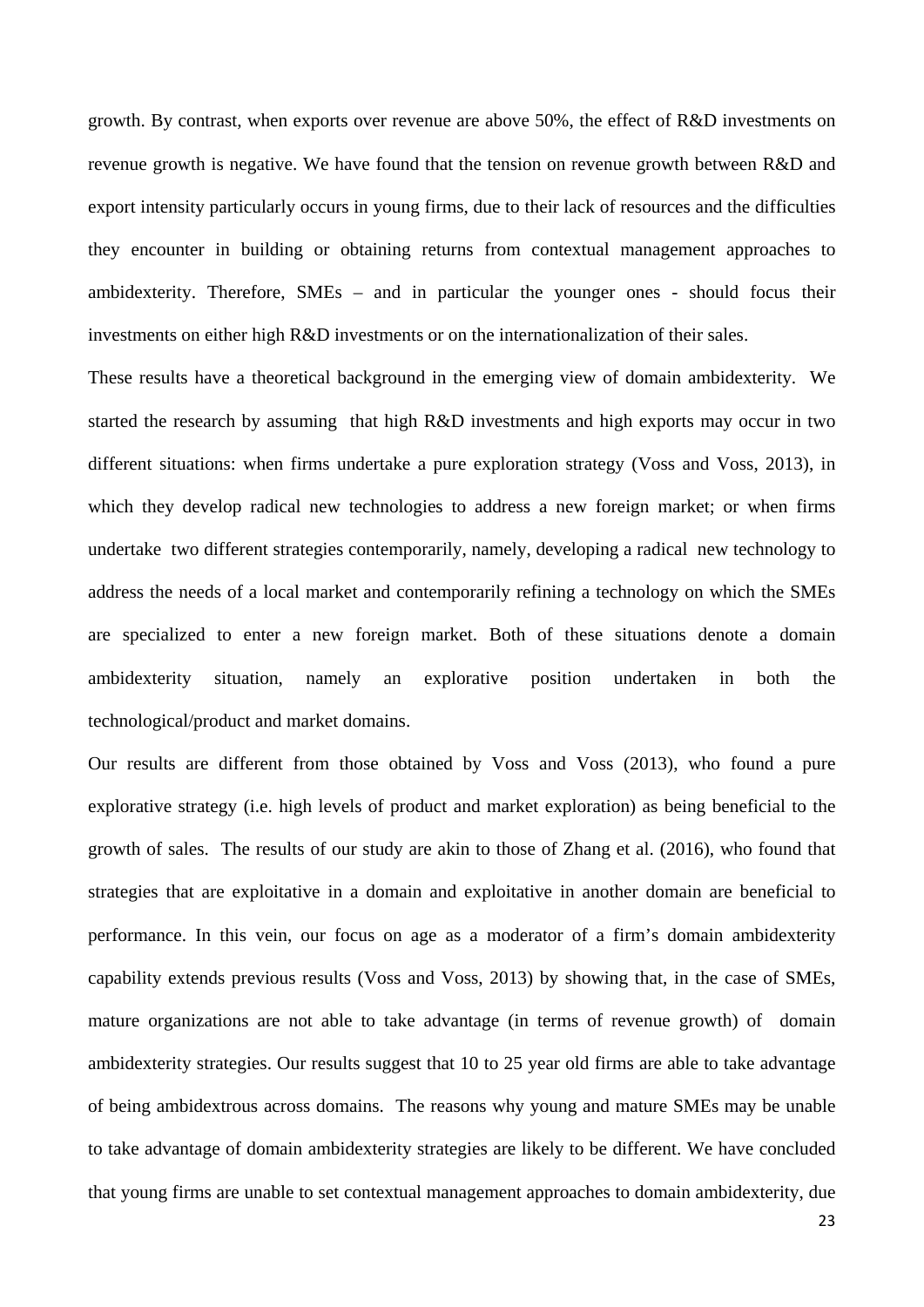to their limited resources and the complexity of such approaches, whereas more mature firms probably have more rigid organizational routines and strategic myopia to effectively undertake exploration paths, especially on the technological domain.

According to these results, our research contributes to domain ambidexterity literature in two other ways. First, to the best of our knowledge, this study represents the first attempt that has been made to apply the domain ambidexterity framework to international studies. Second, the framework has been adapted to the context of small and medium enterprises operating in sectors with medium or high technological intensity in manufacturing and services industries, unlike Voss and Voss (2013), who developed their study in the non-profit organisation context, or Zhang et al. (2016), who developed their work to analyse product and market innovation in the Chinese high-tech firm context. The adoption of this framework has allowed us to unravel product and market activities and to categorize them as explorative or exploitative (March, 1991). The use of this feature can be very relevant, especially in the SME context, where exploration and exploitation activities are often difficult to distinguish and where the management of product and market activities often overlap, due to the intrinsic nature of SMEs. In this vein, we believe this work is valuable as it represents a further step towards depicting the way in which international activities are integrated with innovation activities within SME functions: while this aspect has been studied extensively for multinational enterprises (e.g. Hitt et al., 1997), the interaction between these two activities has been treated as a sort of black-box in the SME context, due to the social complexity that is related to the resources that are associated with the two operations. In this vein, our study also responds to the call for research on ambidexterity across domains in business (Lavie and Rosenkopf, 2006; Lavie et al., 2011).

Finally, this study offers further clarification about the complementarity that exists between innovation and internationalization in SMEs. While previous studies found mixed results about the effective existence of a complementary effect, with some studies pointing to complementarity, others to substitution and still others to no effects (e.g. Golovko and Valentini, 2011; Kumar, 2009;

24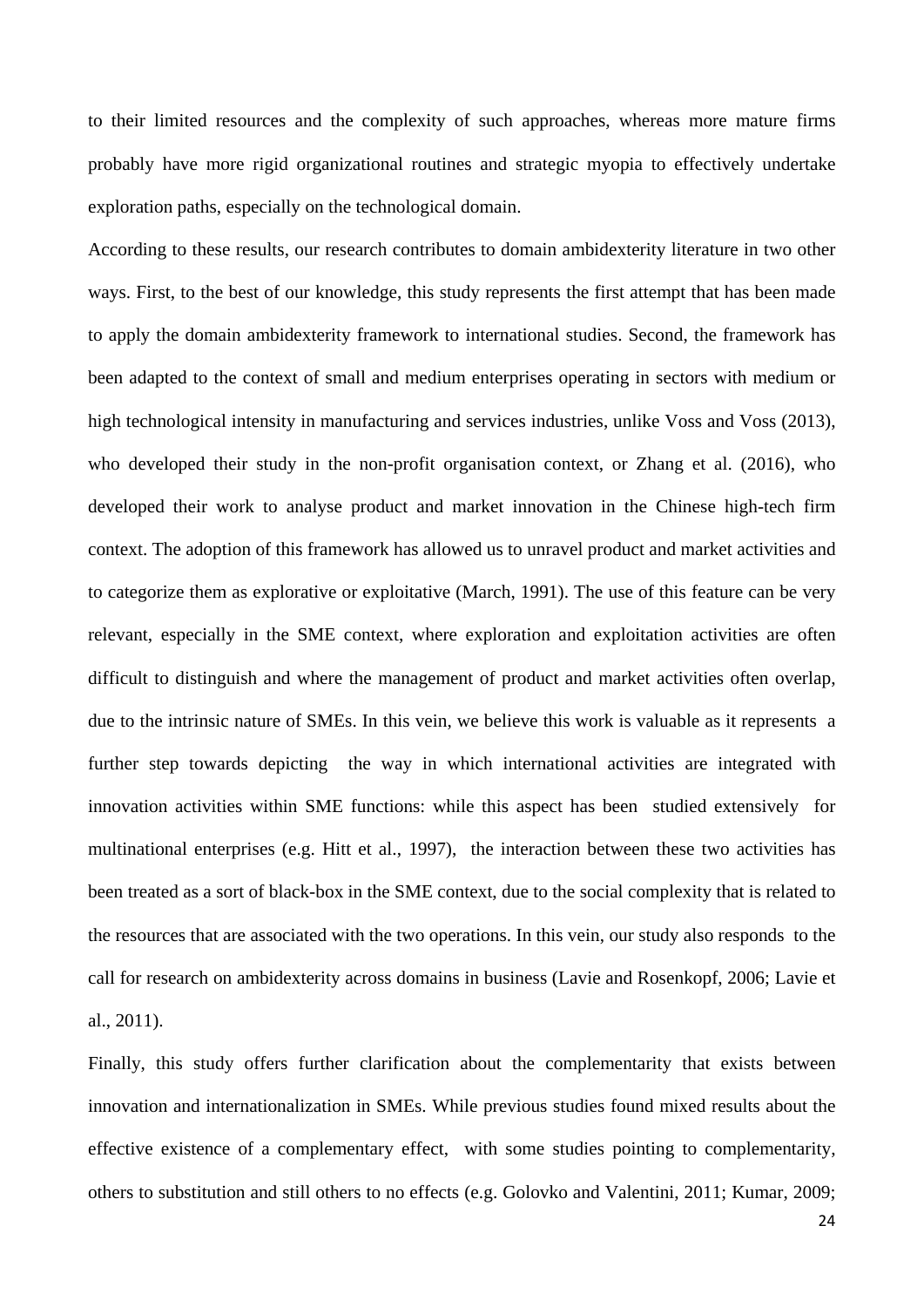Filatochev and Piesse, 2009), our study argues that the complementarity between internationalization through exports and innovation activities may change according to the age of the firm, since the capabilities of managing the two activities vary according to the experience, the availability of resources and the inertia of the enterprise. In this vein, we reconcile the three different views and sustain that a complementary effect exists, does not exist or is irrelevant to SME performance, according to the age of a firm.

This work offers managers several implications. First, our results directly indicate that during the first years of SME's life, firms should be focused on pursuing exploration on just one domain among innovation in the product and in the geographical market. Since our results indicate that SMEs may deal with an overload of R&D and information requirements, the practical implication for managers is - therefore – to first develop the routines and the approaches in the R&D process to balance different projects, also with differences in the attributes of market and product exploration. In practice, this means that small firms should first develop the asset orchestration capabilities (Teece, 2014) that are needed to manage a large and diversified portfolio of innovation. Especially in the research and product development areas, such firms need to implant contextual management practices that put human resources in the condition to balance their cognitive effort and attention on different innovation projects.

Second, our results raise questions about how SMEs may benefit from the combination of international operations and R&D endeavours. The fact that age positively moderates the negative interaction between R&D endeavours and export may imply that experience and learning are two mechanisms in place in shaping growth through internationalization and innovation. In this vein, our results advice managers that they may benefit from accumulated experience in international markets. Due to the limited time to develop such experience, however, young SMEs could rely on vicarious learning by hiring managers with a previous experience of developing foreign markets in contexts of innovative products (Child et al., 2017). Other viable mechanisms could be the use of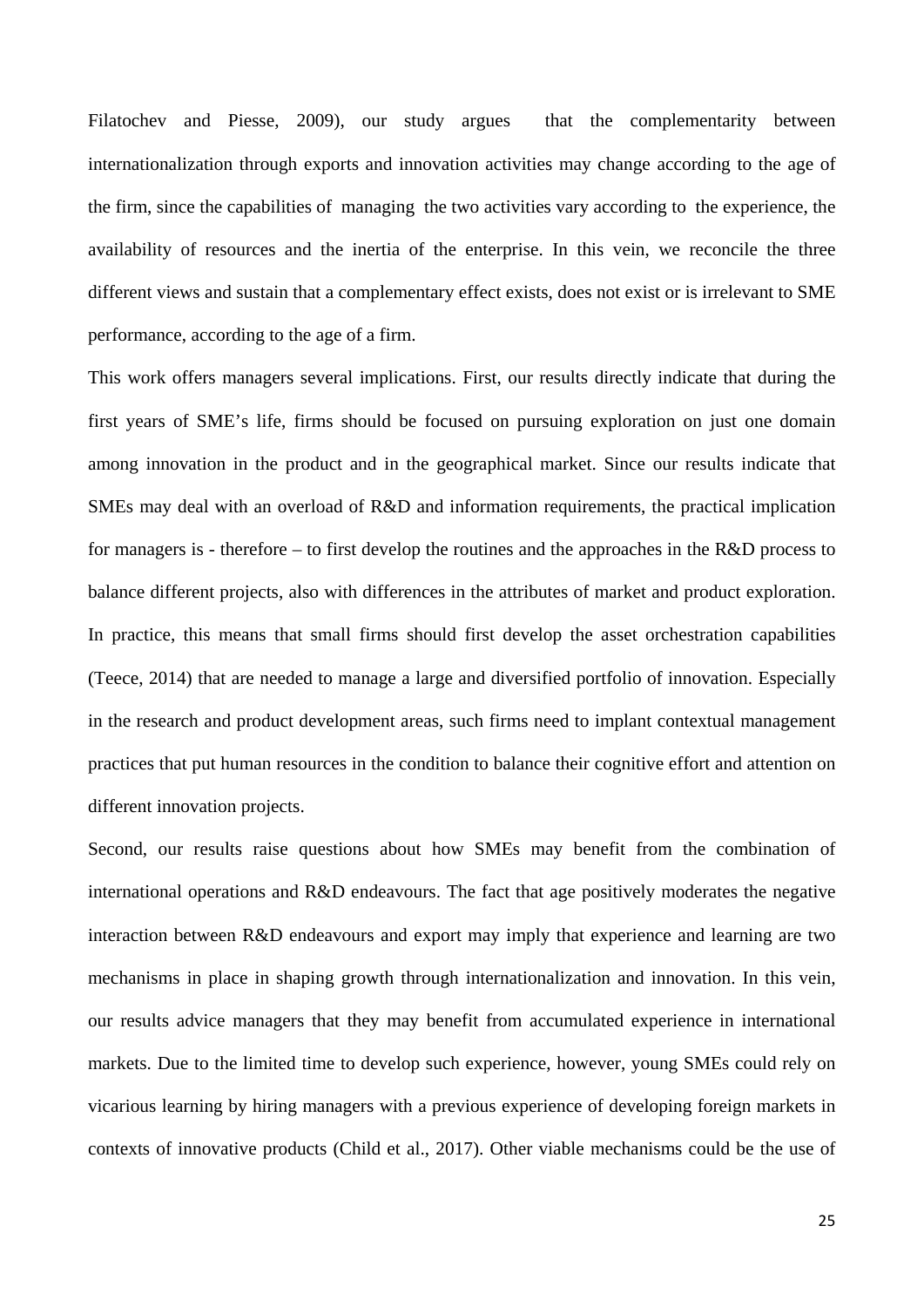temporary managers or training programs that involve young managerial roles and aim to give them an experience in managing international operations and product development.

More relevant contributions to managerial practice and theory may emerge in the future, in which the missing links in the moderation effect played by firm age on SME growth of combining high intensity in exports and revenue may be captured. For example, a missing link that could help to explain the superior ambidextrous capability of adolescent SMEs in combining R&D investments and exports may depend on the managerial routines of more mature firms. With reference to traditional studies on SMEs, it is possible to advocate that these firms may count on more structured management teams (Lubatkin et al., 2006; O'Reilly and Tushman 2013).

Future studies could also overcome some of this study's limitations. First, our study was not based on panel data. Moreover, our measurement of the SME growth rate took into account a period of six years, while the measurements of R&D expenditures and export intensity were punctual and refer to a single year (2013). Thus, there might be a problem of reverse causality that could have conditioned our findings, and for which we were limited in implementing more robust analyses. This problem was partially mitigated by the fact that R&D and export intensity are not isolated activities, but they reflect long-term attitudes and exhibit certain stability over time. Finally, our study has focused on SMEs operating in a region that has been categorized as a "Strong Innovator" by the European Union. Therefore, while our results are generalizable to regions with a similar innovation ecosystem structure, we have not been able to test the consistency of our predictions for firms operating in more innovative regions (i.e., firms in "innovation leader" regions). Institutional factors may play a significant role in supporting SMEs in combining innovation and internationalization activities (Yi et al., 2013). For example, in ecosystems such as the Silicon Valley, the well-rooted local presence of actors, for example, venture capitalists, technical universities with technological transfer programs toward SMEs and management programs for entrepreneurs, may help mitigate the tensions SMEs face in their attempts to combine technological and market exploration. Therefore, future research could test the same problem in a more innovative

26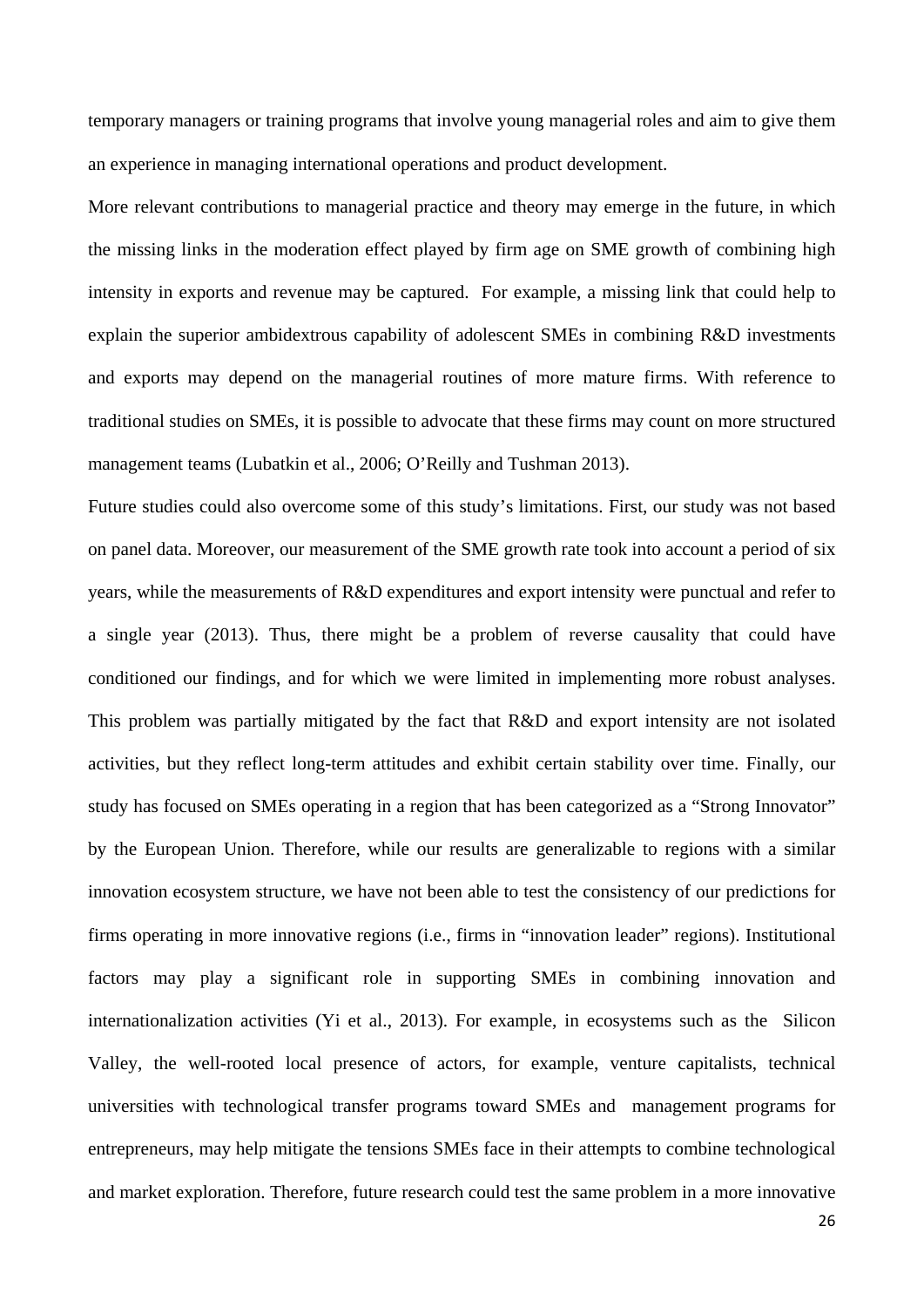context than the one we have focused on, and could also explore the institutional factors that enable successful combinations of innovation and internationalization activities by studying different ecosystems.

#### **7. REFERENCES**

Aiken, L. S., West, S. G., and Reno, R. R. (1991). "Multiple regression: Testing and interpreting interactions", Sage.

Becchetti, L. and Trovato, G. (2002), "The determinants of growth for small and medium sized firms. The role of the availability of external finance.", Small Business Economics, Vol. 19 No. 4, pp. 291–306.

Becker, S. O., and Egger, P. H. (2013). "Endogenous product versus process innovation and a firm's propensity to export", Empirical Economics, Vol. 44, No. 1, pp. 329-354.

Berger, A. N., and Udell, G. F. (1998). "The economics of small business finance: The roles of private equity and debt markets in the financial growth cycle", Journal of banking & finance, Vol. 22 No. 6, pp. 613-673.

Birkinshaw, J. and Gibson, C.B. (2004), "Building an ambidextrous Organisation", SSRN Electronic Journal, Social Science Electronic Publishing, doi:10.2139/ssrn.1306922.

Booltink, L. W., and Saka-Helmhout, A. (2017), "The effects of R&D intensity and internationalization on the performance of non-high-tech SMEs", International Small Business Journal, Vol 36, No.1, pp. 81 – 103.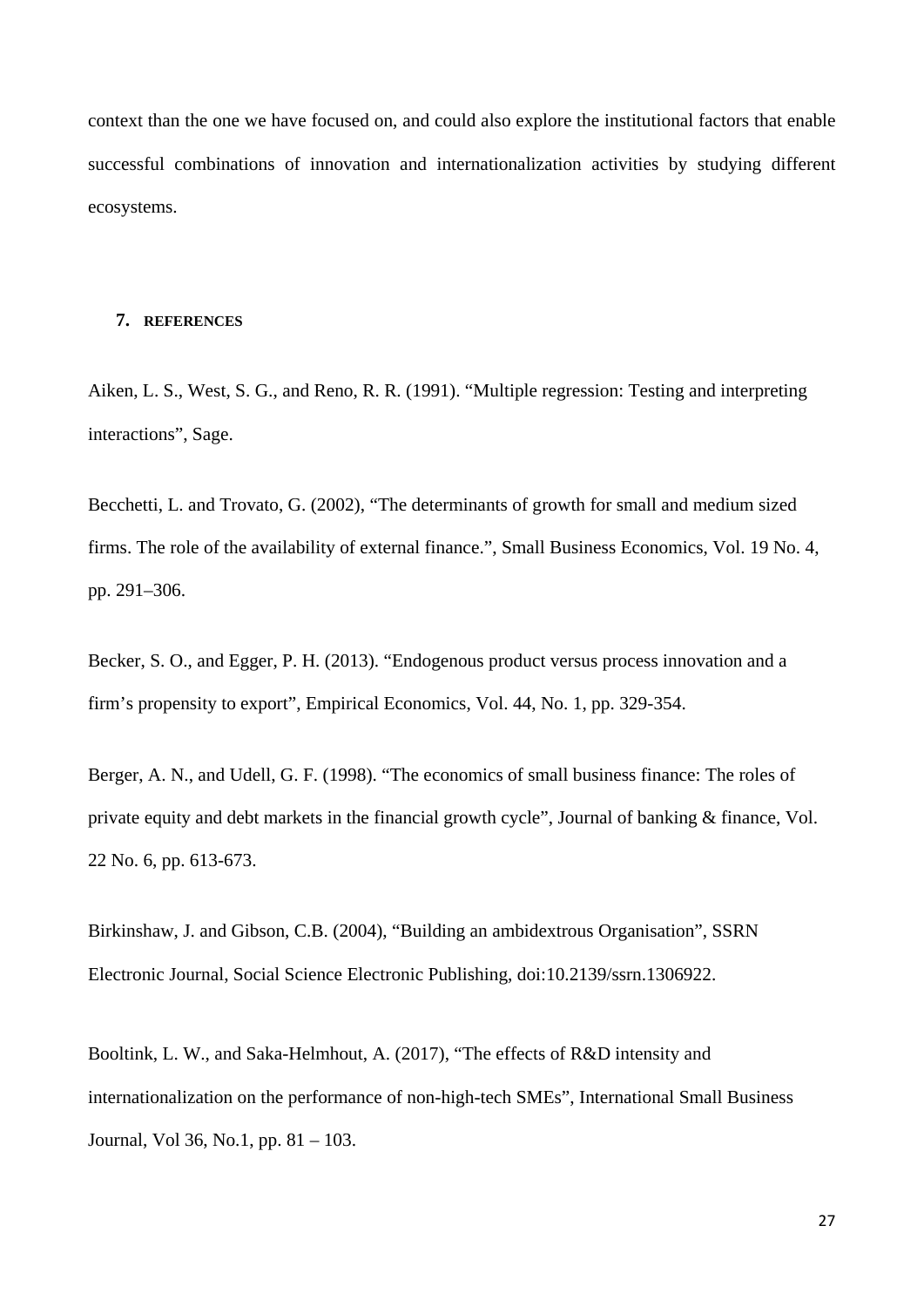Branstetter, L. (2006), "Is foreign direct investment a channel of knowledge spillovers? Evidence from Japan's FDI in the United States", Journal of International Economics, Vol. 68 No. 2, pp. 325–344.

Branzei, O., and Vertinsky, I. (2006). "Strategic pathways to product innovation capabilities in SMEs", Journal of Business Venturing, Vol. 21 No. 1, pp. 75-105.

Bugamelli, M., Cannari, L., Lotti, F., 2012. Il gap innovativo del sistema produttivo italiano: radici e possibili rimedi. In La Trasformazione Silenziosa. Collana di Economia Industriale e Applicata. Parma.

Carr, J.C. et al., 2010. A study of the moderating effects of firm age at internationalization on firm survival and short-term growth. Strategic Entrepreneurship Journal, Vol. 4 No.2, pp.183–192.

Cassiman, B., and Golovko, E. (2011). "Innovation and internationalization through exports", Journal of International Business Studies, Vol. 42, No. 1, pp. 56-75.

Chen, J. and Nadkarni, S. (2017), "It's about time! CEOs' temporal dispositions, temporal leadership, and corporate entrepreneurship", Administrative Science Quarterly, Vol. 62 No. 1, pp. 31–66.

Child, J., Hsieh, L., Elbanna, S., Karmowska, J., Marinova, S., Puthusserry, P., ... & Zhang, Y. (2017), "SME international business models: The role of context and experience", Journal of World Business, Vol. 52, No. 5, pp. 664-679.

Chow, G.C. (1960), "Tests of equality between sets of coefficients in Two linear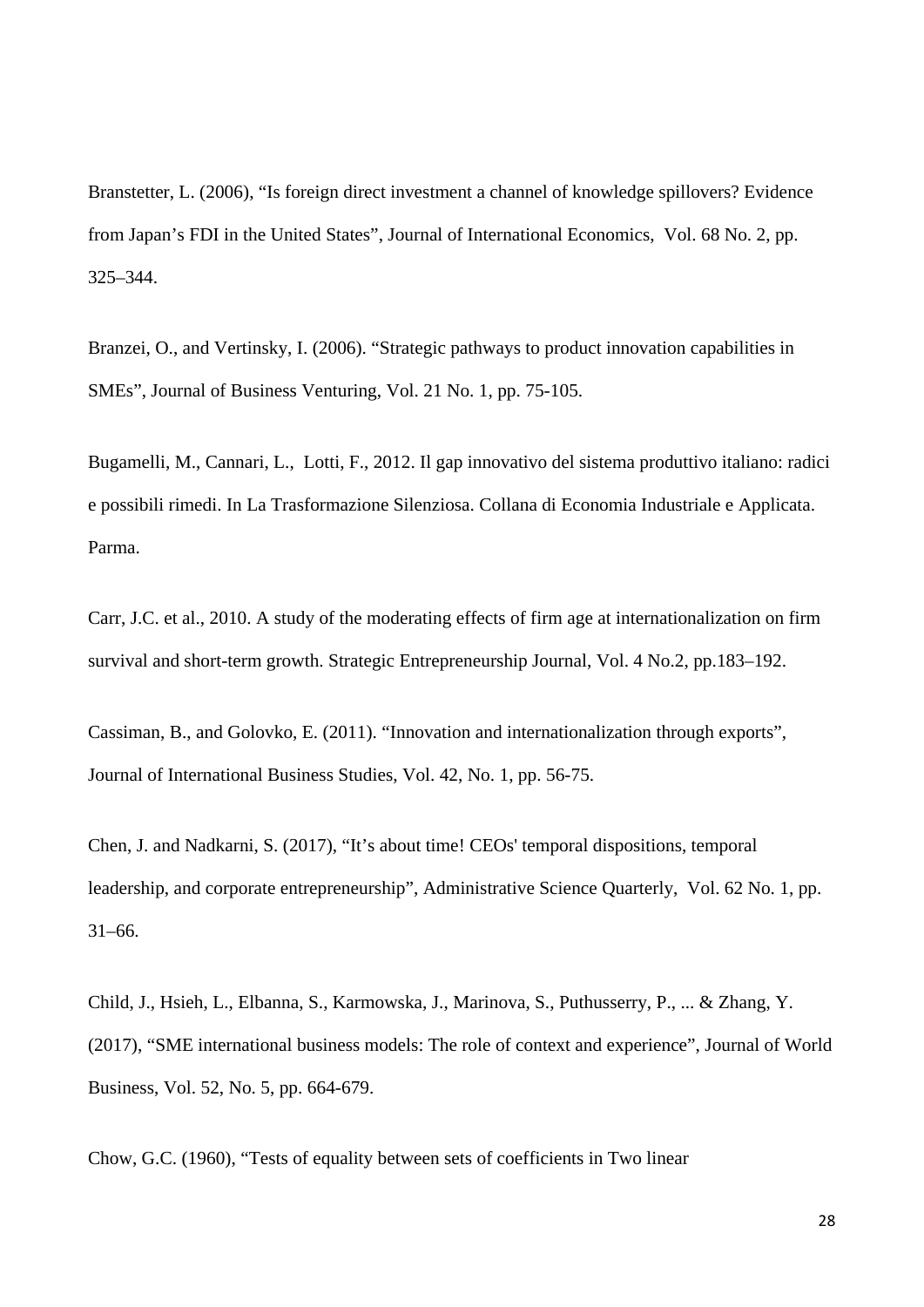Regressions", Econometrica, Vol. 28 No. 3, p. 591.

Dawson, J. F. (2014). "Moderation in management research: What, why, when, and how", Journal of Business and Psychology, Vol. 29, No. 1, pp. 1-19.

De Massis, A., Frattini, F., and Lichtenthaler, U. (2013). "Research on technological innovation in family firms: Present debates and future directions", Family Business Review, Vol. 26, No. 1, pp. 10-31.

Filatotchev, I. and Piesse, J. (2009), "R&D, internationalization and growth of newly listed firms: European evidence", Journal of International Business Studies, Springer Nature, Vol. 40 No. 8, pp. 1260–1276.

Filipescu, D.A., Prashantham, S., Rialp, A. and Rialp, J. (2013), "Technological innovation and exports: Unpacking their reciprocal Causality", Journal of International Marketing, Vol. 21 No. 1, pp. 23–38.

García-Manjón, J. V., and Romero-Merino, M. E. (2012), "Research, development, and firm growth. Empirical evidence from European top R&D spending firms", Research Policy, Vol. 41 No. 6, pp. 1084-1092.

Gibson, C. B., and Birkinshaw, J. (2004). "The antecedents, consequences, and mediating role of organizational ambidexterity", Academy of management Journal, Vol. 47 No. 2, pp. 209-226.

Golovko, E. and Valentini, G. (2011), "Exploring the complementarity between innovation and export for SMEs' growth", Journal of International Business Studies, Vol. 42 No. 3, pp. 362–380.

He, Z.-L. and Wong, P.-K. (2004), "Exploration vs. Exploitation: An empirical test of the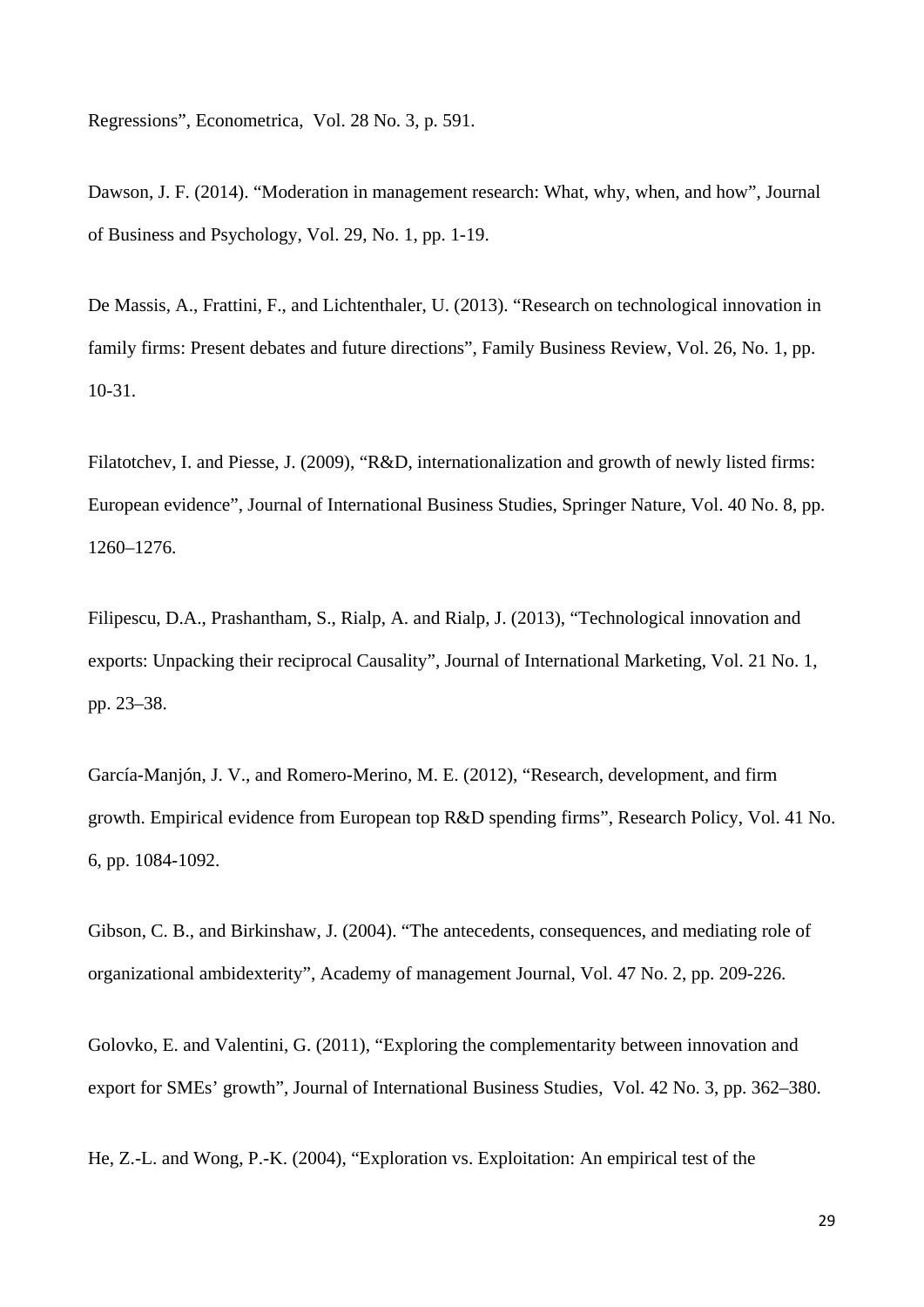Ambidexterity hypothesis", Organization Science, Vol. 15 No. 4, pp. 481–494.

Hidalgo, A. and Albors, J. (2008), "Innovation management techniques and tools: A review from theory and practice", R & D Management, Vol. 38 No. 2, pp. 113–127.

Hitt, M.A., Hoskisson, R.E. and Kim, H. (1997), "International diversification: effects on innovation and firm performance in product-diversified firms", Academy of Management Journal, Vol. 40 No. 4, pp. 767–798.

Hollanders, H., Rivera Léon, L. , 2012. Regional Innovation Scoreboard, 2012, Brussels: European Commission - Directorate-General for Enterprise and Industry.

Huber, G.P. (1991), "Organizational learning: The contributing processes and the literatures", Organization Science, Vol. 2 No. 1, pp. 88–115.

Johanson, J., and Vahlne, J. E. (1977), "The internationalization process of the firm—a model of knowledge development and increasing foreign market commitments", Journal of international business studies, Vol. 8, No. 1, pp. 23-32.

Johanson, J., and Vahlne, J. E. (2009). "The Uppsala internationalization process model revisited: From liability of foreignness to liability of outsidership", Journal of international business studies, Vol. 40 No. 9, pp. 1411-1431.

Kiss, A. N., Fernhaber, S., & McDougall‐Covin, P. P. (2017), "Slack, Innovation, and Export Intensity: Implications for Small‐and Medium‐Sized Enterprises", Entrepreneurship Theory and Practice, doi:10.1111/etap.12276

Klepper, S. (1996). "Entry, exit, growth, and innovation over the product life cycle", The American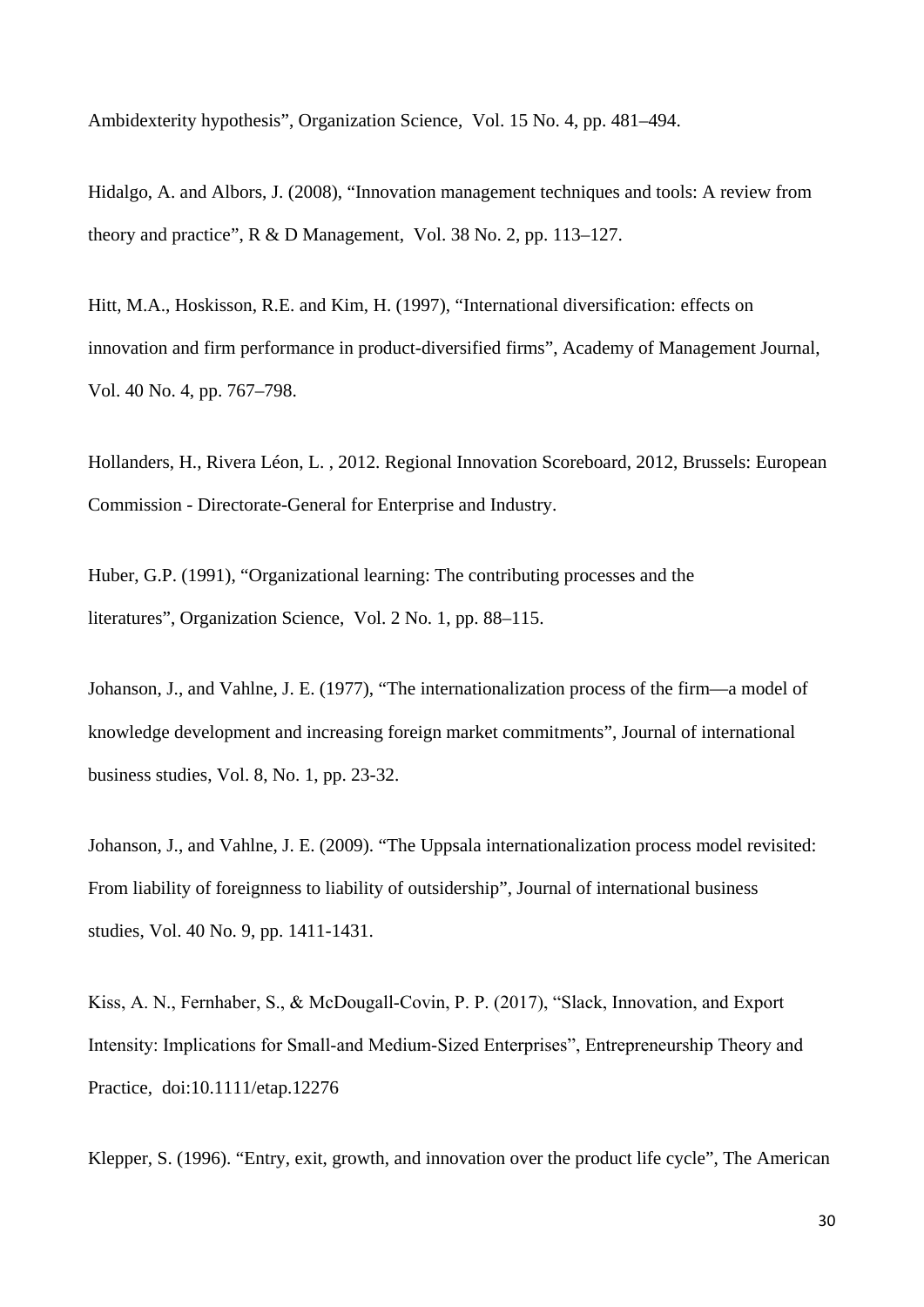economic review, Vol. 86 No. 3, pp. 562-583.

Koput, K.W. (1997), "A chaotic model of innovative search: Some answers, many questions", Organization Science, Vol. 8 No. 5, pp. 528–542.

Kumar, M.V.S. (2009), "The relationship between product and international diversification: The effects of short-run constraints and endogeneity", Strategic Management Journal, Vol. 30 No. 1, pp. 99–116.

Kuivalainen, O., Sundqvist, S., Saarenketo, S., and McNaughton, R. (2012). "Internationalization patterns of small and medium-sized enterprises", International Marketing Review, Vol. 29 No. 5, pp. 448-465.

La Rocca, M., La Rocca, T., Gerace, D., and Smark, C. (2009). "Effect of diversification on capital structure", Accounting & Finance, Vol. 49 No. 4, pp. 799-826.

Laursen, K. and Salter, A. (2005), "Open for innovation: The role of openness in explaining innovation performance among U.K. Manufacturing firms", Strategic Management Journal, Vol. 27 No. 2, pp. 131–150.

Lavie, D., Kang, J. and Rosenkopf, L. (2011), "Balance within and across domains: The performance implications of exploration and exploitation in alliances", Organization Science, Vol. 22 No. 6, pp. 1517–1538.

Lavie, D. and Rosenkopf, L. (2006), "Balancing exploration and exploitation in alliance formation", Academy of Management Journal, Vol. 49 No. 4, pp. 797–818.

Lee, C., Lee, K. and Pennings, J.M. (2001), "Internal capabilities, external networks, and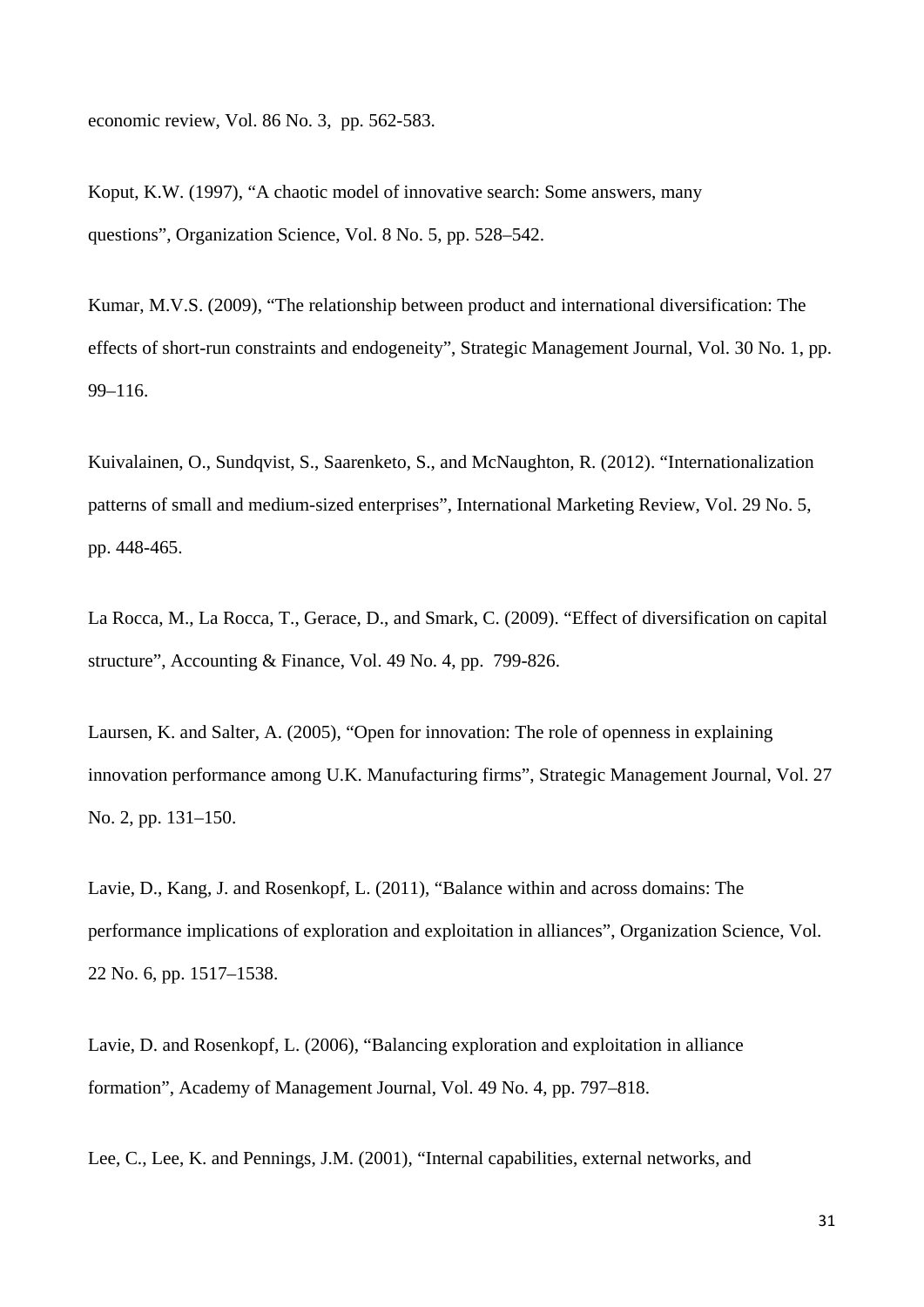performance: A study on technology-based ventures", Strategic Management Journal, Vol. 22 No. 6-7, pp. 615–640.

Leiponen, A. (2012), "The benefits of R&D and breadth in innovation strategies: a comparison of Finnish service and manufacturing firms", Industrial and Corporate Change, Vol. 21, No. 5, pp. 1255-1281.

Love, J. H., and Roper, S. (2015), "SME innovation, exporting and growth: A review of existing evidence", International small business journal, Vol. 33, No. 1, pp. 28-48.

Lubatkin, M.H. (2006), "Ambidexterity and performance in small-to medium-sized firms: The pivotal role of top management team behavioral integration", Journal of Management, Vol. 32 No. 5, pp. 646–672.

Macrì, D.M., Tagliaventi, M.R. and Bertolotti, F. (2002), "A grounded theory for resistance to change in a small organization", Journal of Organizational Change Management, Vol. 15 No. 3, pp. 292–310.

March, J.G. (1991), "Exploration and exploitation in organizational learning", Organization Science, Vol. 2 No. 1, pp. 71–87.

Miles, J., & Shevlin, M. (2001), "Applying regression and correlation: A guide for students and researchers", Sage.

Neirotti, P., and Paolucci, E. (2015). "Innovation intermediaries as agents for SMEs' organisational learning: a case study on the UCLA's global access program", International Journal of Technology Intelligence and Planning, Vol. 10, No. 3-4, pp. 294-317.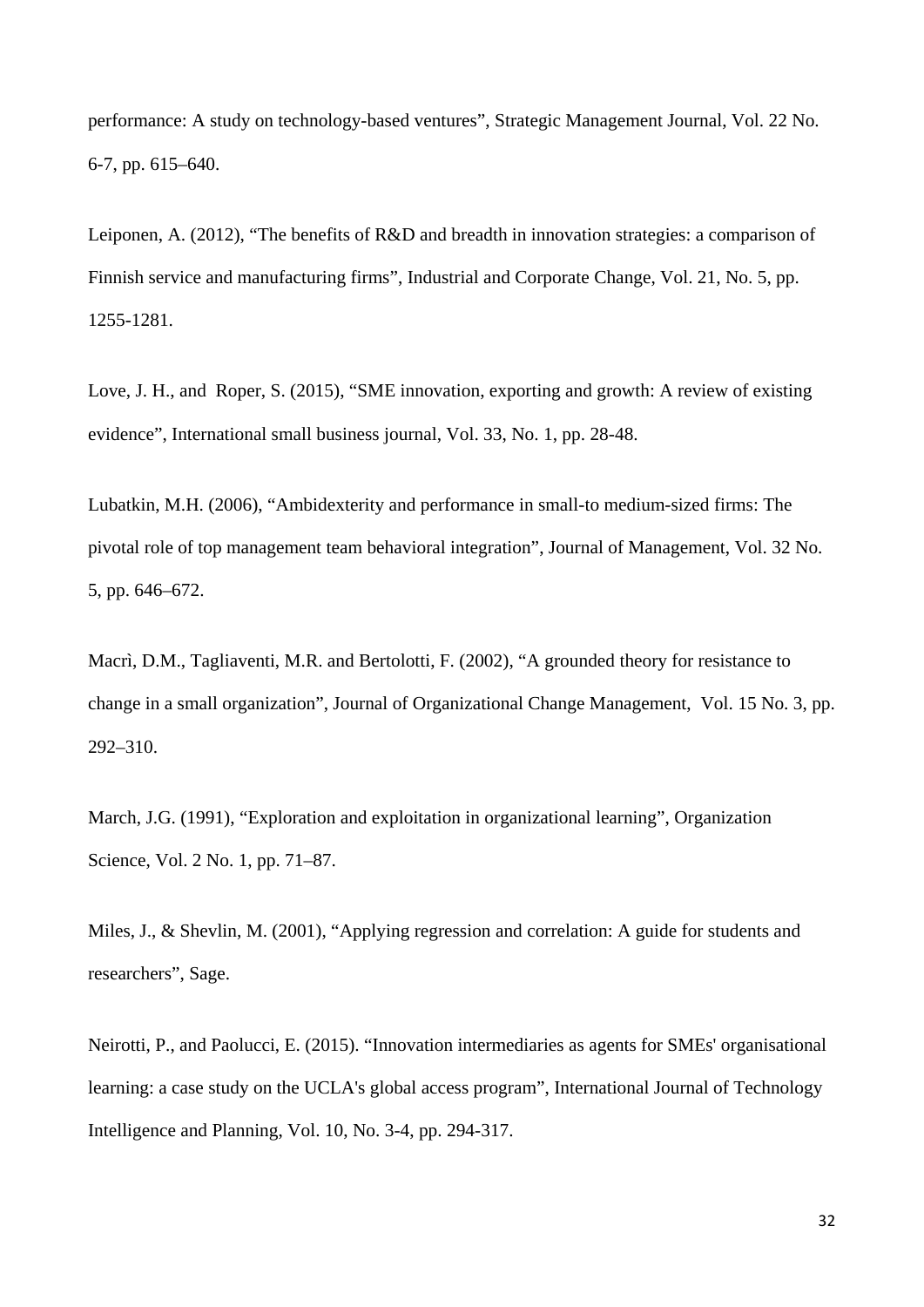OECD (2009). The Impact of the Global Crisis on SME and Entrepreneurship Financing and Policy Responses Centre for Entrepreneurship, SMEs and Local Development, OECD Publishing.

Oke, A., Burke, G., and Myers, A. (2007). "Innovation types and performance in growing UK SMEs", International Journal of Operations & Production Management, Vol. 27 No. 7, pp. 735-753.

Palmié, M., Zeschky, M., Winterhalter, S., Sauter, P.W., Haefner, N. and Gassmann, O. (2015), "Coordination mechanisms for international innovation in SMEs: Effects on time-to-market and R&D task complexity as a moderator", Small Business Economics, Vol. 46 No. 2, pp. 273–294.

Raisch, S., Birkinshaw, J., Probst, G., and Tushman, M. L. (2009), "Organizational ambidexterity: Balancing exploitation and exploration for sustained performance", Organization science, Vol. 20, No. 4, pp. 685-695.

Roper, S., and Love, J. H. (2002), "Innovation and export performance: evidence from the UK and German manufacturing plants", Research policy, Vol. 31, No. 7, pp. 1087-1102.

Penrose, E. T. (1959). "The Theory of the Growth of the Firm", Oxford university press.

Sapienza, H. J., Autio, E., George, G., & Zahra, S. A. (2006), "A capabilities perspective on the effects of early internationalization on firm survival and growth", Academy of management review, Vol. 31, No. 4, pp. 914-933.

Sørensen, J. B., and Stuart, T. E. (2000), "Aging, obsolescence, and organizational innovation", Administrative science quarterly, Vol. 45, No.1, pp. 81-112.

Sutcliffe, K.M. and Huber, G.P., 1998. Firm and industry as determinants of executive perceptions of the environment. Strategic Management Journal, Vol. 19 No.8 , pp.793–807.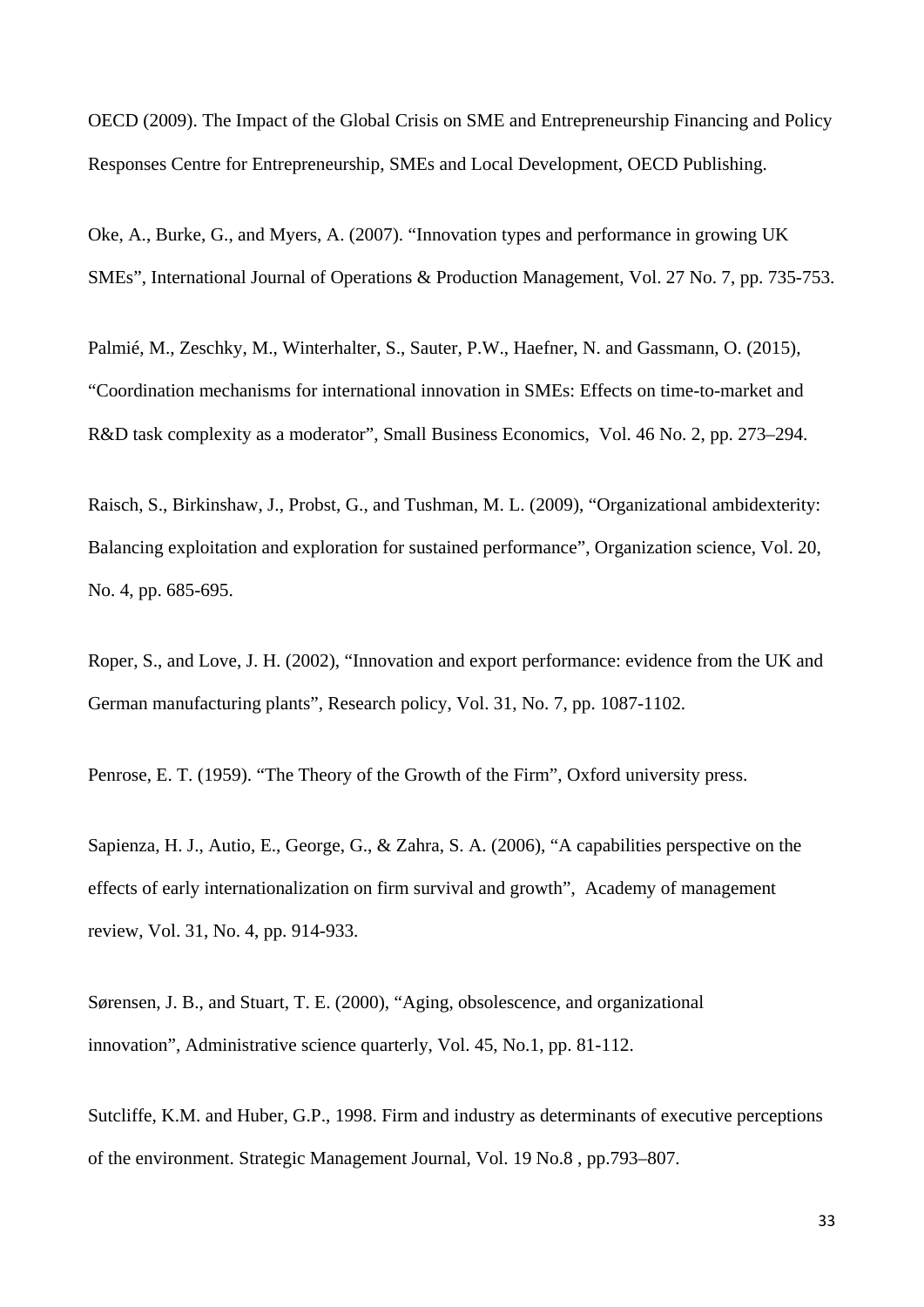Teece, D. J. (2014), "The foundations of enterprise performance: Dynamic and ordinary capabilities in an (economic) theory of firms", The Academy of Management Perspectives, Vol. 28, No. 4, pp. 328-352.

Van Looy, B., Martens, T. and Debackere, K. (2005), "Organizing for continuous innovation: On the sustainability of ambidextrous organizations", Creativity and Innovation Management, Vol. 14 No. 3, pp. 208–221.

Vasilchenko, E. and Morrish, S. (2011). "The role of entrepreneurial networks in the exploration and exploitation of internationalization opportunities by information and communication technology firms." Journal of International Marketing, Vol. 19, No. 4, pp. 88-105.

Volery, T., Mueller, S. and von Siemens, B. (2013), "Entrepreneur ambidexterity: A study of entrepreneur behaviours and competencies in growth-oriented small and medium-sized enterprises", International Small Business Journal, Vol. 33 No. 2, pp. 109–129.

Voss, G.B. and Voss, Z.G. (2013), "Strategic Ambidexterity in small and medium-sized enterprises: Implementing exploration and exploitation in product and market domains", Organization Science, Vol. 24 No. 5, pp. 1459–1477.

Yi, J., Wang, C., and Kafouros, M. (2013). "The effects of innovative capabilities on exporting: Do institutional forces matter?". International Business Review, Vol. 22, No. 2, pp. 392-406.

Zhang, F., Wang, Y., Li, D. and Cui, V. (2016), "Configurations of Innovations across Domains: An Organizational Ambidexterity View.", Journal of Product Innovation Management.

Zhou, L. and Wu, A., 2014. Earliness of internationalization and performance outcomes: exploring the moderating effects of venture age and international commitment. Journal of World Business,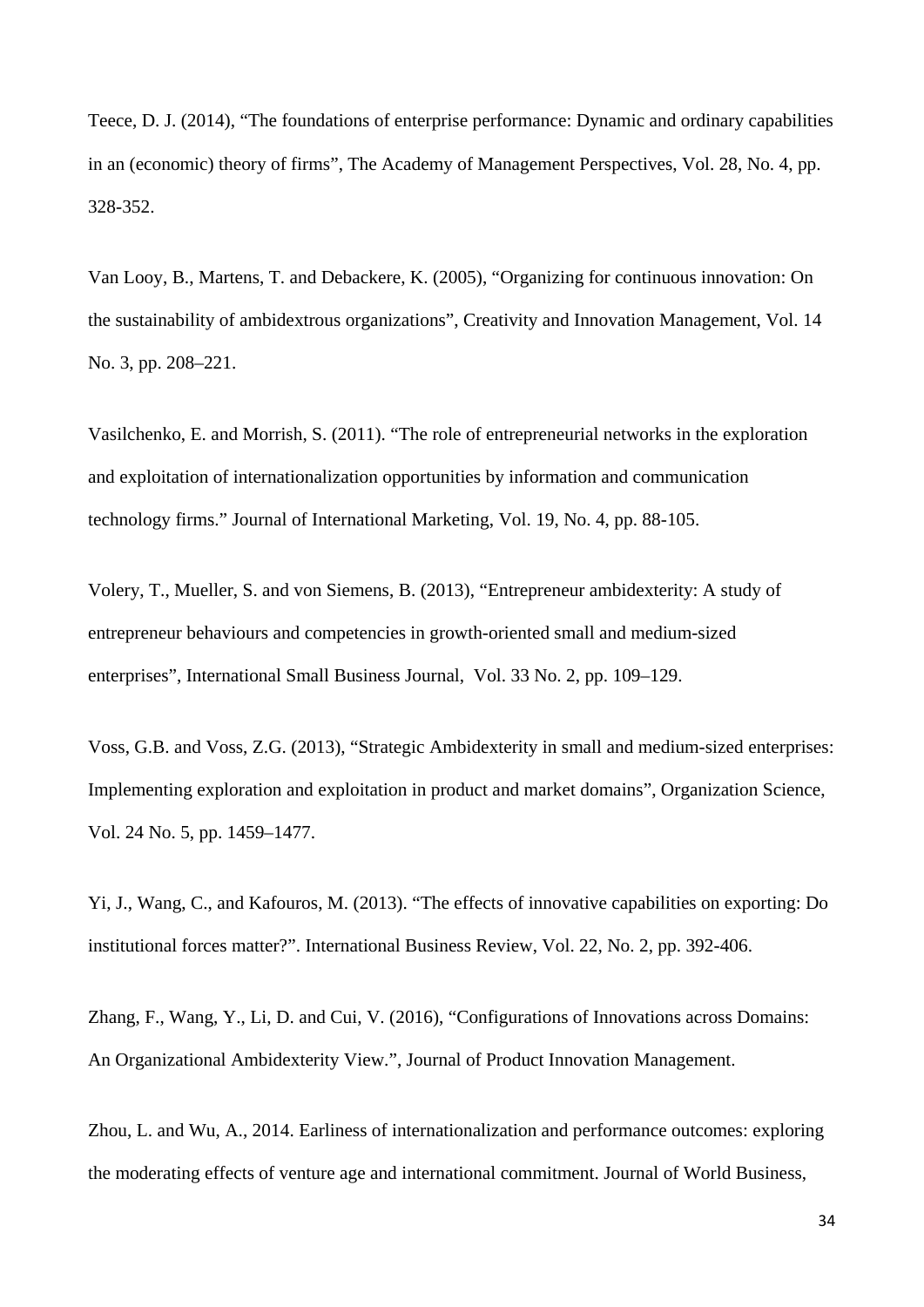Vol. 49 No. 1, pp.132–142.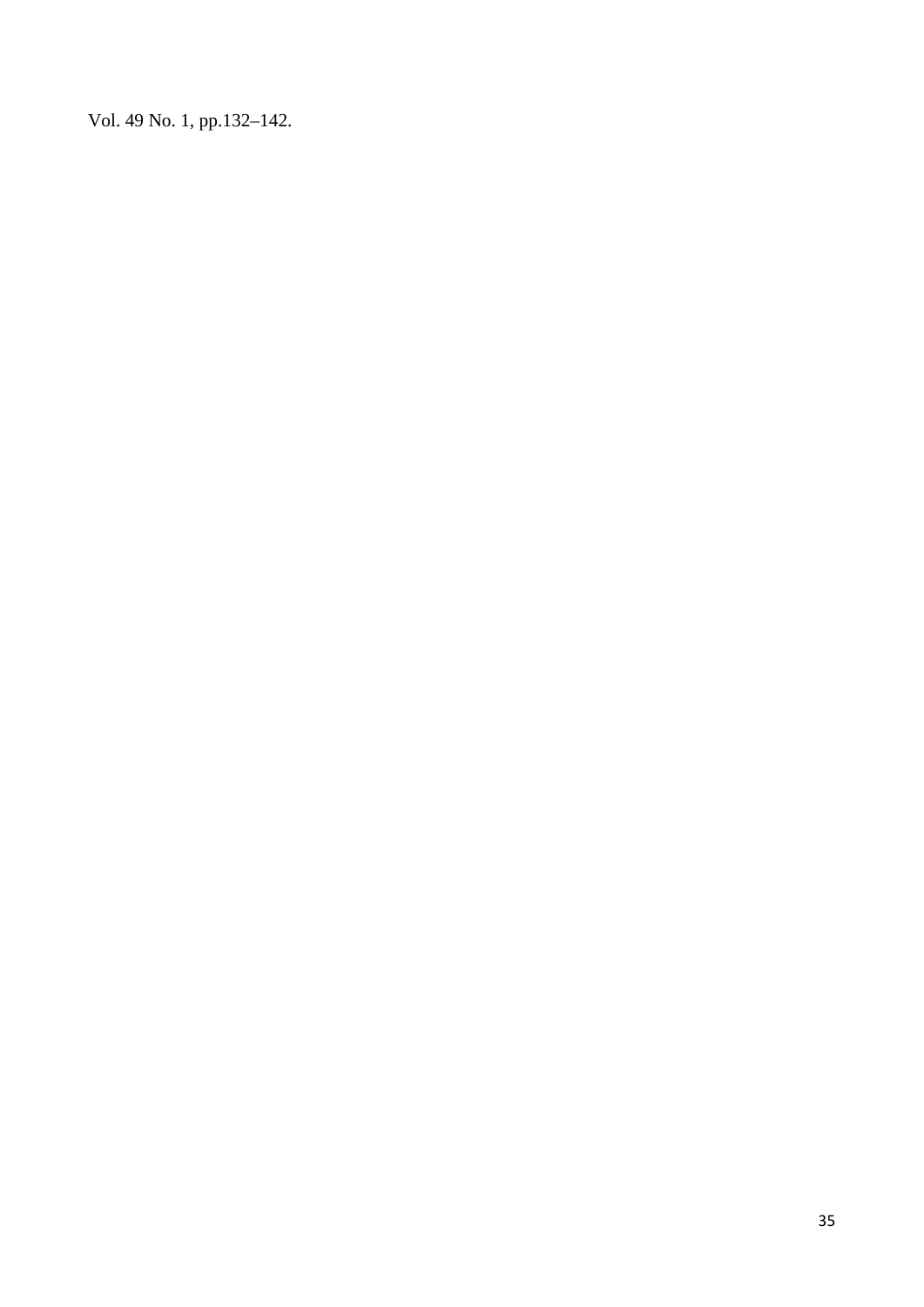

**Figure 1 – Exploration and exploitation in product and market domains**

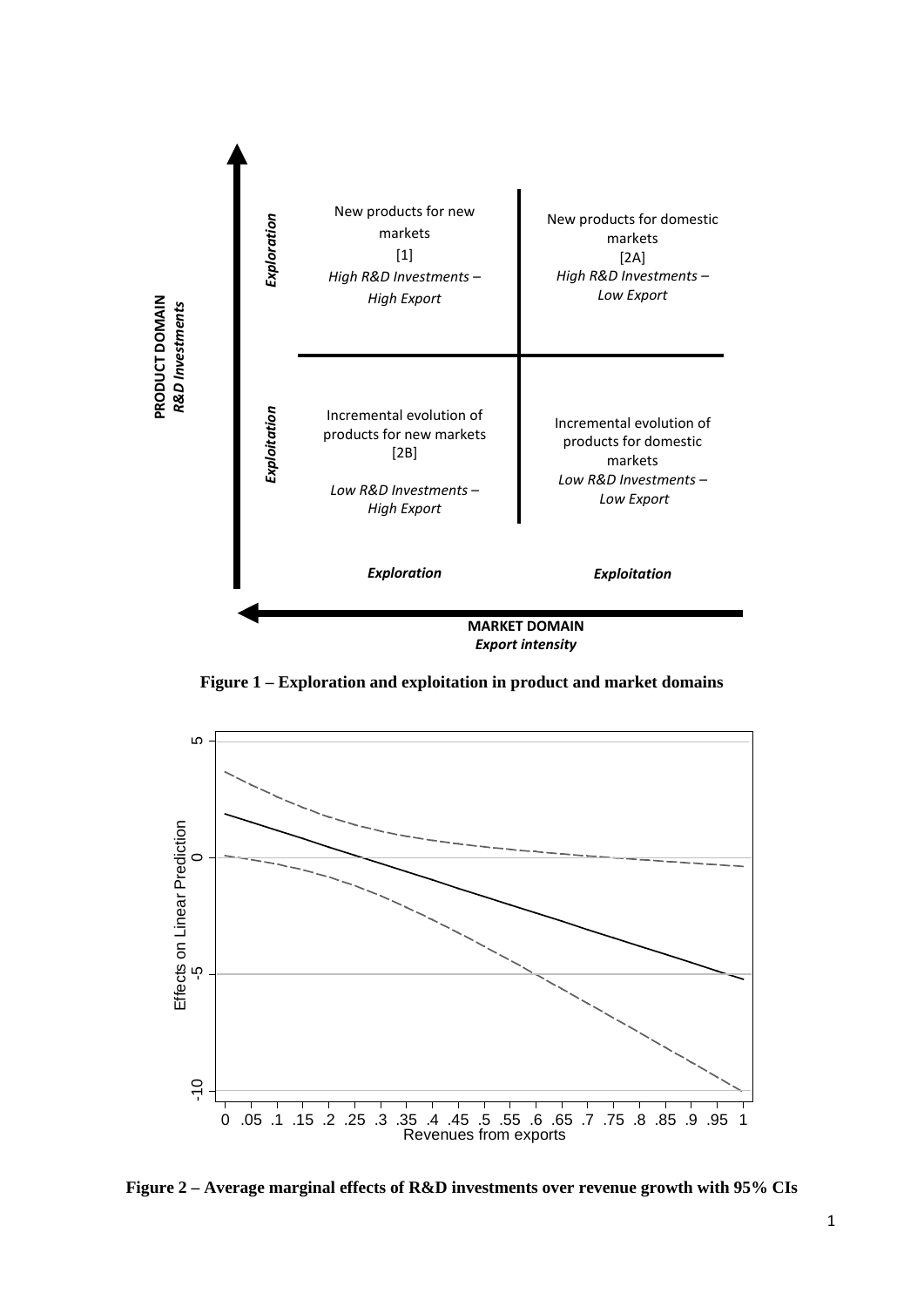

**Figure 3 - Two-way interaction between Exports and R&D investments** 



**Figure 4 – The moderation effect of age on the effect of R&D investments and exports on revenue growth**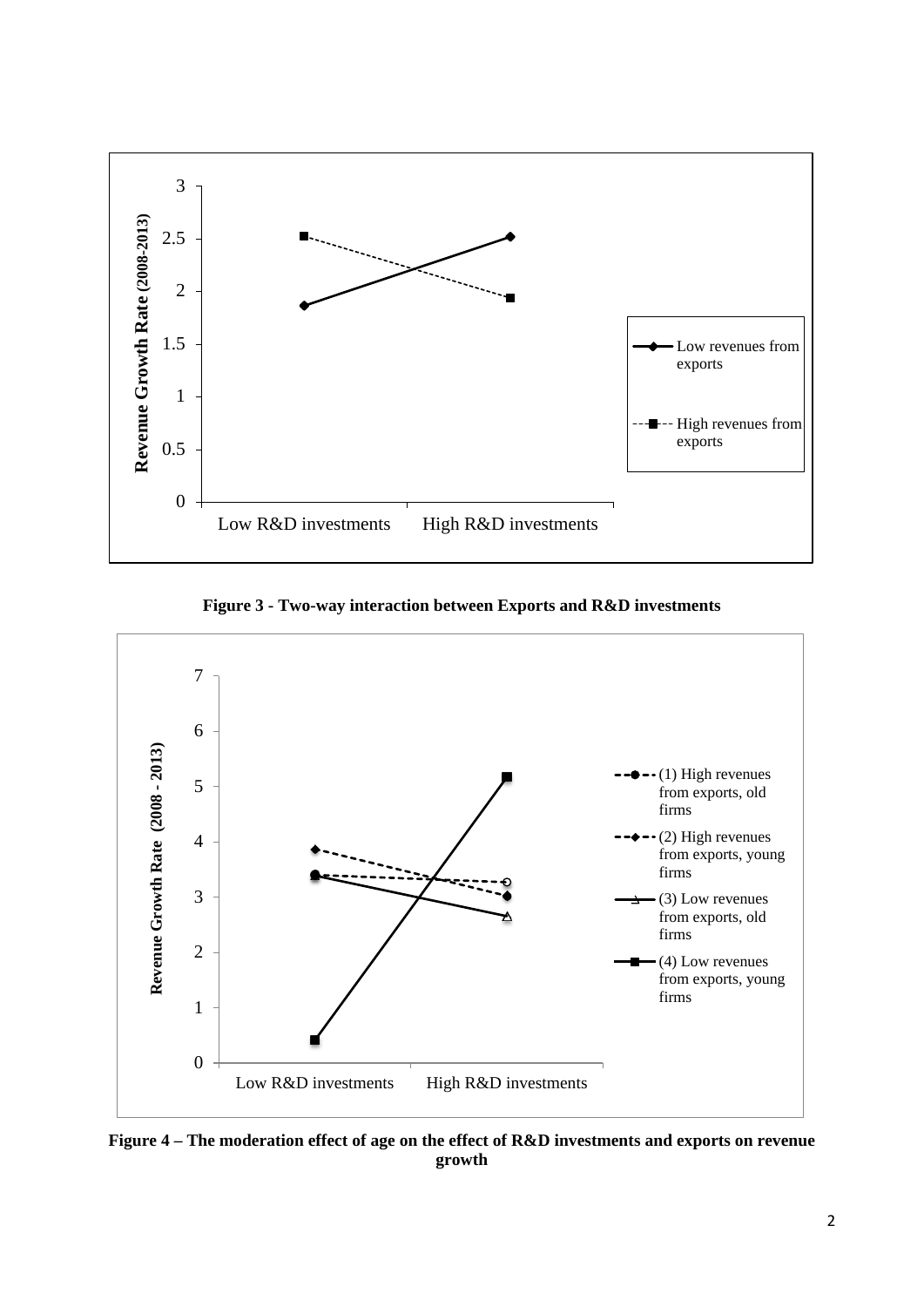|    |                                |             | $\mathbf{2}$ | 3          | 4          | 5           | 6          | 7          | 8        | 9              | 10             | 11             | 12   |
|----|--------------------------------|-------------|--------------|------------|------------|-------------|------------|------------|----------|----------------|----------------|----------------|------|
|    | Revenue Growth Rate (ln)       |             |              |            |            |             |            |            |          |                |                |                |      |
| 2  | R&D investments                | $0.222***$  |              |            |            |             |            |            |          |                |                |                |      |
| 3  | <b>Exports</b>                 | $-0.060$    | $-0.118*$    |            |            |             |            |            |          |                |                |                |      |
| 4  | Employees (ln)                 | $-0.095$    | $-0.223***$  | $0.339***$ |            |             |            |            |          |                |                |                |      |
| 5  | Hi-tech – Medium tech Industry | 0.063       | $0.249***$   | $-0.181**$ | $-0.163**$ |             |            |            |          |                |                |                |      |
| 6  | Age                            | $-0.334***$ | $-0.362***$  | $0.294***$ | $0.518***$ | $-0.293***$ |            |            |          |                |                |                |      |
|    | Munificence                    | $0.134*$    | $0.236***$   | $0.146**$  | $-0.008$   | $0.200***$  | $-0.136*$  |            |          |                |                |                |      |
| 8  | Competition                    | $-0.0499$   | $0.003**$    | $0.1576*$  | 0.066      | 0.010       | 0.032      | $0.454***$ |          |                |                |                |      |
| 9  | <b>Component Sales</b>         | 0.025       | $-0-0.108$   | 0.066      | 0.021      | $-0.173**$  | $0.122*$   | $-0.029$   | $-0.010$ |                |                |                |      |
| 10 | <b>End User Sales</b>          | 0.083       | $-0$         | $-0.022$   | 0.080      | 0.020       | $0.117**$  | 0.013      | $-0.020$ | $-0.037***$    |                |                |      |
| 11 | Family                         | $-0.075$    | 0.089        | $-0.042$   | $-0.005$   | $-0.033$    | $-0.064$   | 0.035      | 0.031    | 0.074          | $-0.014$       |                |      |
| 12 | Revenues in 2013               | $-0.108**$  | $-0.169**$   | 0.097      | $0.361***$ | 0.043       | $0.244***$ | $-0.000$   | 0.031    | 0.004          | $-0.045$       | $-0.012$       |      |
|    |                                |             |              |            |            |             |            |            |          |                |                |                |      |
|    | Median                         | $-0.11$     | 0.045        | 0.15       | 2.71       |             | 22         |            | 1.11     | $\overline{0}$ | $\overline{0}$ | $\overline{0}$ | 1850 |
|    | Mean                           | 0.045       | 0.098        | 0.251      | 2.74       | 0.760       | 26.43      | 1.002      | 1.094    | 0.148          | 0.202          | 0.167          | 4159 |
|    | <b>Standard Deviation</b>      | 0.966       | 0.152        | 0.286      | 0.949      | 0.428       | 23.50      | 0.216      | 0.265    | 0.290          | 0.318          | 0.374          | 7087 |

*\*\*\*p-value < 0.1%; \*\* p < 1%; \* p < 5%*

**Table 1 – Correlation matrix and descriptive statistics**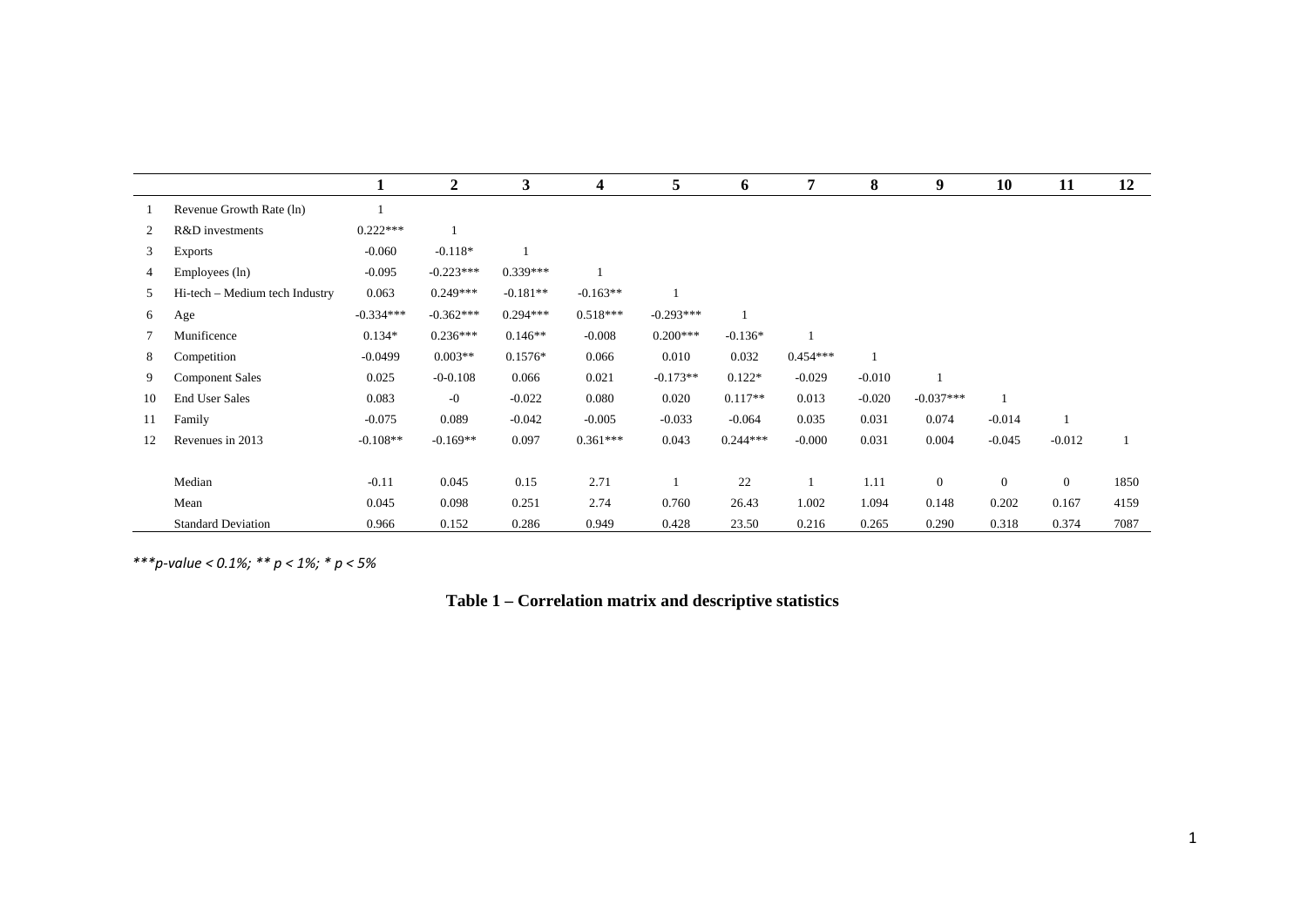|                    | <b>Model 1</b> |                       | <b>Model 2</b> |                       |  |  |
|--------------------|----------------|-----------------------|----------------|-----------------------|--|--|
|                    | $Two - way$    |                       | Three $-$ way  |                       |  |  |
|                    | Interaction    |                       | interaction    |                       |  |  |
|                    | $\beta$ (s.e.) | Partial<br>$\omega^2$ | $\beta$ (s.e.) | Partial<br>$\omega^2$ |  |  |
|                    | 1.887*         | 0.053                 | 10.616**       | 0.097                 |  |  |
| R&D Spending       | (0.89)         |                       | (3.86)         |                       |  |  |
| % of revenues from | $0.762*$       | 0.025                 | 1.776          | 0.015                 |  |  |
| exports            | (0.35)         |                       | (1.54)         |                       |  |  |
|                    | $-7.239*$      | 0.069                 |                | 0.122                 |  |  |
| R&D * Exports      | (3.10)         |                       | 28.243**       |                       |  |  |
|                    |                |                       | (8.97)         |                       |  |  |
| Age * R&D          |                |                       | $-4.045*$      | 0.072                 |  |  |
|                    |                |                       | (1.58)         |                       |  |  |
| Age * Exports      |                |                       | $-0.466$       | 0.009                 |  |  |
|                    |                |                       | (0.44)         |                       |  |  |
| Age * R&D *        |                |                       | 9.845**        | 0.084                 |  |  |
| <b>Exports</b>     |                |                       | (3.37)         |                       |  |  |
| Employees (ln)     | 0.067          | $\overline{0}$        | 0.039          | $\overline{0}$        |  |  |
|                    | (0.07)         |                       | (0.07)         |                       |  |  |
| Hi-tech. - Medium  | $-0.035$       | $\overline{0}$        | $-0.003$       | $\overline{0}$        |  |  |
| tech. Industry     | (0.16)         |                       | (0.16)         |                       |  |  |
| $Revenues(t-1)$    | $-0.109*$      | 0.028                 | $-0.102*$      | 0.027                 |  |  |
|                    | (0.05)         |                       | (0.05)         |                       |  |  |
|                    |                | 0.029                 | $-0.023$       | $\overline{0}$        |  |  |
| Age                | $0.297**$      |                       | (0.19)         |                       |  |  |
|                    | (0.10)         |                       |                |                       |  |  |
| Munificence        | 0.055          | $\overline{0}$        | $-0.175$       | $\overline{0}$        |  |  |
|                    | (0.33)         |                       | (0.35)         |                       |  |  |
| Competition        | $-0.404$       | 0.005                 | $-0.303$       | 0.001                 |  |  |
|                    | (0.28)         |                       | (0.27)         |                       |  |  |
| Component sales    | $-0.001$       | $\overline{0}$        | $-0.030$       | $\overline{0}$        |  |  |
|                    | (0.25)         |                       | (0.23)         |                       |  |  |
| End User sales     | $-0.455*$      | 0.02                  | $-0.399*$      | 0.016                 |  |  |
|                    | (0.21)         |                       | (0.20)         |                       |  |  |
| Family             | $-0.300$       | 0.001                 | $-0.249$       | 0                     |  |  |
|                    | (0.18)         |                       | (0.17)         |                       |  |  |
| Constant           | 2.008*         |                       | 1.550†         |                       |  |  |
|                    | (0.75)         |                       | (0.87)         |                       |  |  |
| Adj. R-squared     | 0.187          |                       | 0.249          |                       |  |  |
| N                  | 221            |                       | 221            |                       |  |  |

*Dependent Variable: Logarithmic growth rate of revenues*

*\*\*\*p-value < 0.1%; \*\* p < 1%; \* p < 5%; † p < 10% (robust standard errors in parentheses).*

*Industry effects controlled at the second digit of the SIC code for each model.*

*Partial ω2 is the variance in the DV accounted for by one particular IV, with the effects of the other IVs partialed out.*

## **Table 2 –Regression results**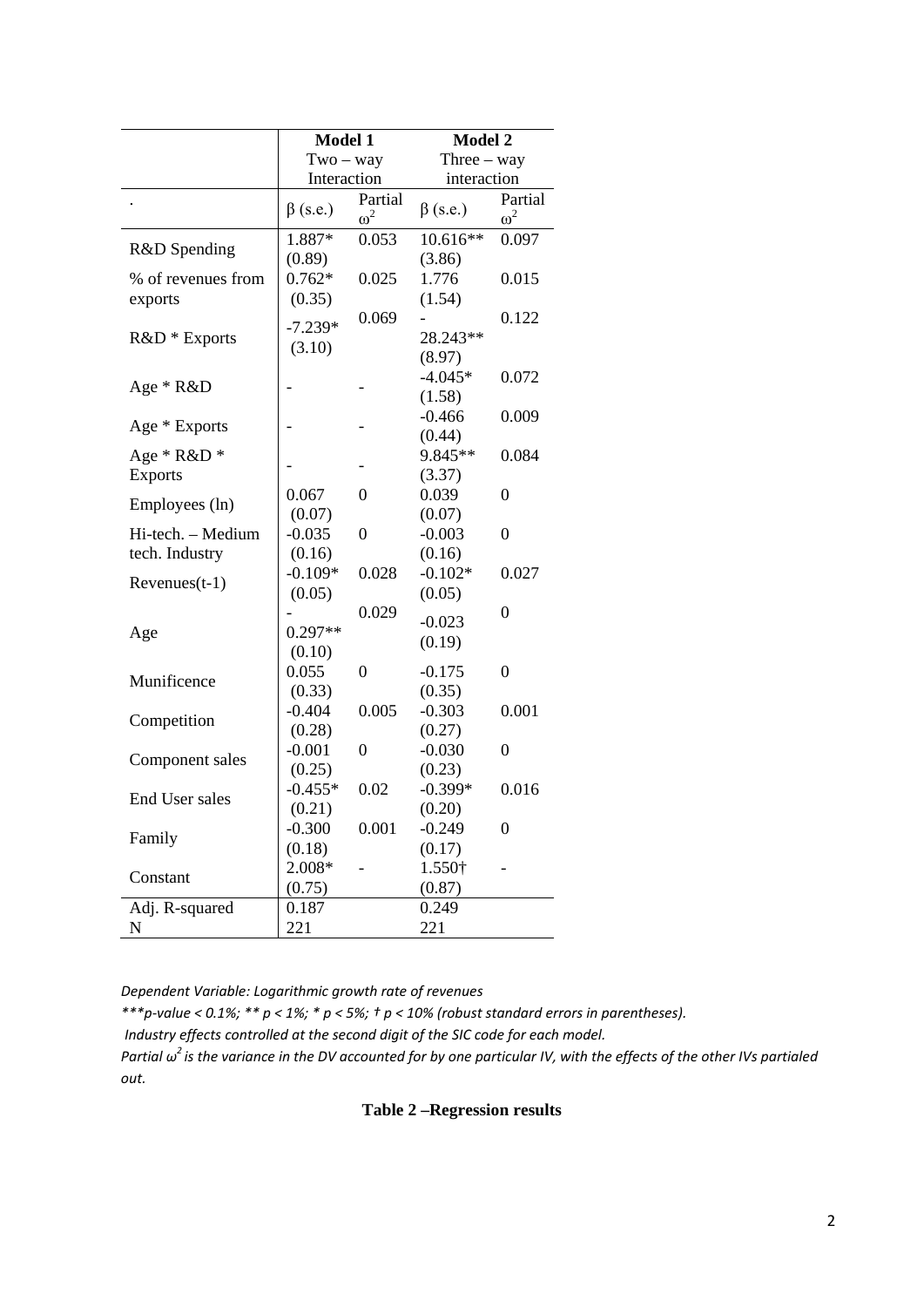|                           | <b>Model 3</b>            | <b>Model 4</b><br>Subgroup | Model 5<br>Subgroup           | Model 6<br>Subgroup   |
|---------------------------|---------------------------|----------------------------|-------------------------------|-----------------------|
|                           | Chow's<br>Test            | with<br>age < 10           | with<br>$10 \leq age >$<br>25 | with<br>$age \geq 25$ |
|                           | $\beta$ (s.e.)            | $\beta$ (s.e.)             | $\beta$ (s.e.)                | $\beta$ (s.e.)        |
| R&D Spending              |                           | 4.004*<br>(1.55)           | $-4.237*$<br>(1.78)           | $-0.987$<br>(1.56)    |
| % of revenues from        |                           | 1.107                      | 0.610                         | 0.244                 |
| exports                   |                           | (0.90)<br>$-14.404**$      | (0.38)<br>13.773**            | (0.27)<br>0.758       |
| $R&D*$ Exports            |                           | (5.24)                     | (5.34)                        | (3.67)                |
| Employees (ln)            | 0.043<br>(0.07)           | $-0.334$<br>(0.31)         | 0.154<br>(0.10)               | $-0.038$<br>(0.07)    |
| Hi-tech. - Medium tech.   | 0.022                     | 1.076†                     | $-0.052$                      | 0.071                 |
| Industry                  | (0.16)<br>$-0.097\dagger$ | (0.60)<br>$-0.299**$       | (0.28)<br>$-0.141*$           | (0.16)<br>0.016       |
| $Revenues(t-1)$           | (0.05)                    | (0.11)                     | (0.07)                        | (0.04)                |
| Age                       |                           | 0.760                      | $-1.098**$                    | 0.002                 |
|                           |                           | (0.60)                     | (0.41)                        | (0.20)                |
| Munificence               | $-0.125$<br>(0.36)        | $-2.086$<br>(1.81)         | $-0.199$<br>(0.38)            | $-0.291$<br>(0.39)    |
|                           | $-0.206$                  | $-2.086$                   | $-0.102$                      | 0.202                 |
| Competition               | (0.25)                    | (1.81)                     | (0.24)                        | (0.35)                |
| Component sales           | 0.073                     | 2.199                      | $-0.223$                      | 0.093                 |
|                           | (0.24)                    | (1.61)                     | (0.48)                        | (0.19)                |
| End User sales            | $-0.330\dagger$<br>(0.20) | $-0.289$<br>(0.99)         | $-0.063$<br>(0.32)            | 0.063<br>(0.18)       |
|                           | $-0.309$                  | $-0.551$                   | $-0.149$                      | $-0.058$              |
| Family                    | (0.18)                    | (0.57)                     | (0.23)                        | (0.11)                |
| Under 10 * R&D            | $2.114\dagger$<br>(1.23)  |                            |                               |                       |
| Under 10 * Export         | $0.362*$<br>(1.13)        |                            |                               |                       |
| Under $10 * R&D *$        | $-8.529*$                 |                            |                               |                       |
| <b>Exports</b>            | (4.15)                    |                            |                               |                       |
| Intermediate * R&D        | $-2.772\dagger$<br>(1.56) |                            |                               |                       |
| Intermediate * Exports    | $-0.025$<br>(0.45)        |                            |                               |                       |
| Intermediate * R&D X      | 15.610*                   |                            |                               |                       |
| <b>Exports</b>            | (7.46)                    |                            |                               |                       |
| Over 24 * R&D             | $-0.485$<br>(1.79)        |                            |                               |                       |
| Over $24 *$ Exports       | 0.381<br>(0.28)           |                            |                               |                       |
| Over $24 * R&D * Exports$ | $-0.135$<br>(3.59)        |                            |                               |                       |
| Under 10                  | $1.621*$<br>(0.72)        |                            |                               |                       |
| Intermediate              | $1.363\dagger$<br>(0.76)  |                            |                               |                       |
| Over 24                   | $-1.014$<br>(0.79)        |                            |                               |                       |
| Constant                  |                           | 4.780*<br>(2.17)           | 1.934<br>(1.41)               | 0.194<br>(0.83)       |